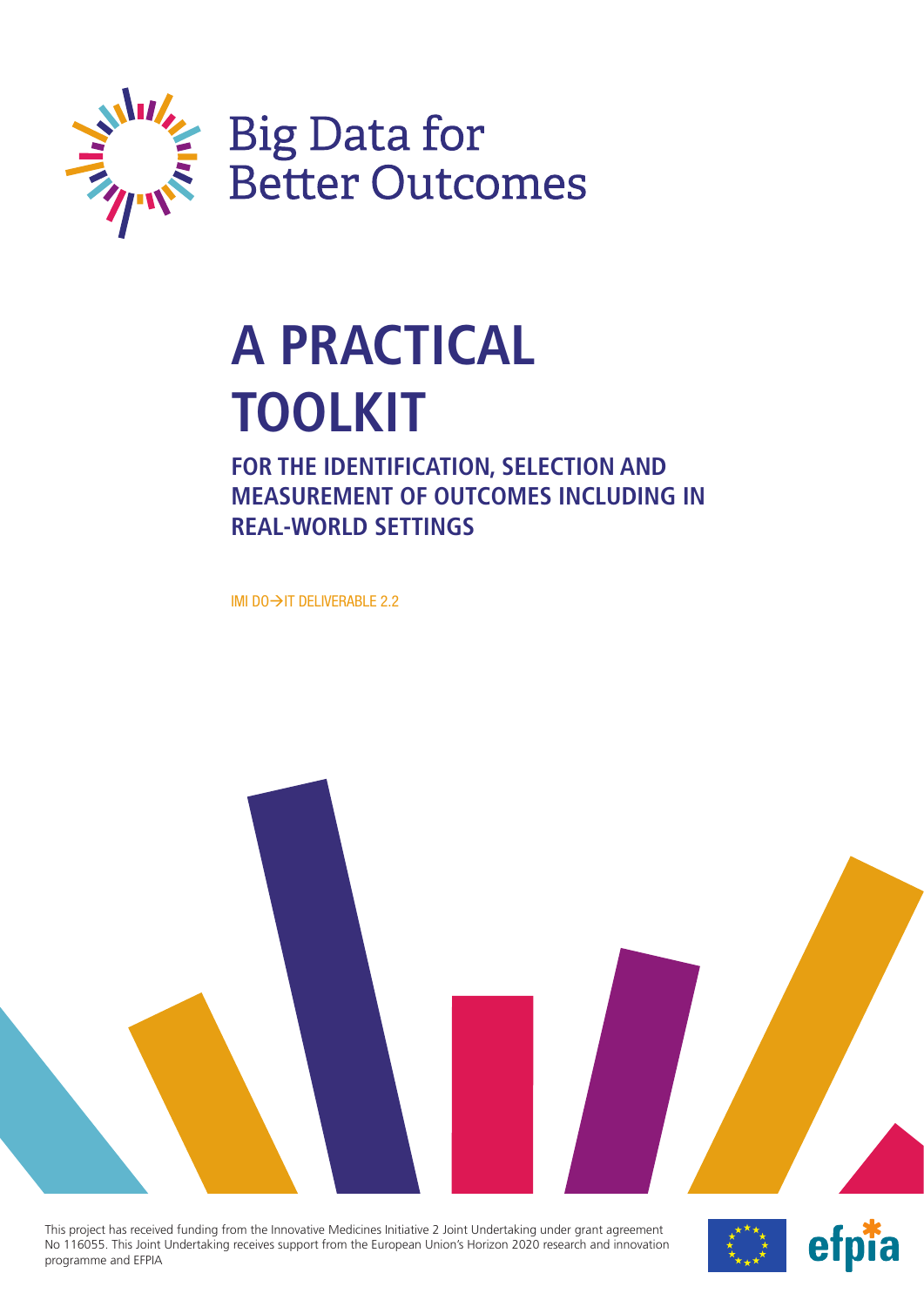### **CONTRIBUTIONS**

The work on this toolkit was led by the National Institute for Health and Care Excellence (NICE). Stages 2, 4, 5 and parts of the section 'Evidence for all' were drafted by the following members of the  $DO\rightarrow$ IT WP2 Toolkit Working Group: London School of Economics and Political Science (LSE), the Centre for Research on Health and Social Care Management (CERGAS), Bayer, and European Multiple Sclerosis Platform (EMSP).

In addition to the above members of the Toolkit Working Group, the toolkit was reviewed by: University of Liverpool, Pfizer, Imperial College London, Bayer, Norwegian Medicines Agency (NOMA), Health iQ, Servier, and Janssen.

The authors and contributors the individual pieces of work completed to support the toolkit are noted within each appendix where the work and findings are described.

Additionally, the report was reviewed by partners in the wider BD4BO programme, University College London and the International Consortium for Health Outcomes Measurement (ICHOM) on behalf of BigData@Heart, University of Edinburgh and Roche on behalf of ROADMAP, and LeukraNet and Takeda on behalf of HARMONY.

The project is grateful to Sarah Moncrieff for her expert advice and design of this Toolkit.

This toolkit is freely available to use for educational or non-commercial purposes.

The toolkit should be cited as: Innovative Medicines Initiative (IMI) Big data for better outcomes (BD4BO) (2018). *A Practical Toolkit for the identification, selection and measurement of outcomes including in realworld settings*. Available at: [http://bd4bo.eu/index.php/toolkit.](http://bd4bo.eu/index.php/toolkit)

Contact: [research@nice.org.uk or](mailto:research@nice.org.uk) [DO.IT.Admin@lse.ac.uk](mailto:DO.IT.Admin@lse.ac.uk)

### **<http://bd4bo.eu>**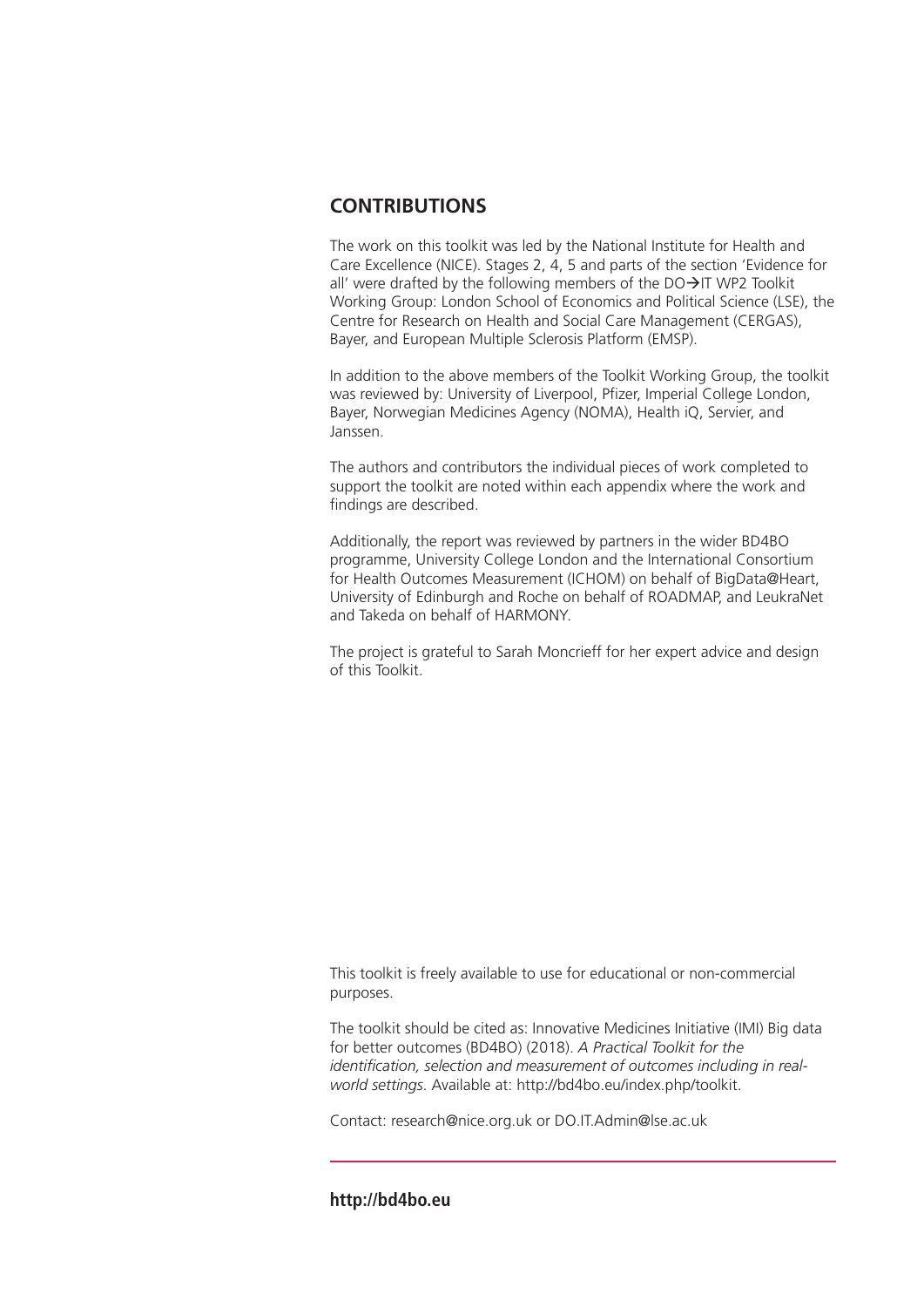

# **CONTENTS**

| <b>EXECUTIVE SUMMARY</b>                                  | 1              |
|-----------------------------------------------------------|----------------|
| <b>INTRODUCTION</b>                                       | $\overline{2}$ |
| Big data                                                  | 3              |
| Core outcome sets (COS)                                   | $\overline{4}$ |
| Incorporating multiple stakeholder perspectives           | 5              |
| Use of COS in different settings                          | 5              |
| Toolkit structure                                         | $\overline{7}$ |
| STAGE 1 SCOPING                                           | 9              |
| Forming a project team                                    | 10             |
| Stakeholder involvement                                   | 10             |
| 'What is an outcome?' Useful terms to define up front     | 12             |
| Defining a scope a priori                                 | 12             |
| Developing a protocol a priori                            | 13             |
| STAGE 2 USE OF AVAILABLE COS                              | 14             |
| Adaptations to COS for real-world settings                | 15             |
| Assessing the applicability and usability of existing COS | 15             |
| STAGE 3 IDENTIFICATION OF OUTCOMES                        | 17             |
| Identifying a comprehensive list of outcomes              | 17             |
| Definition and classification of outcomes                 | 20             |
| STAGE 4 METHODOLOGY FOR COS SELECTION                     | 21             |
| Methods for selecting outcomes in RW settings             | 24             |
| Definition of consensus                                   | 24             |
| Face-to-face vs virtual meetings                          | 25             |
| Response rates / attrition                                | 25             |
| Ensuring a representative view                            | 25             |
| STAGE 5 SELECTION OF OUTCOME MEASUREMENT INSTRUMENTS      | 26             |
| Quality assessment of an OMI                              | 27             |
| Feasibility of an OMI                                     | 28             |
| <b>PROMs</b>                                              | 28             |
| Timing                                                    | 30             |
| When no OMI is deemed as high quality or feasible         | 31             |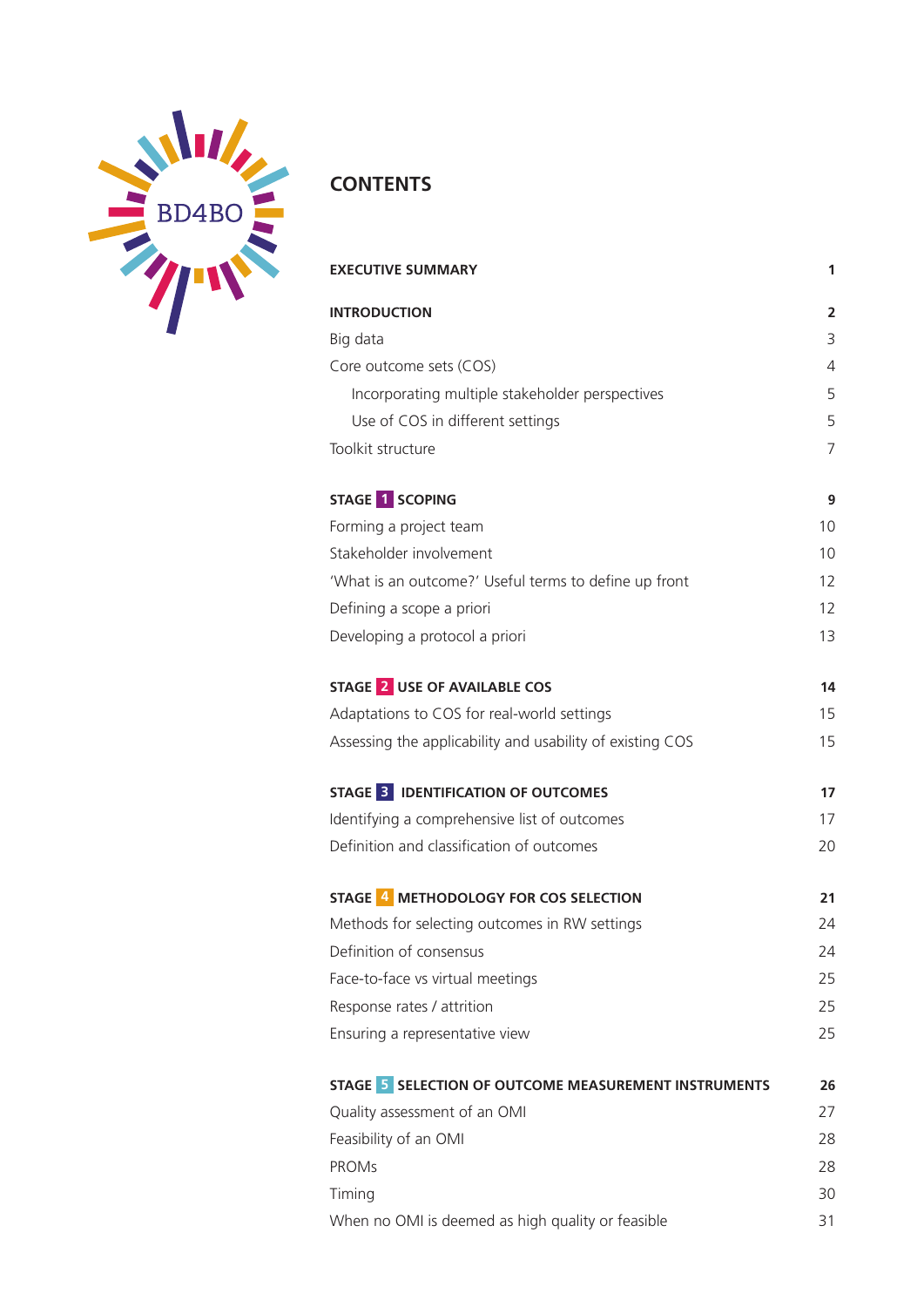

### **CONTENTS**

| STAGE 6 IMPLEMENTATION AND UPTAKE                                        | 32 |
|--------------------------------------------------------------------------|----|
| Development                                                              | 32 |
| Dissemination                                                            | 33 |
| Review and feedback                                                      | 35 |
| <b>EVIDENCE FOR ALL</b>                                                  | 37 |
| Regulatory and post-regulatory decision-makers3                          | 37 |
| Payers                                                                   | 38 |
| HTA agencies                                                             | 39 |
| Regulators                                                               | 40 |
| Patients                                                                 | 40 |
| Patient recruitment for the COS development: practical<br>considerations | 41 |
| Industry                                                                 | 42 |
| COS use and the pharmaceutical industry                                  | 42 |
| Implications of COS: application of COS within industry                  | 42 |
| <b>BEYOND THE COS</b>                                                    | 43 |
| Importance of collecting data on contextual factors                      | 43 |
| Developing a minimum data set                                            | 44 |
| Considering the content of the project team                              | 44 |
| Collecting current knowledge on contextual factors                       | 44 |
| Selecting the minimum data set                                           | 45 |
| <b>GLOSSARY</b>                                                          | 46 |
| <b>REFERENCES</b>                                                        | 50 |
| <b>APPENDICES AND PUBLICATIONS</b>                                       | 56 |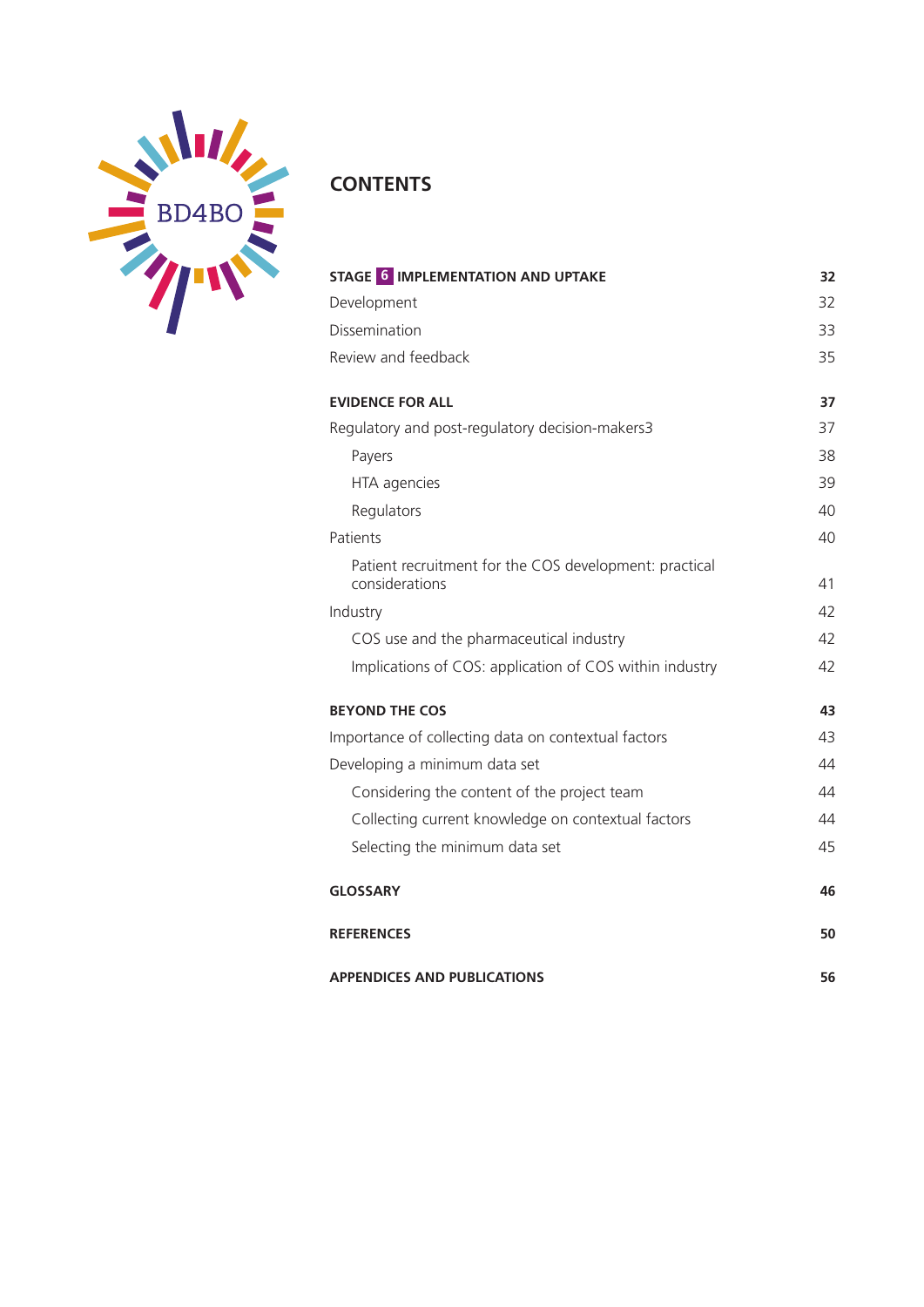<span id="page-4-0"></span>

### **EXECUTIVE SUMMARY**

The overall aim of the Big Data for Better Outcomes (BD4BO) programme is to facilitate the use of 'big data' in the development of a more value-based and outcomes-focused healthcare systems Europe.

One of the ways the programme is supporting this objective is through the standardisation of outcomes in different disease areas. Collecting the same outcomes across a range of sources has many advantages including enabling the pooling of outcome data across a wider population. Individual disease-specific projects are developing minimum sets of outcomes (often referred to as core outcome sets (COS)). When agreeing a COS, incorporating a wide range perspectives enables outcomes important to a number of important stakeholders to be collected.

This toolkit has been developed by the Coordination and Support Action of the BD4BO programme,  $DO\rightarrow IT$ , as a practical guide for the individual disease-specific BD4BO projects to support the projects in the identification, selection and measurement of a COS in their disease area.

The toolkit proposes six main stages to develop a COS, from scoping to dissemination, with a focus on stakeholder input across all stages to ensure a wide range of perspectives are taken into account. Whilst the toolkit highlights any existing best practice to developing COS, it importantly also presents a range of methodological options which BD4BO projects can consider depending on the scope of the work and resources available. Each stage includes decision-making flowcharts, summaries of key considerations and presents case studies to highlight the key factors and considerations when developing COS. These typically reflect aspects that are of importance to BD4BO projects around the use of data from a range of sources from 'real world settings in addition to clinical trials.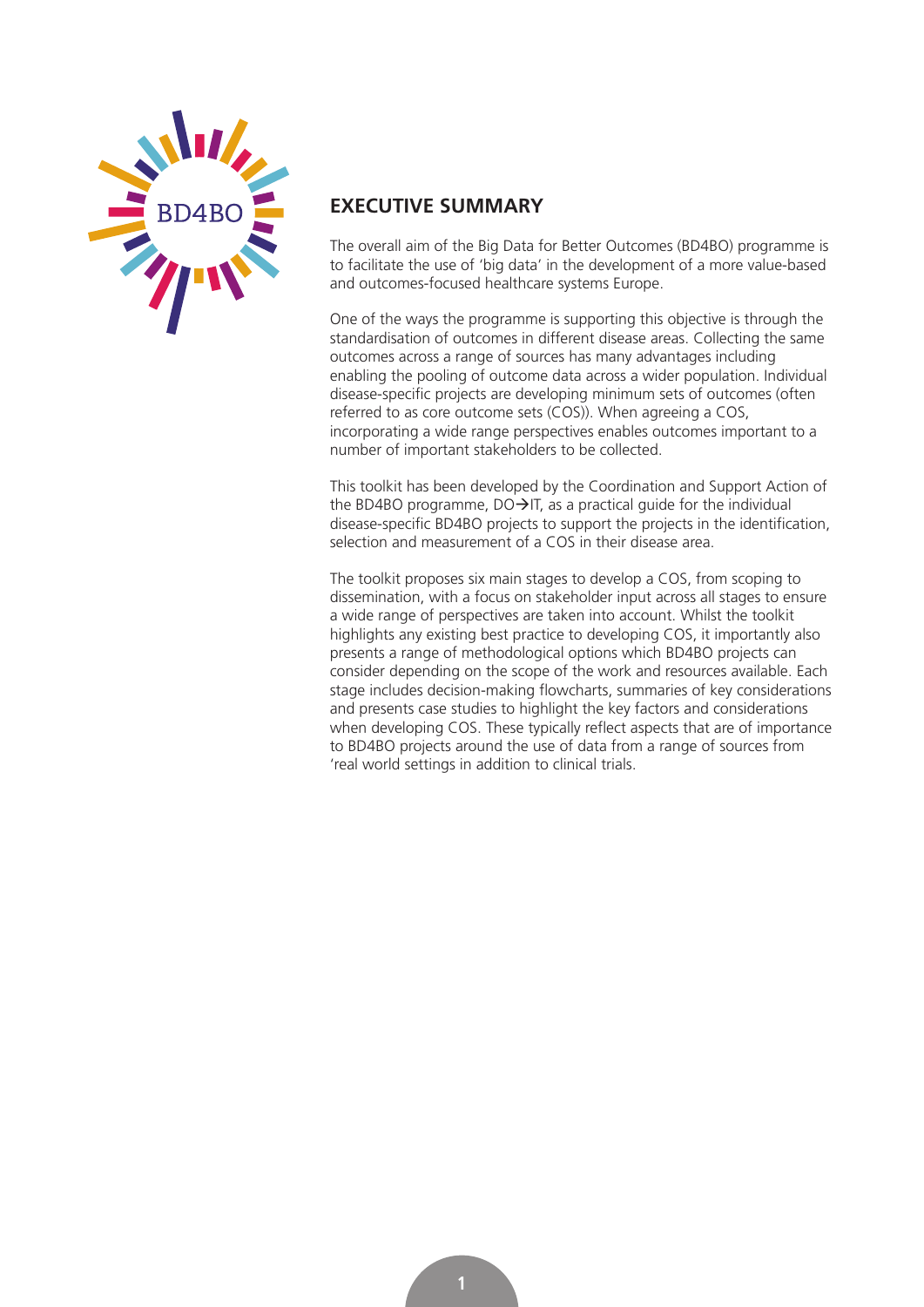<span id="page-5-0"></span>

1. Real-world (RW) settings are those in which real-world data (RWD) is collected (see Glossary). While terminology for RWD varies, IMI GetReal have referred to RWD as "an umbrella term for data regarding the effects of health interventions…that are not collected in the context of highlycontrolled RCTs…it can be either primary research data or secondary research data derived from routinely collected data…RWD can be obtained from many sources including patient registries, electronic medical records, and claims databases" (73,74).

2. COS have been defined as "an agreed standardised set of outcomes… [that] represent the minimum that should be measured and reported in all clinical trials of a specific condition, and are also suitable for use in clinical audit or research" (18).

### **INTRODUCTION**

This toolkit aims to provide guidance on the identification, selection, and measurement of outcomes for current and future disease-specific projects within the Big Data for Better Outcome (BD4BO) programme across a range of settings, from those collected in the real world<sup>1</sup> to clinical trials (1). The toolkit includes both methodological and practical considerations about how to incorporate outcome preferences relevant to all stakeholders. It was developed by the overarching Coordination and Support Action project for the BD4BO programme,  $DO\rightarrow IT$ , addressing objective 1 of work package 2 "to identify best practices for data management and the collection of outcomes".

In addition to supporting BD4BO projects, this toolkit will also be useful for organisations in Europe or internationally intending to initiate big data collection or considering the alignment of outcome selection and standardisation within a disease area. The toolkit (and appendices) may be useful for regulators, health technology assessment (HTA) agencies and payers, clinicians and trialists to better understand the differing levels of acceptability of outcomes across jurisdictions, and the reasons for these differences. It may also encourage stakeholders to further promote the standardisation of outcomes more widely.

Many of the methods related to the standardisation of outcomes are still developing and there is currently no 'gold standard' method. Generally, the initial focus tends to be on the 'what' (which outcomes should be prioritised and collected) and then the 'how' (which instruments or definitions should be used to measure these outcomes) can be addressed. The toolkit refers to a number of options for core outcome set (COS)<sup>2</sup> developers to choose from, and highlights any existing best practice, where available.

For the purposes of the toolkit, the definition of 'outcome' refers to clinical outcomes which are used to demonstrate the effect of a medicine on a person's health or wellbeing. Clinical outcomes should be clinically and patient-relevant, and may also be patient-reported (2,3). Other data requirements are covered in the section 'Beyond the COS'.

### BIG DATA FOR BETTER OUTCOMES PROGRAMME

The overall aim of the Big Data for Better Outcomes (BD4BO) programme is to enable 'big data' to be used to develop more valuebased and outcomes-focused healthcare systems in Europe (82).

The linking of big data sources comes with a number of challenges including data quality and ethical and technical questions that will result from the use of data across jurisdictions (83). The BD4BO projects each create a multistakeholder platform to address enablers of the use of big data across different disease areas.

A key enabler for each BD4BO project is the development/definition of minimum or standard sets of outcomes in a disease area (82). This should enable the harmonisation and combination of prospectively collected data.

<http://bd4bo.eu>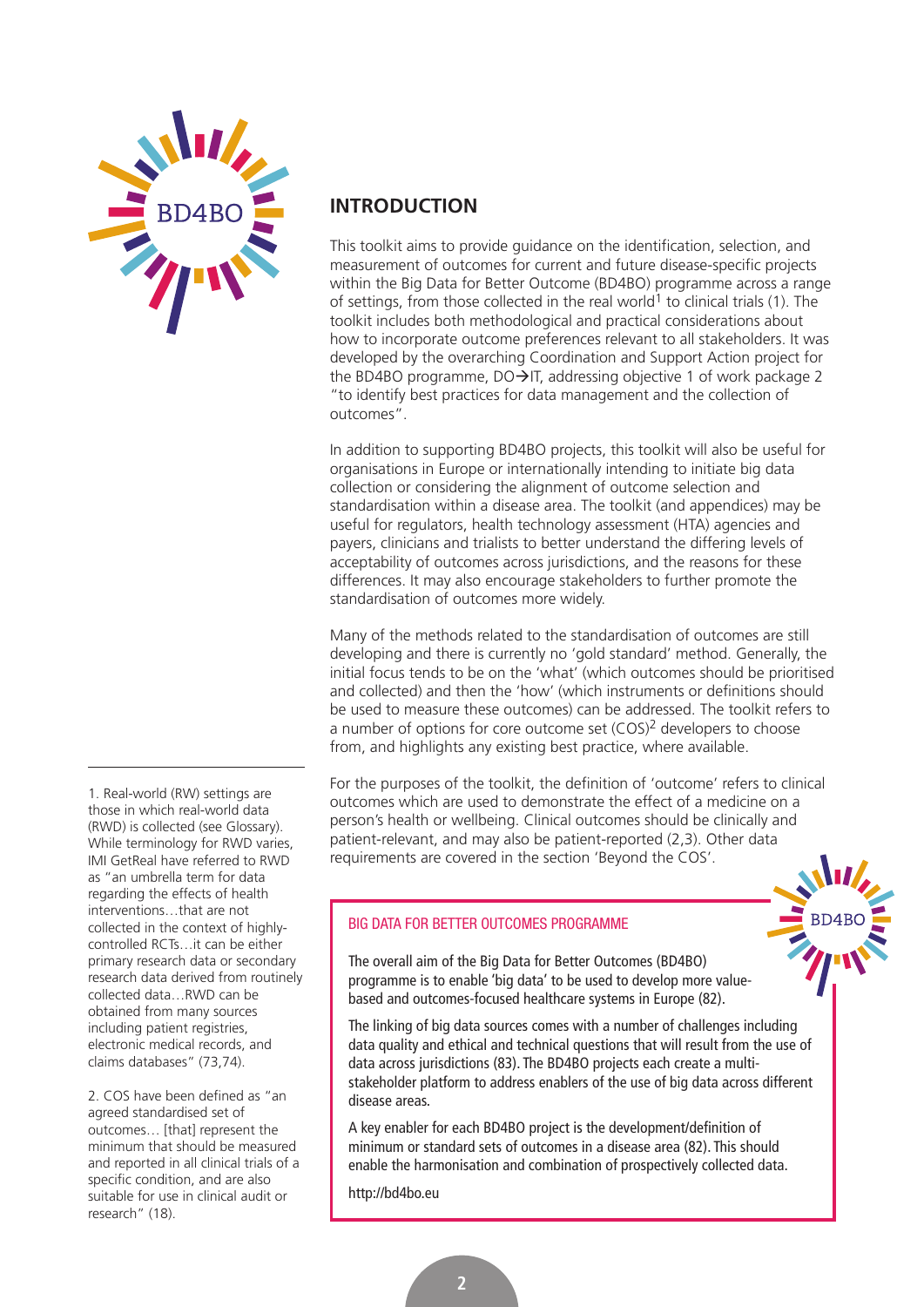<span id="page-6-0"></span>

### **BIG DATA**

The concept of 'big data' varies, but is generally understood to be the 'the information asset characterized by such a high volume, velocity and variety to require specific technology and analytical methods for its transformation into value' (4). In terms of healthcare, it typically refers to 'routinely or automatically collected datasets, which are electronically captured and stored' for multiple purposes (5).

This may refer to sources traditionally categorised as real-world (RW) data, including administrative databases (e.g. on hospital discharge), electronic health records, and disease registries, but can also refer to digital data collected automatically by machines (e.g. to monitor clinical status) or by patients, and wearable technology. Some data collected in the context of a typical clinical trial can be classified as big data; for example, digital technology may be used to collect data on outcomes for the duration of the trial, particularly in phase II and III trials (6,7). Many of the initial BD4BO projects consider big data more broadly to cover both trial and RW settings.

Characteristics of outcomes collected as 'big data' may differ if they are collected in RW or trial settings. For example:

- A wider coverage of the population will be collected from big data collected in RW settings than in more narrowly defined populations typical of trials.
- More missing data is likely in RW settings important data to contextualise outcome data (such as the patient or population demographics or characteristics of the clinical practice) may not be captured or may be captured inconsistently (7).
- Wide variation in data collected in RW settings while trials typically have pre-planned times for collection, collection of most data in RW settings will usually occur when the patient presents, which is more likely to vary.
- Outcome measurement instruments (OMIs) used to collect data in trials may be different than in RW – in routine care settings, there may be limited time to complete detailed or time-consuming questionnaires (see also Stage 5).
- Big data may be collected through different platforms wearable technology may mean different devices and mechanisms are used to collect data (6).
- Quality of data collected in RW settings may be lower than in trial settings which typically have carefully designed protocols for collecting data.

Big data, and linking of different sources of big data, has the potential to have a significant impact on European healthcare systems and address current issues that these healthcare systems are facing. For example, the ability to collect and link data from the same patient across different sources could address issues such as poly pharmacy and comorbidity. The collection of big data through the use of wearable technology or mobile devices could also enable patients to be more actively involved in the collection of outcomes relevant to them.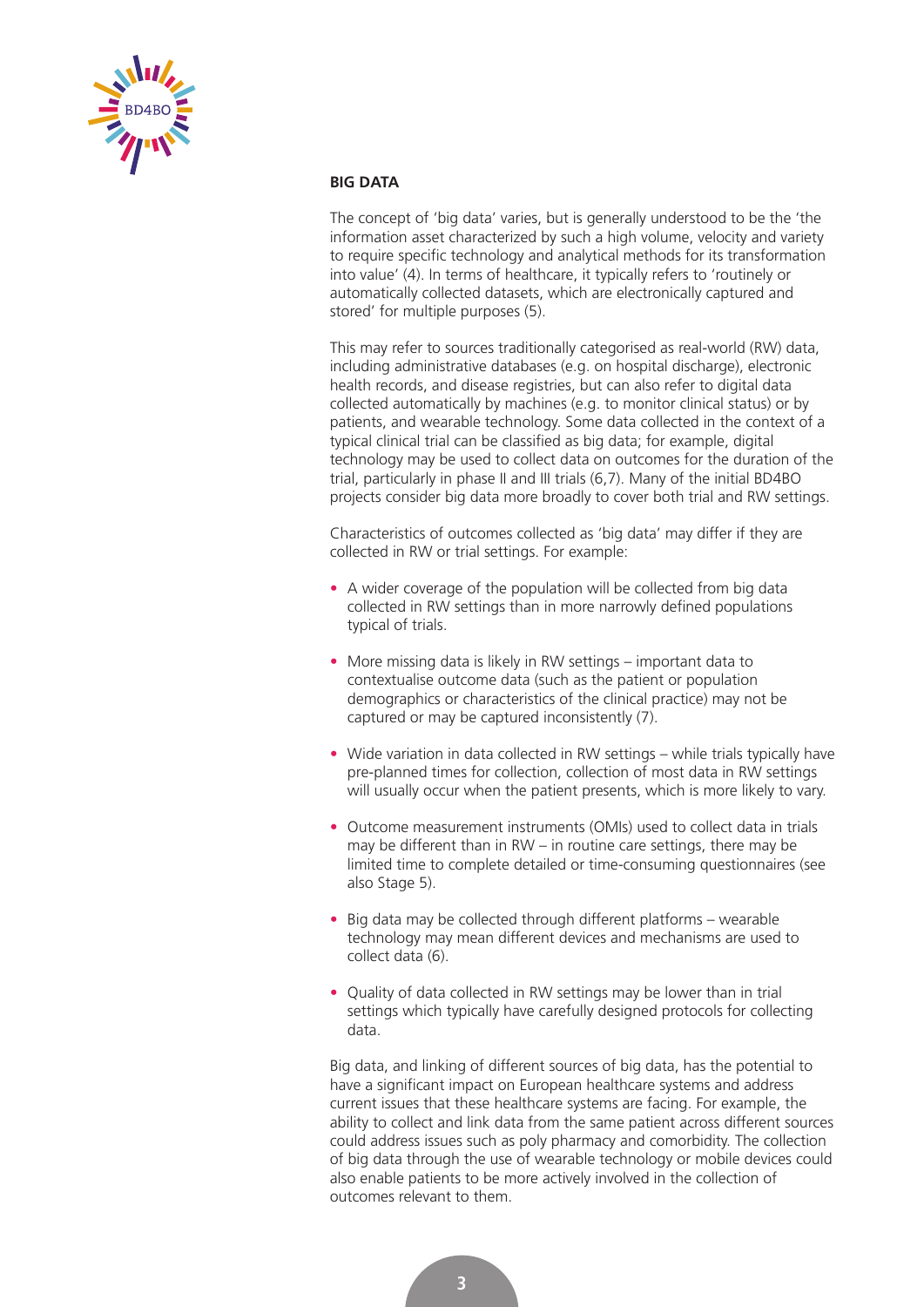<span id="page-7-0"></span>

COS have been defined as "an agreed standardised set of outcomes… [that] represent the minimum that should be measured and reported in all clinical trials of a specific condition, and are also suitable for use in clinical audit or research". (18)

### **CORE OUTCOME SETS (COS)**

The concept of COS has gained traction as a way to improve consistency in the collection and reporting of outcomes within diseases area and to ensure a focus on the patient and their experience (8). While COS initially were concentrated on clinical trials, there is an appreciation that COS have a much wider applicability, in for example RW settings (9). Different terms are used to refer to the concept of COS by different groups; various initiatives in this area and terms used are summarised in the Box below.

EXAMPLES: Initiatives with a focus on COS

- COMET Initiative (Core Outcome Measures in Effectiveness Trials) ([www.comet-initiative.org\) is](http://www.comet-initiative.org) an international multi-disciplinary network which aims to raise awareness of current problems with outcomes in clinical trials, encourage the development of COS, and provide resources to enable the development of COS (18).
- ICHOM (International Consortium for Health Outcomes Measurement) ([www.ichom.org\) de](http://www.ichom.org)velops 'standard sets' of outcomes for routine or RW settings across a range of disease areas (standard sets also include minimum datasets which refers to other characteristics like age or health behaviours) (19).
- COS developers in specific disease areas include OMERACT (Outcome Measures in Rheumatology) ([https://omeract.org\) fo](https://omeract.org)r rheumatoid arthritis and IMMPACT [\(www.immpact.org\) fo](http://www.immpact.org)r pain which refer to 'core domain sets' or 'core outcome domains', respectively (20,84) (additional groups can be found under 'COS Collaborative Groups' at [www.comet-initiative.org/cosuptake \(5](http://www.comet-initiative.org/cosuptake)6).
- EMA patient registries initiative aims to address a number of challenges leading to inefficiencies and duplication of effort such as the harmonisation of data collection across disease registries (85). [See www.ema.europa.eu/ema/index.jsp?curl=pages%2Fregulation](http://www.ema.europa.eu/ema/index.jsp?curl=pages%2Fregulation%2Fgeneral%2Fgeneral_content_000658.jsp) %2Fgeneral%2Fgeneral\_content\_000658.jsp
- COSMIN initiative (COnsensus-based Standards for the selection of health Measurement INstruments) [\(www.cosmin.nl\) ai](http://www.cosmin.nl)ms to improve the selection of health measurement instruments (86).
- The Green Park Collaborative ([www.cmtpnet.org/green-pa](http://www.cmtpnet.org/green-park-collaborative)rk[collaborative\) are leading a project working with post-regulatory](http://www.cmtpnet.org/green-park-collaborative) decision-makers to promote uptake of COS (8).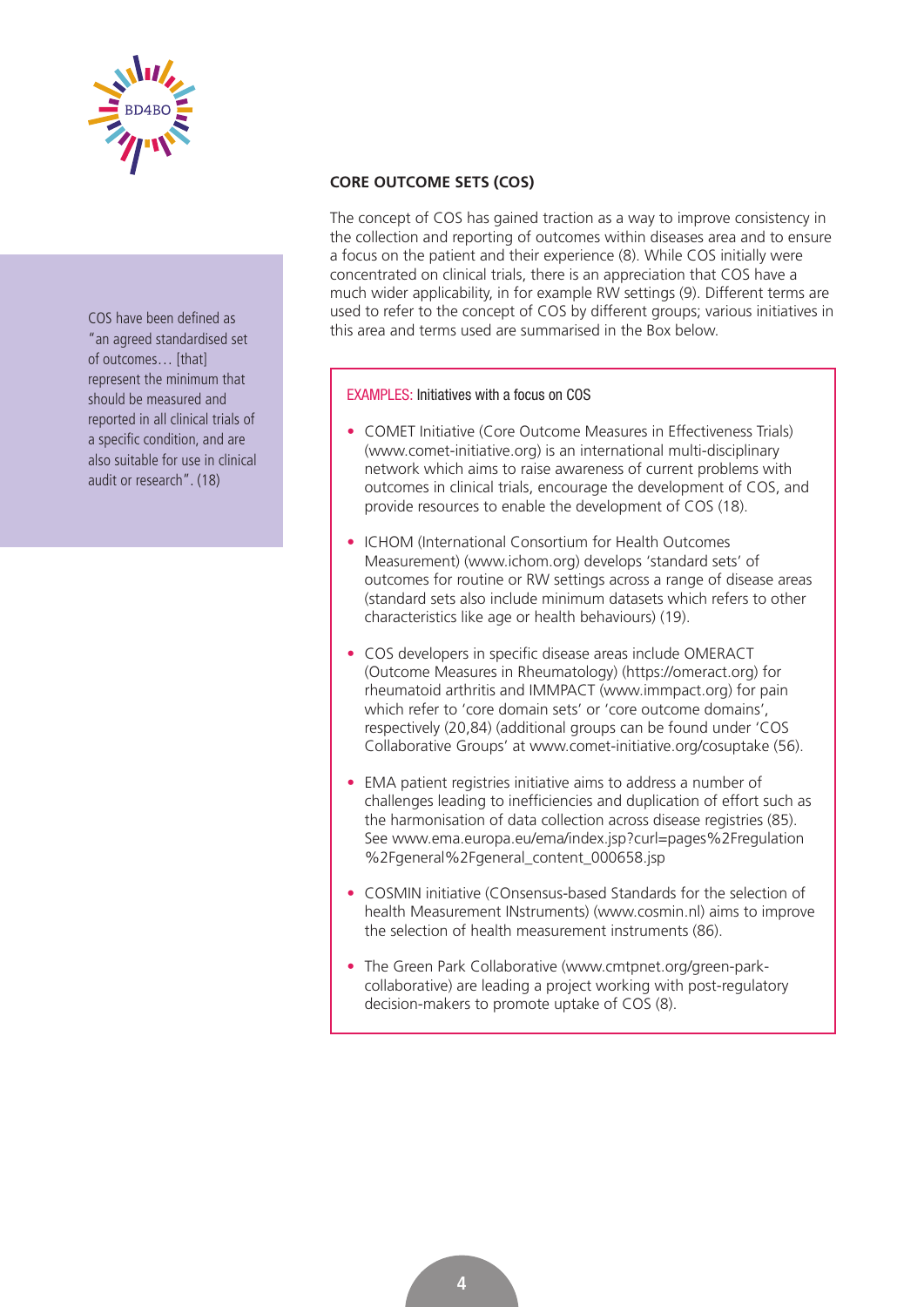<span id="page-8-0"></span>

### **Incorporating multiple stakeholder perspectives**

The development and use of COS has many potential advantages (see Figure 1) including the ability to reflect different stakeholder needs transparently and promote evidence generation that can address needs of a wide group of stakeholders.

Incorporation of patients' perspectives in COS development, for example, can ensure that outcomes collected and evidence generated are patientcentred. It can ensure that evidence generators collect data on the outcomes recommended within a COS, that meets the needs of healthcare system decision-makers (i.e. regulators, health technology assessment (HTA) agencies and payers). As such, it has the potential to increase efficiency in the evidence development pathway for medicines and improve patient access to effective medicines. In the context of big data, the standardisation of outcomes across multiple sources enables analyses across multiple datasets generated in healthcare practice, therefore harnessing the potential of large RW healthcare data.

### FIGURE 1 Potential benefits of developing and using COS



### **Use of COS in different settings**

Currently, few COS are developed explicitly to be used across different settings such as in trials and/or in clinical practice (9,10). The development and use of COS across different RW settings could improve interoperability between different sources of data. Outcomes collected in trials, RW-settings and throughout the evidence development pathway (i.e. in early phase II clinical trials all the way through to clinical practice) could enable pooling of data or comparisons across these mixed settings and to inform healthcare system decision-making (Figure 2). This may be particularly useful with the increased use of managed entry agreements and regulatory pathways that allow accelerated marketing authorisation. Measuring as many outcomes from a COS as possible in a phase II study can also help with planning of the phase III trial.

The process of developing a COS is unlikely to differ substantially regardless of which setting it is being developed for but there may be some different practical considerations. These considerations have been highlighted throughout the stages of the process shown in Figure 2.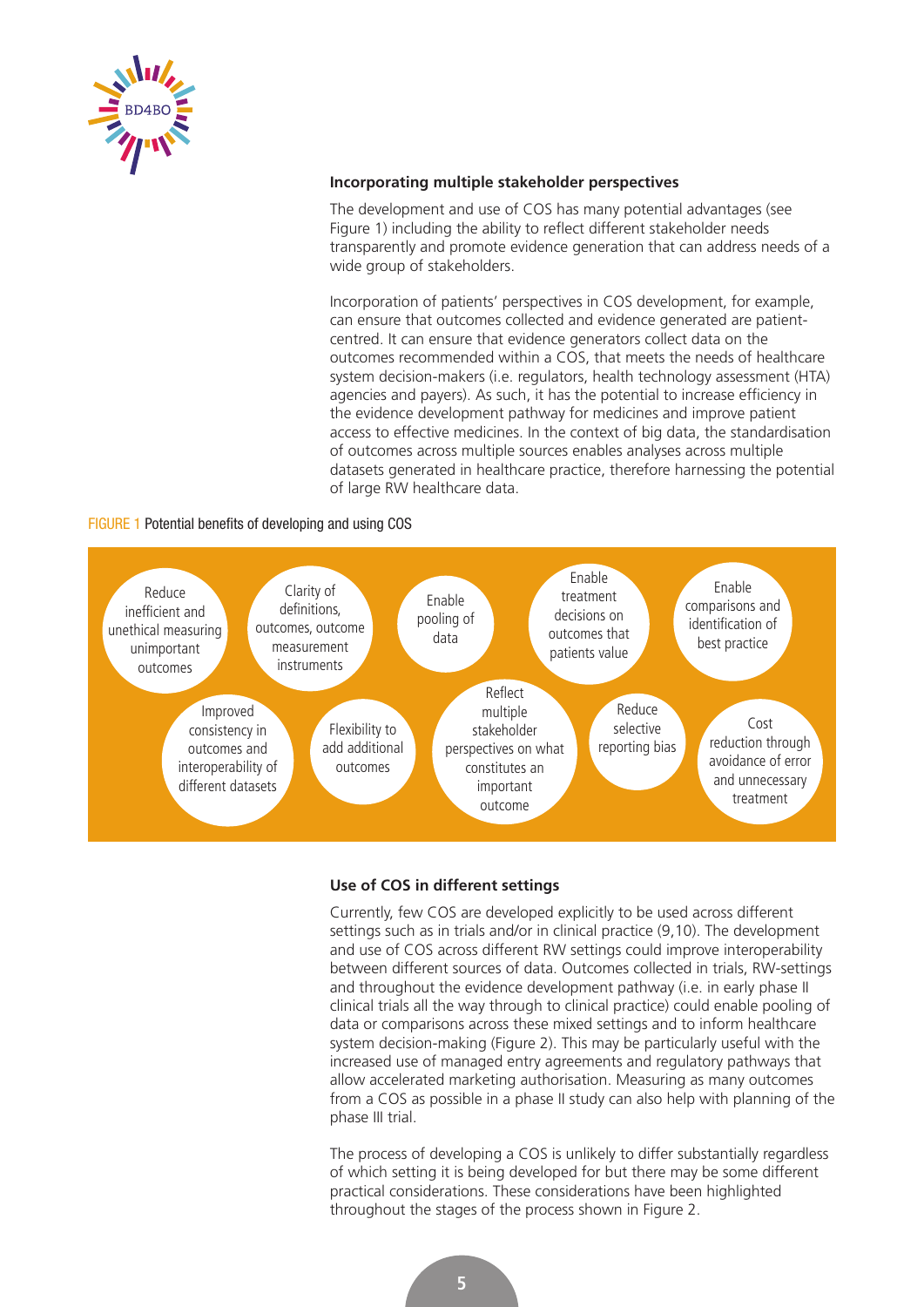

FIGURE 2 Outcome selection in the standard medicines development pathway



There may be variations in this pathway. For example, market authorisation or reimbursement decisions could be made earlier.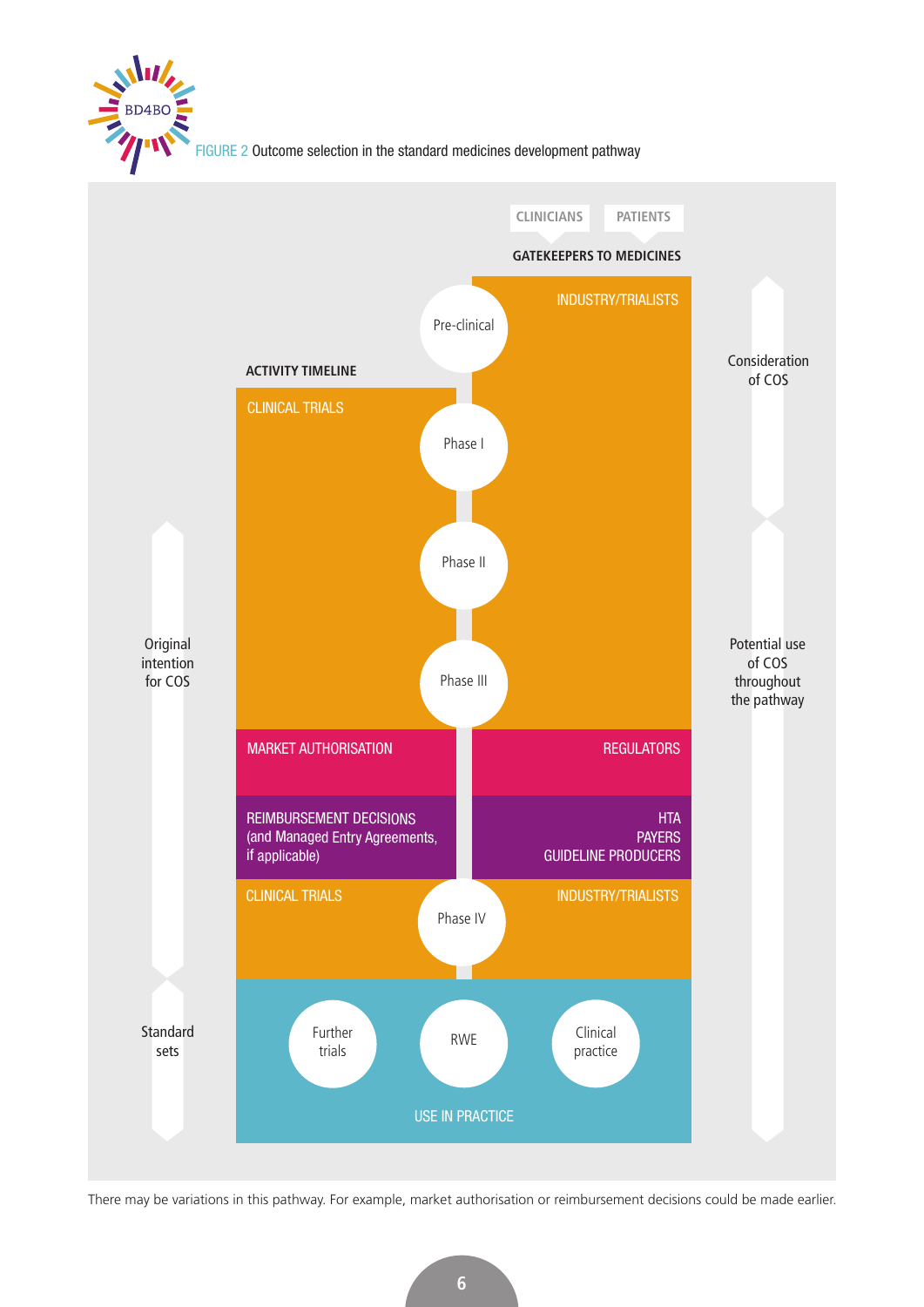<span id="page-10-0"></span>

### **TOOLKIT STRUCTURE**

The toolkit describes a suggested 6-stage approach to COS development with options to consider within each stage; however, depending upon resource and requirements, other options could be considered. An overview of the approach described in this toolkit is presented in Figure 3.

### HOW TO USE THIS TOOLKIT

This document provides a stage-by-stage approach for developing a COS, from planning and scoping to identification and then implementation.

Each stage contains:

- $\blacksquare$  Key questions to think about.
- **n** Signposting to methodological options.
- Guidance notes for the practical selection of appropriate methods for a COS.
- $\blacksquare$  Examples of case studies.
- $\blacksquare$  Summary of key points.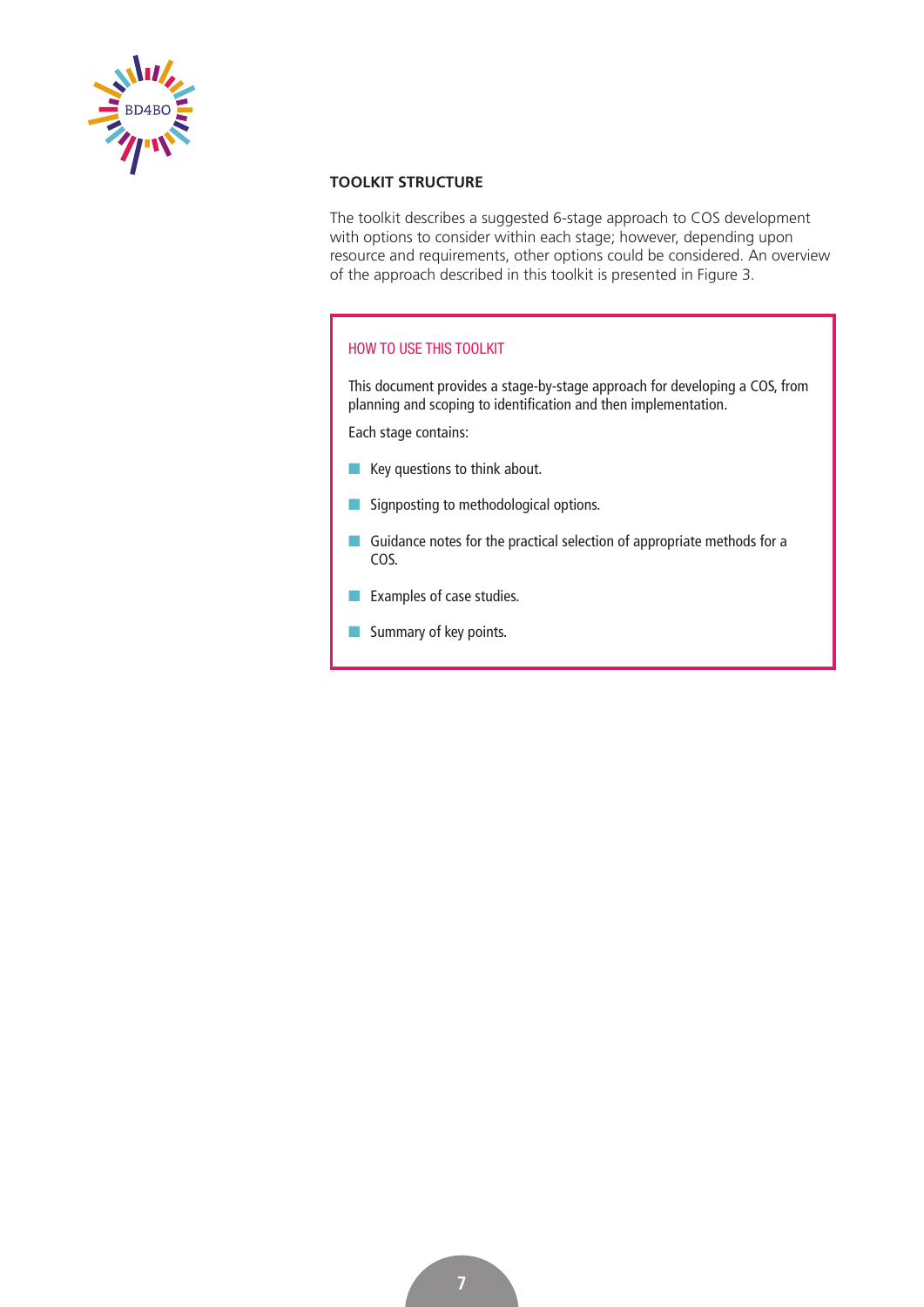

|                                                       | <b>STAGE 1: SCOPING</b>                                                                              |                                                 | <b>MAIN STEPS</b>                                                                                  |                                          |                                                                                                 | ACTIONS/OPTIONS                                                            |
|-------------------------------------------------------|------------------------------------------------------------------------------------------------------|-------------------------------------------------|----------------------------------------------------------------------------------------------------|------------------------------------------|-------------------------------------------------------------------------------------------------|----------------------------------------------------------------------------|
|                                                       | Set up team<br>project                                                                               | <b>Terminology</b><br>utlisation                | Define elements of scope for<br><b>COS</b>                                                         |                                          | Develop<br>protocol                                                                             | Condition/population<br>Intervention<br>Setting<br>Stakeholder involvement |
|                                                       |                                                                                                      | <b>STAGE 2: USE OF AVAILABLE COS</b>            |                                                                                                    |                                          |                                                                                                 |                                                                            |
|                                                       | Search COMET database for<br>ongoing or published COS<br>www.comet-initiative.org/<br>studies/search |                                                 | <b>Assess</b><br>applicability to<br>scope                                                         | Assess if meets minimum<br>standard (17) |                                                                                                 | <b>Use existing COS</b><br>Develop new COS<br><b>Adapt existing COS</b>    |
|                                                       |                                                                                                      | <b>STAGE 3: IDENTIFICATION OF OUTCOMES</b>      |                                                                                                    |                                          |                                                                                                 |                                                                            |
|                                                       | <b>Identification process</b>                                                                        |                                                 | <b>Classification of outcomes</b>                                                                  |                                          | <b>Reviews</b><br>Audit data<br><b>Trial registries</b><br>Focus groups<br>etc                  |                                                                            |
|                                                       | <b>STAGE 4: SELECTION OF OUTCOMES</b>                                                                |                                                 |                                                                                                    |                                          |                                                                                                 |                                                                            |
| Stakeholder input / consideration of all perspectives | <b>Consensus strategy</b>                                                                            |                                                 | <b>Selection</b>                                                                                   |                                          |                                                                                                 | <b>NGT</b><br>Delphi<br>Conference<br>Semi-structured group<br>etc         |
|                                                       | <b>STAGE 5: SELECTION OF OMIS</b>                                                                    |                                                 |                                                                                                    |                                          |                                                                                                 |                                                                            |
|                                                       | <b>Identification</b><br>of OMIs                                                                     | <b>Quality and</b><br>feasibility<br>assessment | Consider<br>mapping<br><b>PROMS</b>                                                                | <b>Selection</b>                         | <b>Timing</b>                                                                                   | <b>Reviews</b><br>Consensus                                                |
|                                                       |                                                                                                      | <b>STAGE 6: IMPLEMENTATION &amp; UPTAKE</b>     |                                                                                                    |                                          |                                                                                                 |                                                                            |
|                                                       | <b>Dissemination:</b><br>awareness raising and or engagement and<br>influence                        |                                                 | <b>Review and feedback</b><br>Notes: COS = Core outcome set; OMI = outcome measurement instrument. |                                          | Conferences<br>Peer review publication<br>Press releases<br>Methods guides<br>Key organisations |                                                                            |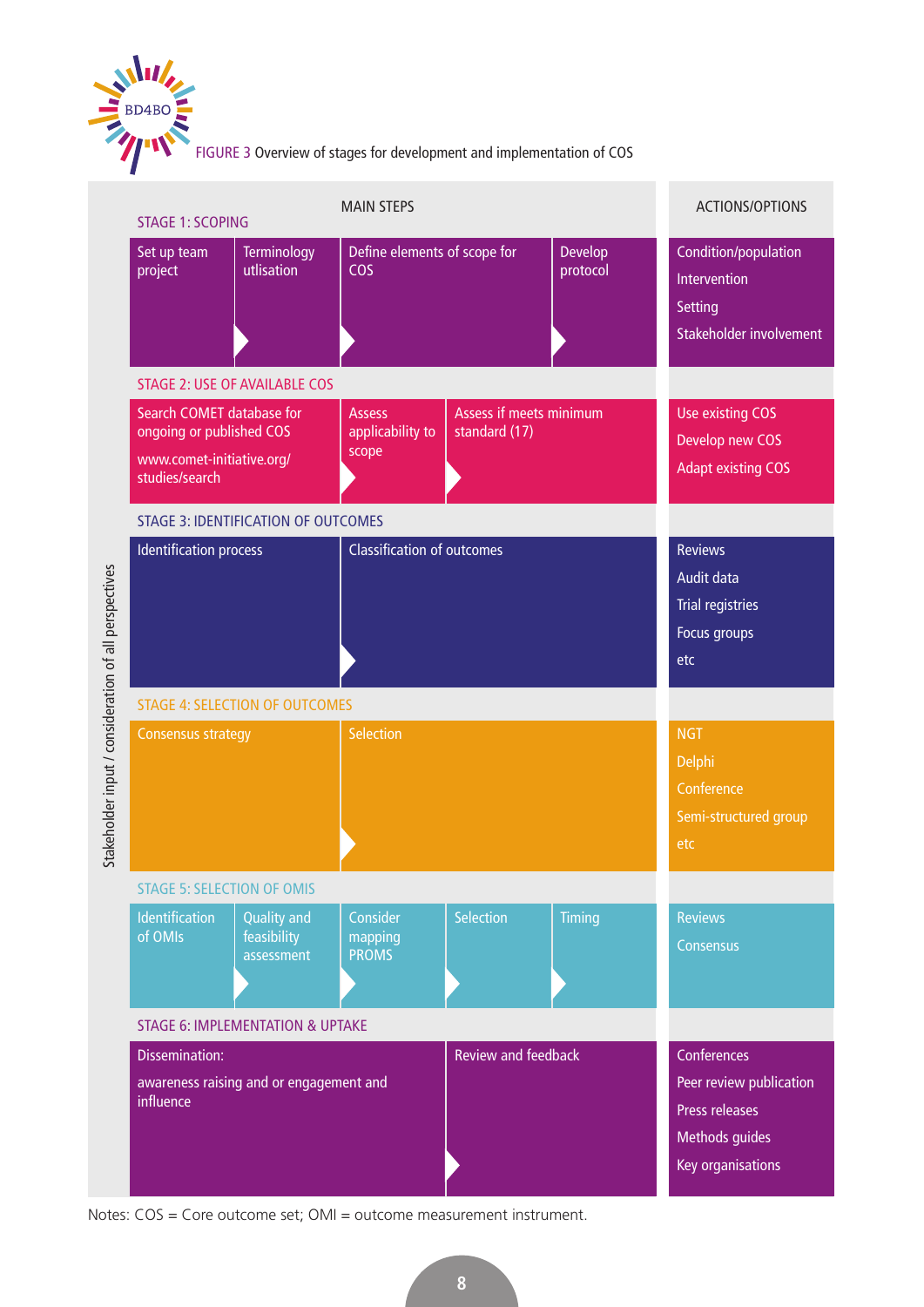<span id="page-12-0"></span>

# STAGE **SCOPING**



Developing a scope for the COS a priori is good practice; a scope can ensure clarity of focus for the work and reduce the chance of misinterpretation. A number of initiatives recommend the use of a scope including COMET, HOME, and OMERACT (11–13).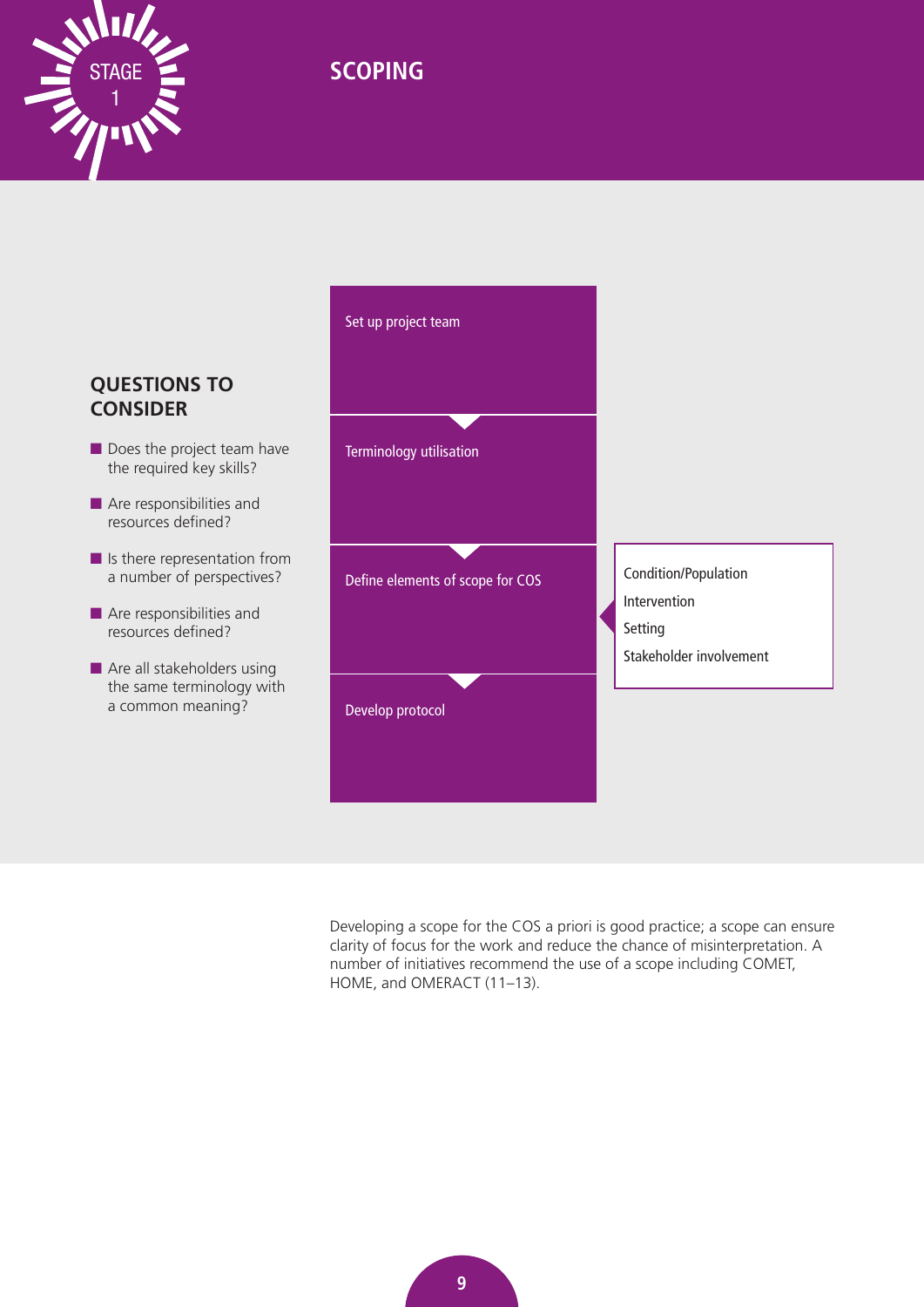

### **FORMING A PROJECT TEAM**

A research project lead team (or working group) can define the scope, set up the protocol which outlines the activities that will be undertaken, identify relevant stakeholders to participate, and take responsibility for providing leadership, project management and support.

The ideal constitution and size of a project team will depend on the needs of the project. Expertise and skills of stakeholders that could be important in COS development, including a project team, are summarised in Table 1. Ideally, team members should have a range of different skills and backgrounds. The geographical range of stakeholders included may vary, depending on the project. For example, BD4BO projects are specifically focused on European stakeholders. If possible, a wider geographical representation can ensure more broad perspectives are incorporated and potentially increase uptake of the COS more widely.

Once a project team is set up, each member's role and responsibility should be outlined to ensure a shared understanding. Over time, team members' roles may change from being core (fully dedicated to the research goal) to peripheral (committed to the research goal, but not as actively involved), and vice versa.

### **STAKEHOLDER INVOLVEMENT**

Stakeholders, beyond the project team, could be involved at any stage, including in developing the protocol, identifying outcomes, as part of the consensus group, or as a reference group to provide advice. There is no absolute rule about the number of stakeholders that should be involved. Which stakeholders should be involved and how their perspective will be incorporated will depend on the scope and the disease area for that COS.

Table 1 provides some suggestions of stakeholders and how they may be involved in the development of a COS; the 'Evidence for all' section makes some further suggestions on involvement of key stakeholders. The approach to involving stakeholders should be clearly outlined in the scope and/or protocol.

When developing COS that will be applicable in routine care or other RW settings, database or data collection managers who can advise on feasibility of collecting outcomes in these settings could be involved.

All participating stakeholders of a COS development process need to be genuinely open to challenge, prepared to explain their reasoning and ready to reconsider their opinion in the light of a good argument. **!**

<span id="page-13-0"></span>1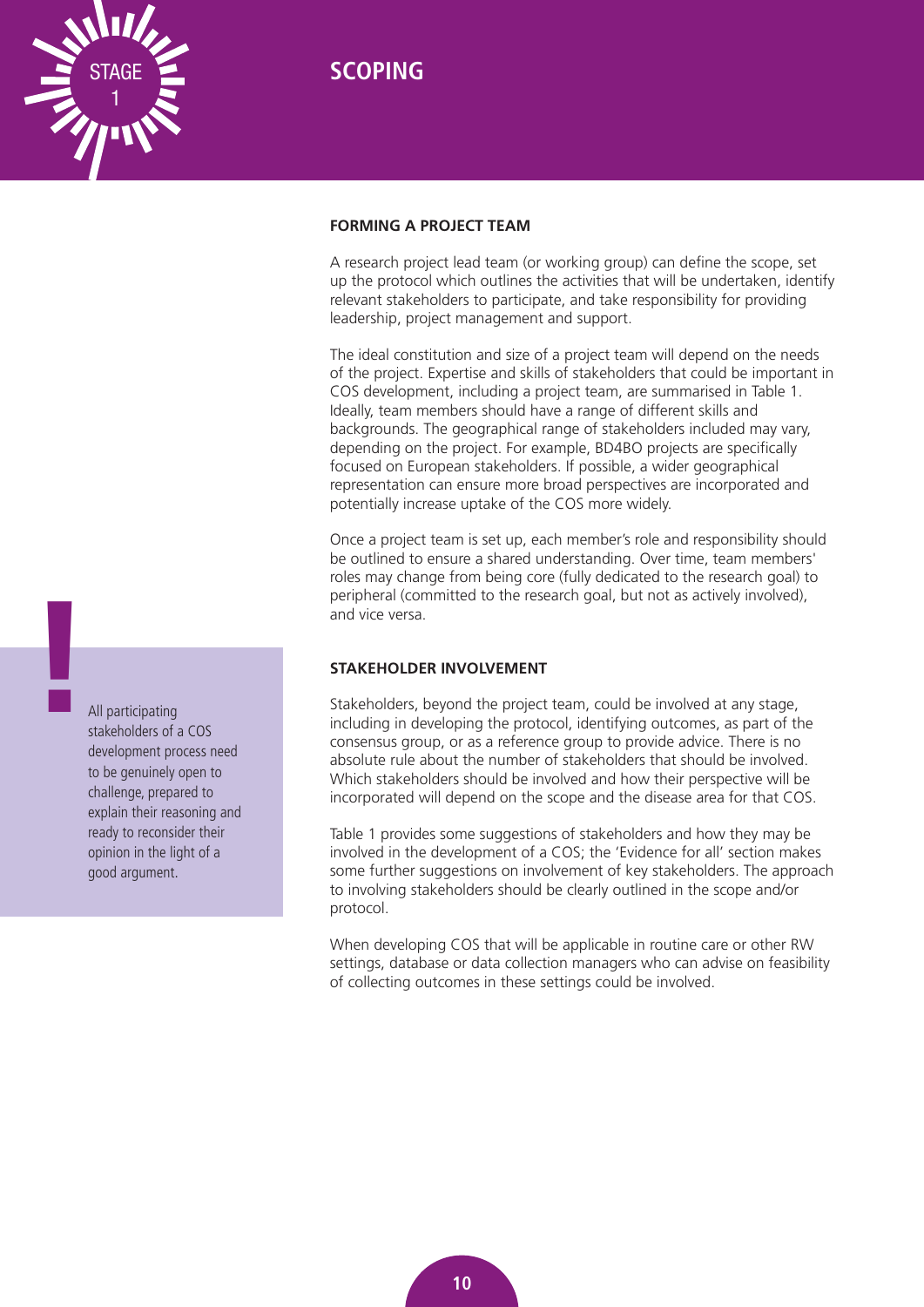**SCOPING** 



### TABLE 1 Suggestions for stakeholders that could be involved in COS development

| Stakeholder<br>Unique contributions/expertise                                                                    |                                                                                                                                                                                                                                                                                                                                                      |                                     | Potential level of input                              |                                  |                                         |  |
|------------------------------------------------------------------------------------------------------------------|------------------------------------------------------------------------------------------------------------------------------------------------------------------------------------------------------------------------------------------------------------------------------------------------------------------------------------------------------|-------------------------------------|-------------------------------------------------------|----------------------------------|-----------------------------------------|--|
| perspective <sup>1</sup>                                                                                         |                                                                                                                                                                                                                                                                                                                                                      | <b>Member</b><br>of project<br>team | <b>Identify</b><br>important<br>outcomes<br>(Stage 3) | Consensu<br>s group<br>(Stage 4) | Reference<br>group<br>(at any<br>stage) |  |
| Patients <sup>2</sup><br>For more about<br>involving patients<br>see the 'Evidence for<br>All' section (page 40) | Participation by providing personal experience of a<br>condition or treatment.<br>Involvement by helping set priorities and/or designing<br>the process including assisting in developing postal<br>and online questionnaires to ensure the questions are<br>meaningful to the target patient population and<br>written in appropriate language (14) | $\checkmark$                        | ✓<br>(i.e. using<br>qualitative<br>research)          | ✓                                | ✓                                       |  |
| Clinicians with<br>expertise in the<br>disease area                                                              | Insights into the disease area and experience with the<br>patients and their experiences.                                                                                                                                                                                                                                                            | ✓                                   |                                                       | ✓                                |                                         |  |
| General practitioners                                                                                            | May have insights into practical considerations on<br>collection of specific instruments such as burden for<br>the collector of the data. As they may collect some of<br>the data, it can also help to achieve buy-in with this<br>stakeholder group.                                                                                                | Depending<br>on disease<br>area     | ✓                                                     | ✓                                | ✓                                       |  |
| Academics/<br>clinical researchers <sup>2</sup>                                                                  | May have 'methodological or content expertise such<br>as outcome measure development, biostatistics,<br>psychometrics, qualitative studies, comparative<br>effectiveness and clinical trial design' (13).                                                                                                                                            | $\checkmark$                        |                                                       |                                  |                                         |  |
| Qualitative<br>researchers                                                                                       | Expertise in designing and conducting qualitative<br>research, such as use of interviews, focus groups, etc if<br>planned.                                                                                                                                                                                                                           | ✓                                   | ✓                                                     |                                  | ✓                                       |  |
| Regulators, HTA<br>agencies, payers<br>See 'Evidence for all'<br>(page 37)                                       | Identify outcomes that are important to their<br>decisions; use of these outcomes in COS can help<br>ensure the right evidence is collected for these<br>decision-makers' needs.                                                                                                                                                                     |                                     | ✓                                                     |                                  | ✓                                       |  |
| Industry<br>See 'Evidence for all'<br>(page 42)                                                                  | Key evidence generator                                                                                                                                                                                                                                                                                                                               |                                     | $\checkmark$                                          |                                  | ✓                                       |  |
| Data collection<br>managers/<br>quality controllers                                                              | As collectors of the data, may be able to offer input on<br>feasibility of data collection or other important<br>considerations. May be particularly useful for COS<br>developed for RW settings.                                                                                                                                                    | ✓                                   |                                                       |                                  |                                         |  |

1. The COMET handbook provides recommendations regarding setting up a study team and study committees

2. Patients can include individual patients or carers, patient advocates, patient organisation representatives or patient experts (15).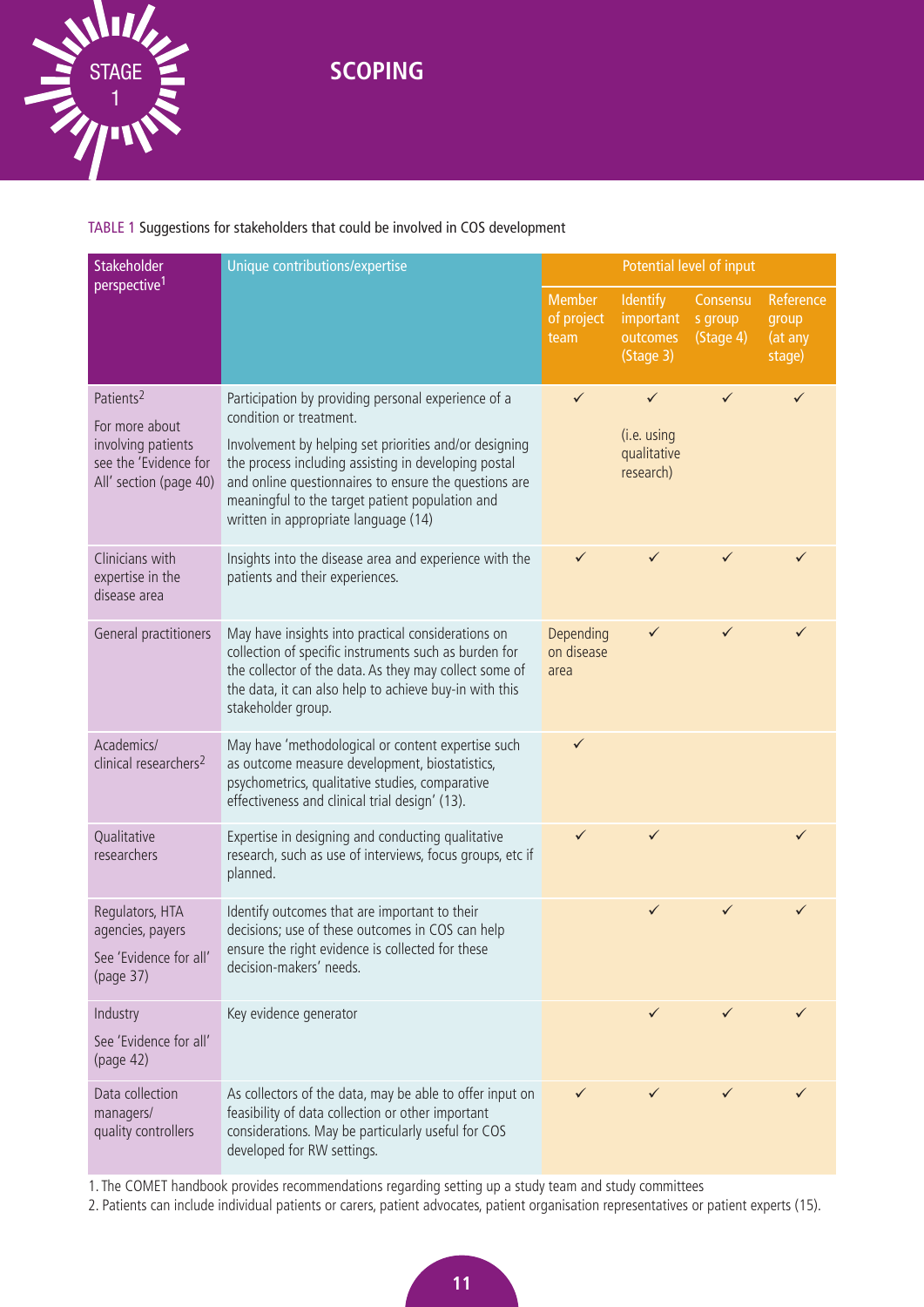<span id="page-15-0"></span>

# STAGE **SCOPING**

### **Common terms in outcomes research to define in advance**

• Outcome

**!**

- Endpoint
- Clinical outcome
- Safety/adverse event
- Resource outcomes
- Surrogate outcomes
- Intermediate outcomes
- Composite outcomes
- Outcome measure
- Real-world evidence
- Real world setting
- Routine care
- Biomarker

### **'WHAT IS AN OUTCOME?' USEFUL TERMS TO DEFINE UP FRONT**

When working across diverse stakeholder groups it is important to ensure all are using terms consistently. It is not uncommon for terms to have different meanings in different settings (across disciplines, countries and organisations) (appendices A and D).

Definitions for key terms should be agreed in advance to avoid confusion before engaging with wider stakeholders and project participants. Consideration should also be given to particular terms in the disease area (and clinical term usage) to ensure all stakeholders have a shared understanding (Stage 3).

Common definitions for some non-disease specific terms can be found in the Glossary. Some common terms that may have different meanings among different stakeholder groups and should be considered for definition at an early stage are listed in the panel (left).

### **DEFINING A SCOPE A PRIORI**

The scope should describe the criteria covered in Table 2 (11).

| Criteria in the scope                                                                                                                                                                                                                                                                                                                                                                   | Key questions to consider                                                                                                                                                                                                                                                                                                                               |
|-----------------------------------------------------------------------------------------------------------------------------------------------------------------------------------------------------------------------------------------------------------------------------------------------------------------------------------------------------------------------------------------|---------------------------------------------------------------------------------------------------------------------------------------------------------------------------------------------------------------------------------------------------------------------------------------------------------------------------------------------------------|
| Condition/population<br>The disease area, population or sub-population that the COS<br>will apply to.                                                                                                                                                                                                                                                                                   | • What is the specific health condition of interest? Are all<br>classifications and stages of condition going to be included?<br>• What is the population of interest? Are all ages and<br>subgroups included in the target population?<br>• Is this population difficult to measure outcomes in (i.e.<br>children, people with learning disabilities)? |
| Intervention<br>A COS designed to be used for any intervention may be<br>different for a COS developed for a particular type of<br>intervention. For example, a COS developed for a specific class<br>of medicine may include an adverse event associated with the<br>medicine, but this adverse event may not be a particular<br>concern when a device is used for the same condition. | • Is the COS focussed on a specific type of intervention (i.e.<br>medicines only or a specific type of medicine) or will it apply<br>across all types of interventions?                                                                                                                                                                                 |
| <b>Setting</b><br>Where the COS will be utilised such as in clinical trials, research<br>and practice as well as RW settings such as registries.                                                                                                                                                                                                                                        | • Is there a particular setting that the outcome and outcome<br>measures are to be utilised in?                                                                                                                                                                                                                                                         |

### TABLE 2 Criteria to be included in the scope for a COS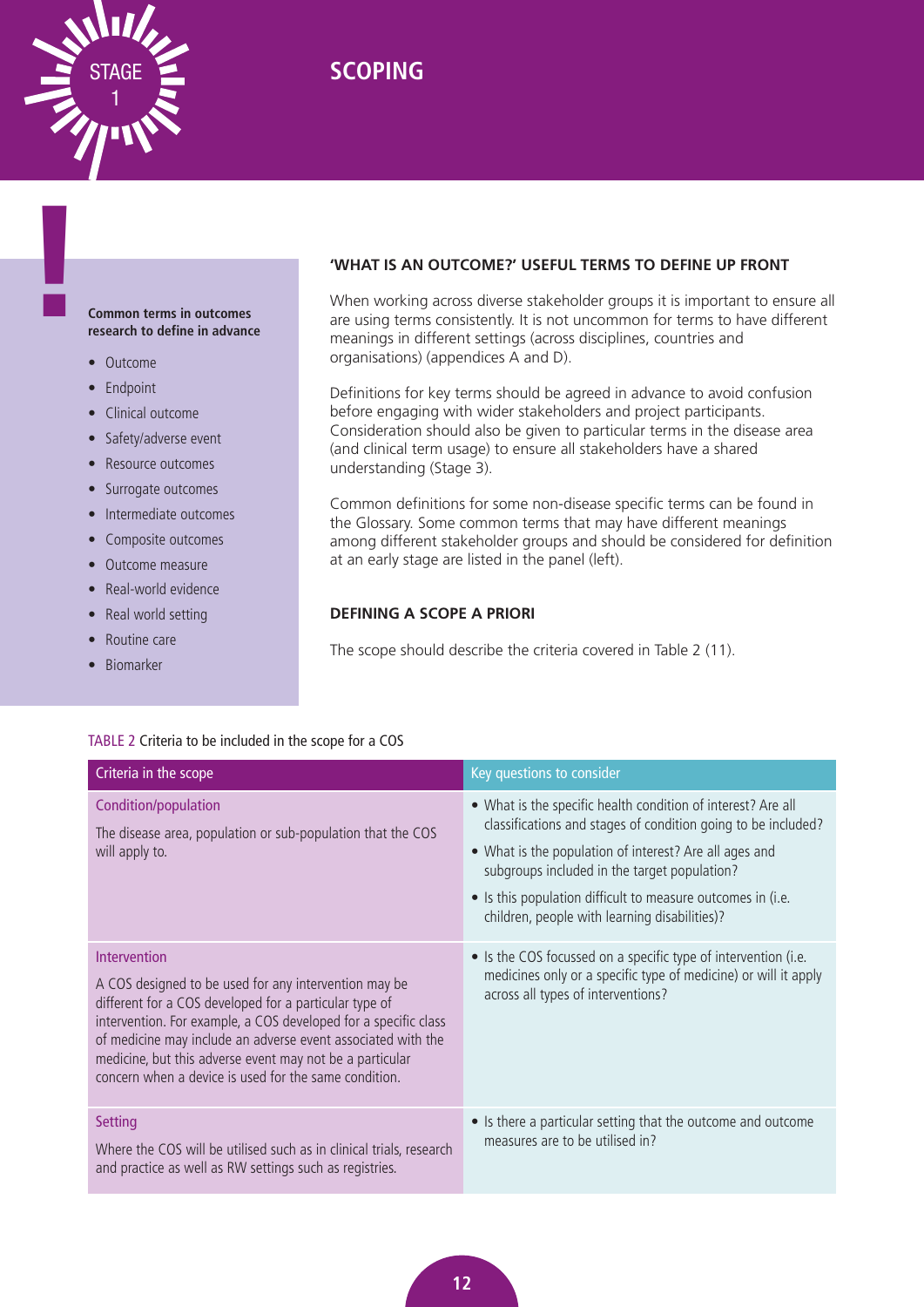

# **STAGE 1 KEY POINTS**

<span id="page-16-0"></span>1

- $\blacksquare$  A project team can define the scope, protocol, identify relevant stakeholders, and take responsibility for providing leadership, project management and support.
- $\blacksquare$  Key terms should be defined to facilitate shared understanding.
- $\blacksquare$  A scope should be developed which covers the intended condition/ population, intervention and setting; it could also outline which perspectives will be taken into account.
- $\blacksquare$  A protocol, based on the scope, should outline the intended approach to developing the COS, based on the resources available (see checklist); it should also specify when and how different perspectives will be taken into account.

### **DEVELOPING A PROTOCOL A PRIORI**

Preparing a protocol helps to improve transparency and communication, the use of a protocol can enable stakeholders to agree the process and strategy.

As with most research, developing a protocol a priori is good practice as it can prevent potential biases, improve transparency, ensure communication with others, and enable relevant stakeholders to agree the process and strategy (11).

The protocol should take into consideration the available resources. A number of initiatives recommend the use of a protocol including COMET, HOME, and OMERACT (11–13).

### PROTOCOL CHECKLIST Check if it is possible to use or adapt an existing COS which addresses the scope (see Stage 2). Check for any ongoing projects developing COS in the same disease area; developing sets collaboratively can reduce duplication of work. Search for 'protocol' at [www.comet-initiative.org/studies/search \(1](http://www.comet-initiative.org/studies/search)6). Look at examples of protocols for developing COS on the COMET website at [www.comet-initiative.org/resources/studyprotocols \(87](http://www.comet-initiative.org/resources/studyprotocols))\*. Plan timelines and allocate resource capacity/roles. Plan involvement of stakeholders (see 'Stakeholder involvement' page 10). Consider using the minimum standards set out in the COS-STAD guidelines during development (17). This includes pre-specifying scoring systems, consensus definitions if formal consensus is planned, criteria for dropping and adding outcomes, and plans for addressing attrition bias (see Stage 4). Consider consulting on the protocol with a reference group and stakeholders. Draft versions of protocols should be written in a way that is accessible to all stakeholder groups. Make the trial protocol publically available, either in the COMET database [www.comet-initiative.org/contactus/submitnewstudy \(88](http://www.comet-initiative.org/contactus/submitnewstudy)), in PROSPERO [www.crd.york.ac.uk/PROSPERO \(89](http://www.crd.york.ac.uk/PROSPERO)) if a systematic review is planned, or through a journal publication. Consider developing an implementation plan early on (see Stage 6).  $\checkmark$  $\checkmark$  $\checkmark$  $\checkmark$  $\checkmark$  $\checkmark$  $\checkmark$  $\checkmark$  $\checkmark$

\* There is currently no gold standard on writing a protocol for developing minimum outcome sets; standards for developing protocols are currently being developed in the Core Outcome Set-STAndards for Protocols (COS-STAP) project (COMET, personal communication).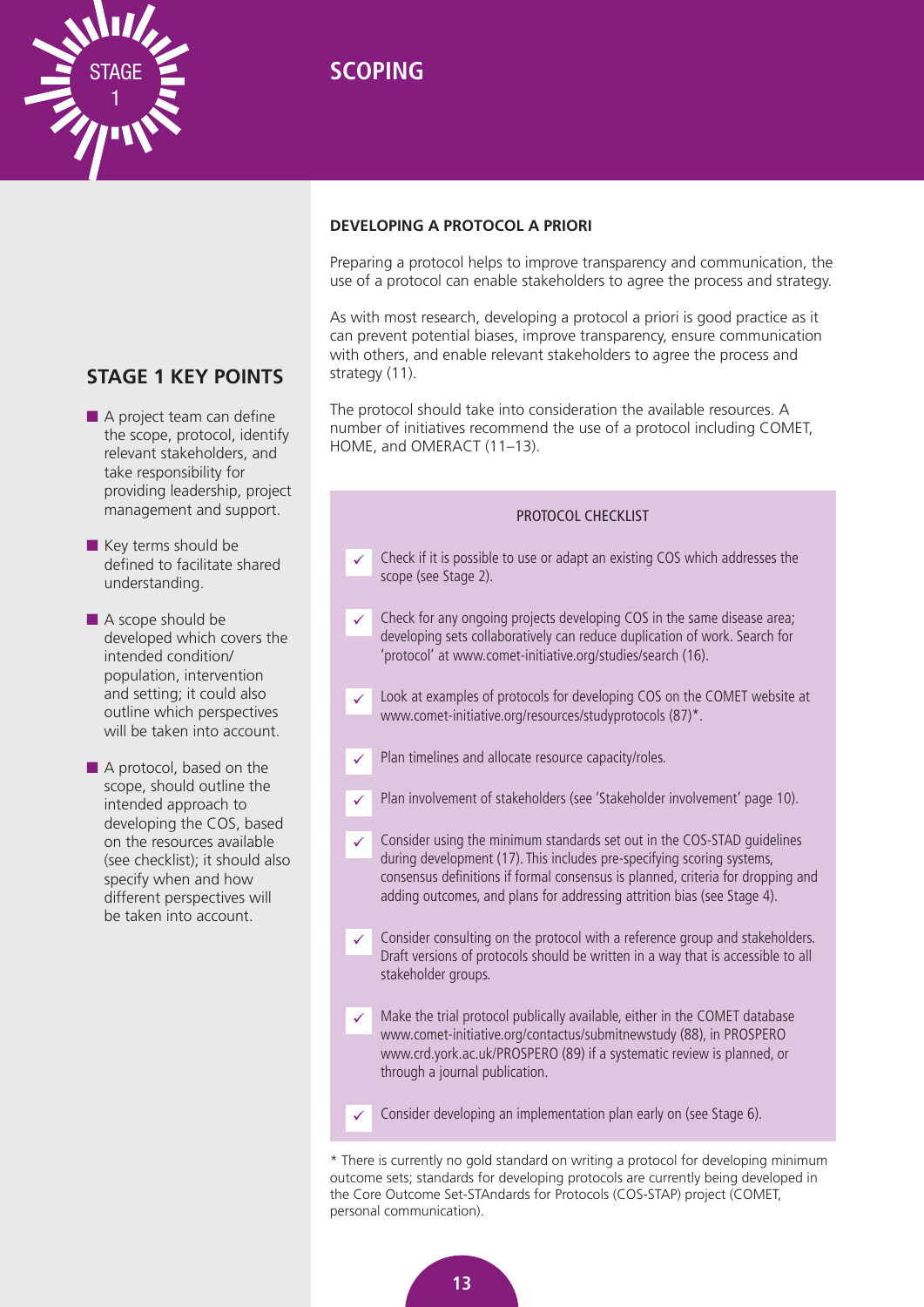<span id="page-17-0"></span>

# **USE OF AVAILABLE COS**

### **QUESTIONS TO CONSIDER**

- $\blacksquare$  Is there already a COS that could be used or adapted?
- $\blacksquare$  How do I assess the usability of a published set?
- $\blacksquare$  Can adaptions be made to sets that are already available to factor in real world settings?

Search COMET database for ongoing or published COS

[www.comet-initiative.org/studies/](http://www.comet-initiative.org/studies/search) search

Assess applicability to scope

Important!

Any processes for adapting or modifying COS must be clearly described'

Assess if meets minimum standard (17) **Conservative COS** 

Use existing COS

Adapt existing COS\*

### Scope population/intervention differs:

Consider consulting an abridged panel of experts/stakeholders.

### Scope setting differs (i.e. trials to apply to RW settings):

Consider assessing feasibility, time, resources for RW setting. Consider conducting mapping activity from COS to RW sources.

### Needs update (i.e. side effects of new agent):

Consider consulting with an abridged panel of experts/stakeholders.

\* If considering extensive adaptation, consider contacting authors of previous COS to investigate potential for collaboration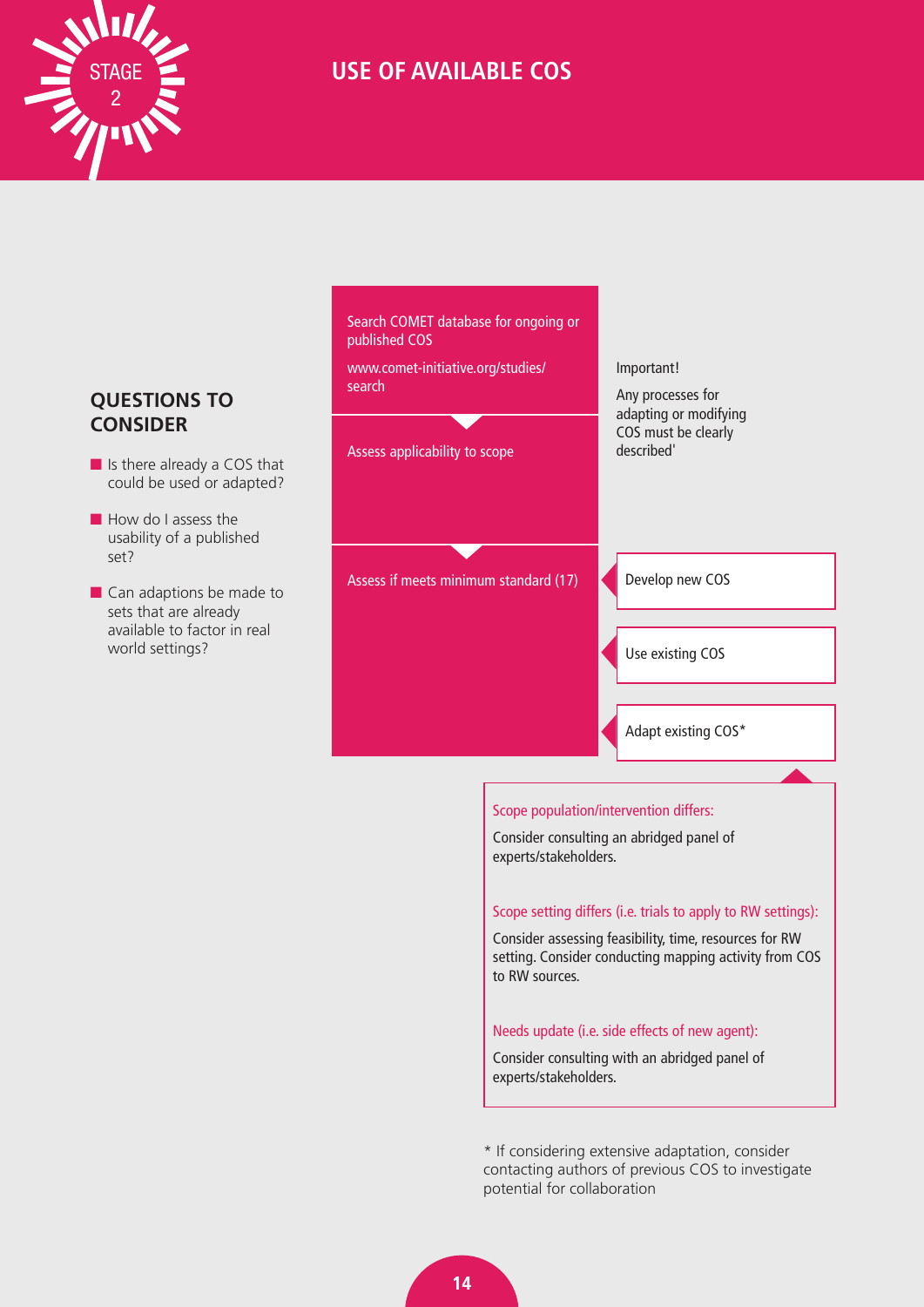<span id="page-18-0"></span>

**!**

# **USE OF AVAILABLE COS**

It is best practice to first consider if there are any available COS in the disease area that could be used or adapted rather than developing a new COS. The freely available COMET database [\(www.com](http://www.comet-initiative.org/studies/search)et[initiative.org/studies/search\) can be used for this purpose \(9,](http://www.comet-initiative.org/studies/search)10,16).

It is best practice to explain the decision to use or adapt an existing COS, or to develop a new COS. The rationale and process for adapting an existing COS should be clearly described in a protocol.

### **ASSESSING THE APPLICABILITY AND USABILITY OF EXISTING COS**

An existing COS should be considered for its applicability and usability against the scope of the work. While there is no current gold standard for assessing the quality of an existing COS, the Core Outcome Set-STAndards for Development (COS-STAD) (17) (see panel) may facilitate an assessment of the methodological robustness of an existing COS and aid in making a subjective judgement about whether a COS can easily be adapted (Case study 1).

If more than one COS exists, a subjective judgement about which (if any) are applicable and usable should be made.

### CASE STUDY 1 Application of minimum standards to existing COS

In the DO IT project, the 11-item COS-STAD recommendations were applied to studies retrieved from the COMET database for the first 4 disease areas addressed in BD4BO projects (Alzheimer's disease (AD), haematological malignancies (HM), cardiovascular disease (CVD) and prostate cancer) (17).

The study found that all published COS met the scoping criteria.

Regarding involvement of stakeholders in COS development, few studies incorporate the patient's perspective into COS development.

The 4 COS-STAD recommendations regarding the consensus process were not addressed by most of the studies; however, this may due to poor reporting. This was particularly evident from studies on COS for HM, this could be due to many of the studies being older (published before 2000) rather than a feature of the disease area. Studies that are more recent tended to meet more minimum standards.

The application of COS-STAD recommendations is encouraged for any future studies developing COS. The use of COS-STAD facilitates the assessment of COS by researchers and clinicians.

A more detailed description of this work can be found in appendix B.

### **ADAPTATIONS TO COS FOR REAL-WORLD SETTINGS**

The majority of COS have been developed to be used in clinical trials (9). In order to reduce duplication of effort, and as BD4BO projects are interested in RWD sources, existing COS could be adapted to make them applicable in

COS-STAD recommendations to improve the quality of COS development (17)

Scope – the research or practice setting(s) in which the COS is to be applied, the health condition(s), population(s), and intervention(s) covered by COS.

### Stakeholder involvement –

those who will use the COS in research, healthcare professionals with experience of patients with the condition, patients with the conditions or their representatives.

#### Consensus process – initial

list considers clinical & patient views, a priori specifications of consensus definition and processes, efforts to reduce ambiguity in language.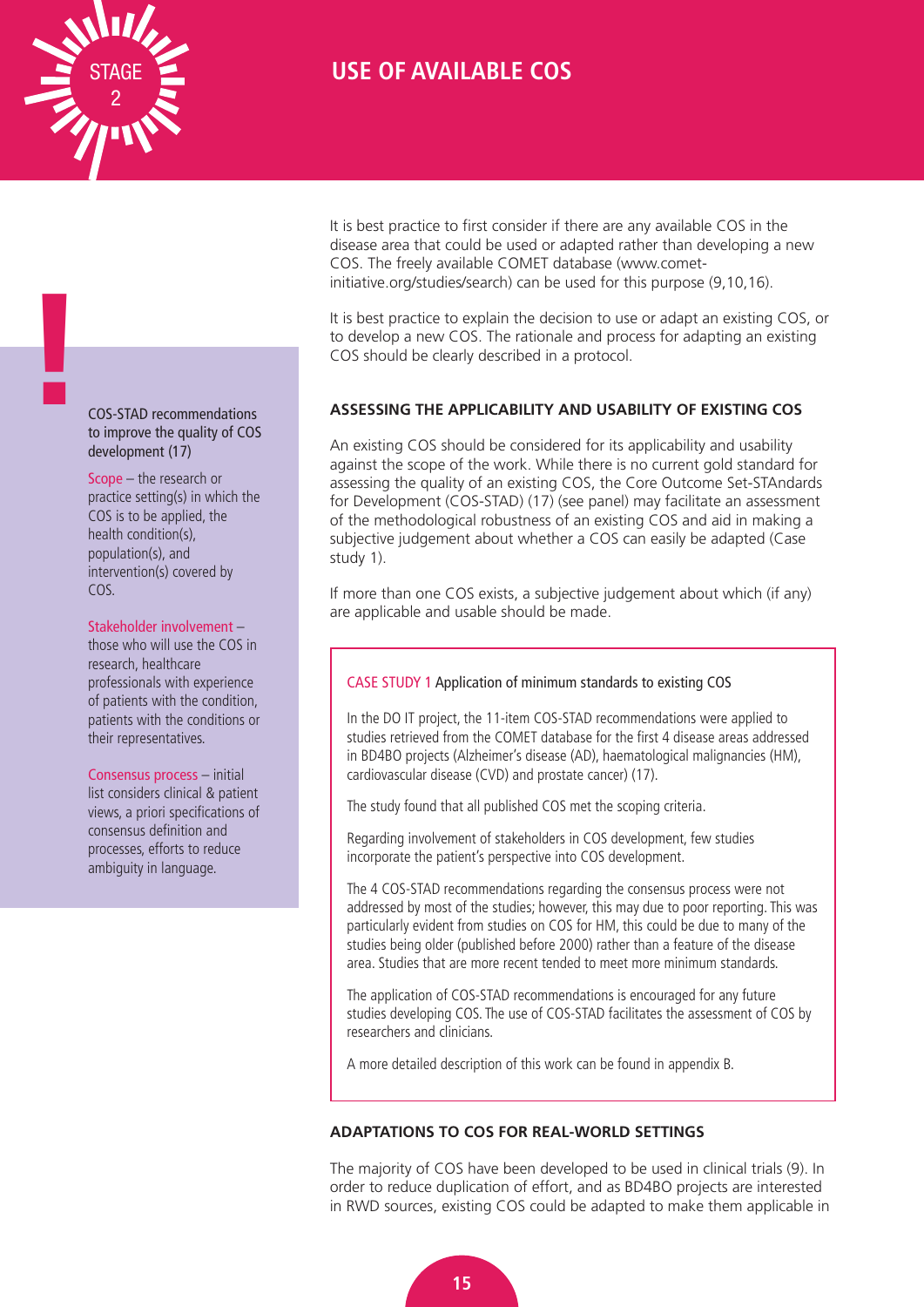

# **USE OF AVAILABLE COS**

### **STAGE 2 KEY POINTS**

- $\blacksquare$  Before starting the development of a new COS, the possibility of adapting existing COS should be considered to reduce duplication of effort.
- $\blacksquare$  There are no gold standard methods for assessing existing COS or adapting existing COS; however judgements can be made about the applicability and adaptability of a COS.
- $\blacksquare$  If resources are available, those adapting existing COS to RW settings could consider mapping outcomes recommended in the COS to consider practicalities of collecting the outcomes recommended in COS and to identify gaps in data collection to be addressed.

RW settings. Studies with COS for RW settings may include outcomes that are more easily tracked in clinical practice, through routinely available data sources or through newly designed data collection efforts. However, there is little agreement and few examples to date of how existing COS developed for trial settings could be applied or adapted for RW settings.

COS developers need to consider carefully what outcome categories and outcomes are required versus the type of available data and, if needed, adapt the COS to make the COS useful for the specific purpose.

An additional factor that should be considered if adapting COS for RW settings includes consideration of the timing of outcome measurements in sources which potentially will be different from those used in trial settings which usually have pre-defined and finite measurement points.

As part of the IMI DO $\rightarrow$ IT initiative, researchers have investigated the potential for collecting outcomes recommended within existing COS in RW settings (Case study 2); they found that certain outcomes recommended to be measured in COS were available in RW settings but there were gaps. Developers of COS for RW settings who wish to use or adapt existing COS should consider this possibility and perhaps undertake a similar mapping process to consider the practicalities of collecting the outcomes recommended. However, it can be time-consuming activity so this should be considered against the potential added value.

### CASE STUDY 2 Mapping outcomes from existing COS to RWD sources

A team of  $DO\rightarrow IT$  researchers conducted a 'mapping exercise' to determine whether and how the outcomes in COS for 4 disease areas (AD, HM, CVD and prostate cancer) were measured in known RWD sources. This included administrative databases, disease registries and electronic medical records or electronic health records. The aim was to examine the potential of applying published COS in RW settings. The study also considered outcome definition, timing of measurement and type of measurement instrument (e.g. laboratory or imaging data, patient-reported).

The outcomes reported in COS for CVDs were – to some extent – captured in the examined sources, apart from patient-reported outcomes and other outcomes such as time to re-occurrence which may need to be derived from multiple variables. For AD, there were some outcomes collected in RW sources but other important outcomes such as carer burden, patient behaviour, adverse events, and health economic measures were not. For the oncological conditions, there were more COS outcomes collected, but often not quality of life.

Whilst only areas were considered and findings may differ for different RW sources in different disease areas, this exercise demonstrates some challenges for collecting data for existing COS outcomes in real-world studies currently. More research is needed. A more detailed description of this work can be found in appendix B.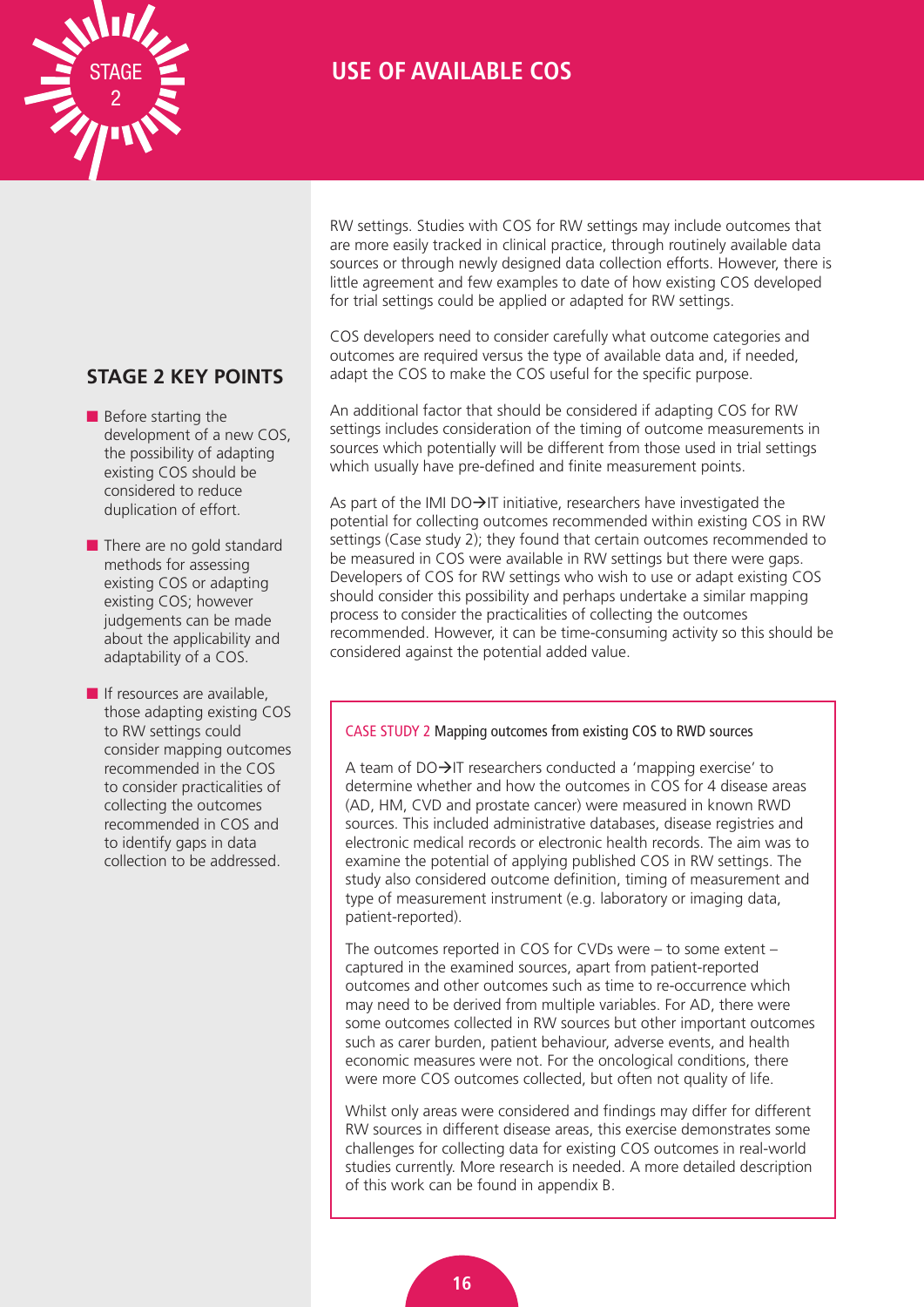<span id="page-20-0"></span>

### **QUESTIONS TO CONSIDER**

- $\blacksquare$  What are some options for identifying outcomes to consider including in a COS?
- $\blacksquare$  How could outcomes important to key stakeholders be identified?



### CASE STUDY 3

Identifying important outcomes – experience from ROADMAP

The ROADMAP project has conducted a systematic review (90) of both published and unpublished studies identifying outcomes considered both important and relevant to Alzheimer's disease as well as criteria for disease progression (91). They found 34 studies examining perspectives of stakeholder groups.

This work will be supplemented by additional work to define a priority set of outcomes which will include surveys and workshops. An interim summary of this work has been published (92).

<https://roadmap-alzheimer.org>

This section introduces and outlines methods and practical considerations to help identify outcomes appropriate for a disease area. This list can then be used as a source for the selection process in Stage 4.

Aside from potentially including stakeholders involved in the collection of RWD this process is unlikely to differ between trial and RW settings. The outcomes included in a COS also may be similar in different settings but the instrument used to measure them may differ due to feasibility (see Stage 5).

### **IDENTIFYING A COMPREHENSIVE LIST OF OUTCOMES**

A selection of options and mechanisms for identifying outcomes are described in Table 3. Some of the methods are promoted or used by a number of groups including COMET, ICHOM and OMERACT (18–20).

A combination of methods or variations of options could be used, to ensure that all important outcomes are identified. For example, a literature review could be a starting point, though previous literature may not reflect all outcomes important to patients so additional work such as qualitative research to identify these could be very beneficial. The decision about which approach to use may need to weigh the available option(s) with the resources available.

For a description of the approach ROADMAP are using to identify important outcomes in Alzheimer's disease see Case Study 3.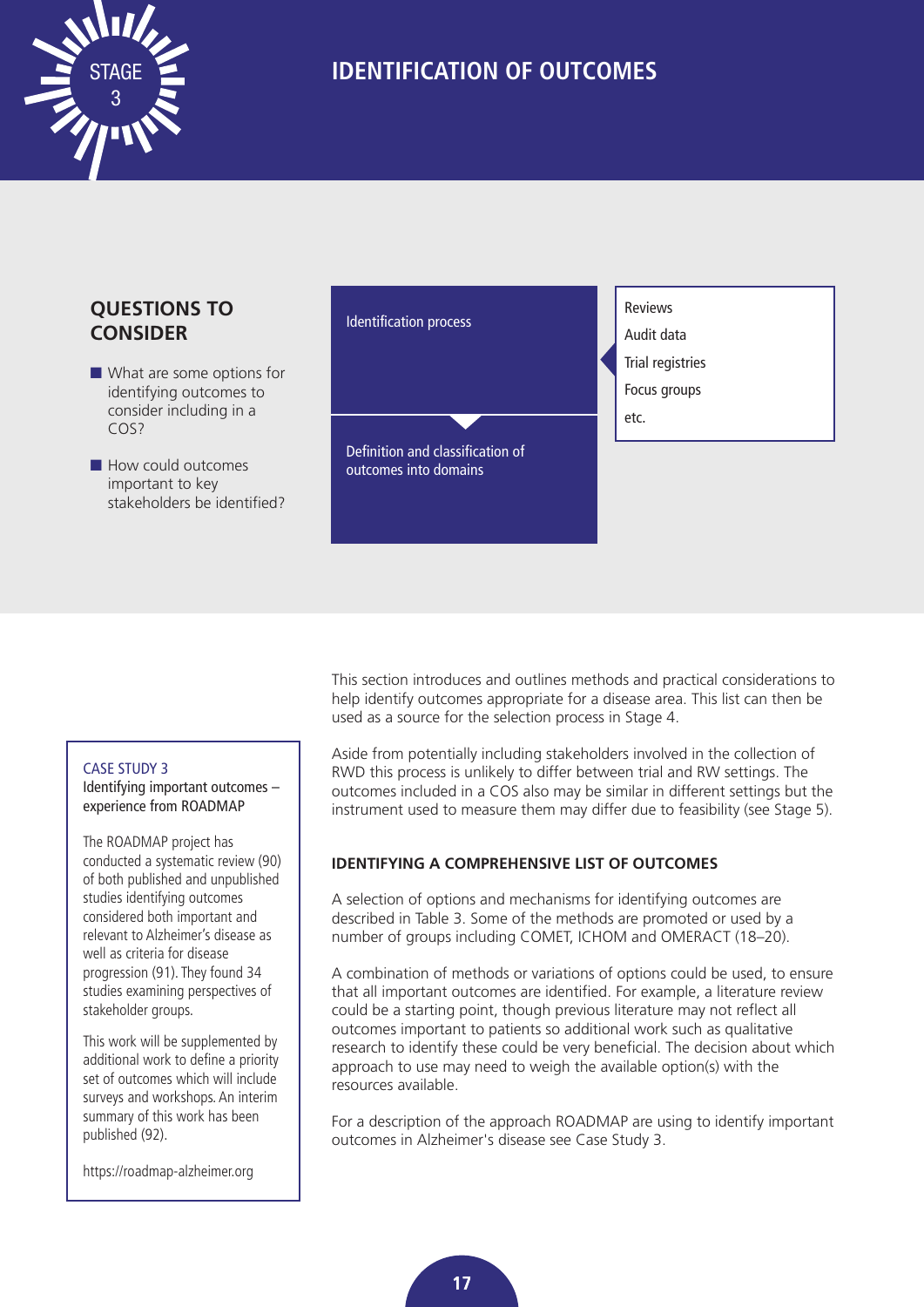

### TABLE 3 Options for identifying outcomes

| Pros                                                                                                                                                                | Cons                                                                                                                                            | Sources / references                                                                                                                      | <b>Possible variations</b><br>if less resource         |  |  |
|---------------------------------------------------------------------------------------------------------------------------------------------------------------------|-------------------------------------------------------------------------------------------------------------------------------------------------|-------------------------------------------------------------------------------------------------------------------------------------------|--------------------------------------------------------|--|--|
| Existing COS identified in Stage 2                                                                                                                                  |                                                                                                                                                 |                                                                                                                                           |                                                        |  |  |
| Pragmatic approach.                                                                                                                                                 | Unlikely to be comprehensive.                                                                                                                   | As per stage 3, COMET<br>database (16)                                                                                                    |                                                        |  |  |
| Conduct a systematic review of peer-reviewed published studies including clinical trials or qualitative studies*                                                    |                                                                                                                                                 |                                                                                                                                           |                                                        |  |  |
| Systematic approach. Likely to have<br>up-to-date outcomes.                                                                                                         | Time-consuming.<br>May not capture what outcomes are<br>important to all stakeholders.                                                          | Cochrane (22)                                                                                                                             | Consider date<br>restriction.<br>See next option.      |  |  |
| Systematic reviews in the area                                                                                                                                      |                                                                                                                                                 |                                                                                                                                           |                                                        |  |  |
| Less time consuming than conducting<br>a new review.                                                                                                                | May not capture more recent<br>outcomes.<br>May not capture what outcomes are<br>important to all stakeholders.                                 | Common databases such as<br>Medline, CINAHL, Embase,<br>Cochrane Database of<br>Systematic Reviews,<br>PsycINFO. (23-27)                  | Consider only<br>recent reviews<br>(date restriction). |  |  |
|                                                                                                                                                                     | Existing RW sources including clinical audit, EHR, registry data in the disease area, claims databases                                          |                                                                                                                                           |                                                        |  |  |
| Useful when developing COS for<br>these settings to see what are already<br>collected in these settings.<br>May indicate outcomes that are<br>practical to collect. | May be difficult to determine<br>outcomes collected for some<br>sources.<br>May not capture what outcomes are<br>important to all stakeholders. | <b>Cross-border Patient</b><br>Registries Initiative<br>(PARENT) 'registry of<br>registries' (lists over 200<br>patient registries across |                                                        |  |  |

Conduct primary qualitative research with key stakeholders particularly patients (i.e. surveys, interviews or focus groups)

AHRQ Registry of Patient Registries (RoPR) (29)

| Elicit views of key stakeholders which<br>may not be captured in outcomes in<br>available trials, particularly patients<br>(103). | Time consuming.<br>Requires skilled researchers to<br>facilitate the work.<br>If used to gather patient views,<br>patient participants do not<br>necessarily need to understand COS<br>concepts; they can describe their<br>experiences using their own<br>language (14). | Qualitative methods (30)<br>Social research methods<br>(31)<br>COMET PoPPIE (32)<br><b>ICHOM (33)</b> | Look for existing<br>qualitative<br>research with<br>these stakeholders.<br>Set up an advisory<br>group. |
|-----------------------------------------------------------------------------------------------------------------------------------|---------------------------------------------------------------------------------------------------------------------------------------------------------------------------------------------------------------------------------------------------------------------------|-------------------------------------------------------------------------------------------------------|----------------------------------------------------------------------------------------------------------|
|-----------------------------------------------------------------------------------------------------------------------------------|---------------------------------------------------------------------------------------------------------------------------------------------------------------------------------------------------------------------------------------------------------------------------|-------------------------------------------------------------------------------------------------------|----------------------------------------------------------------------------------------------------------|

\* Systematic reviews can also be used to identify outcome measurement instruments (OMIs; see the Glossary) (Stage 5).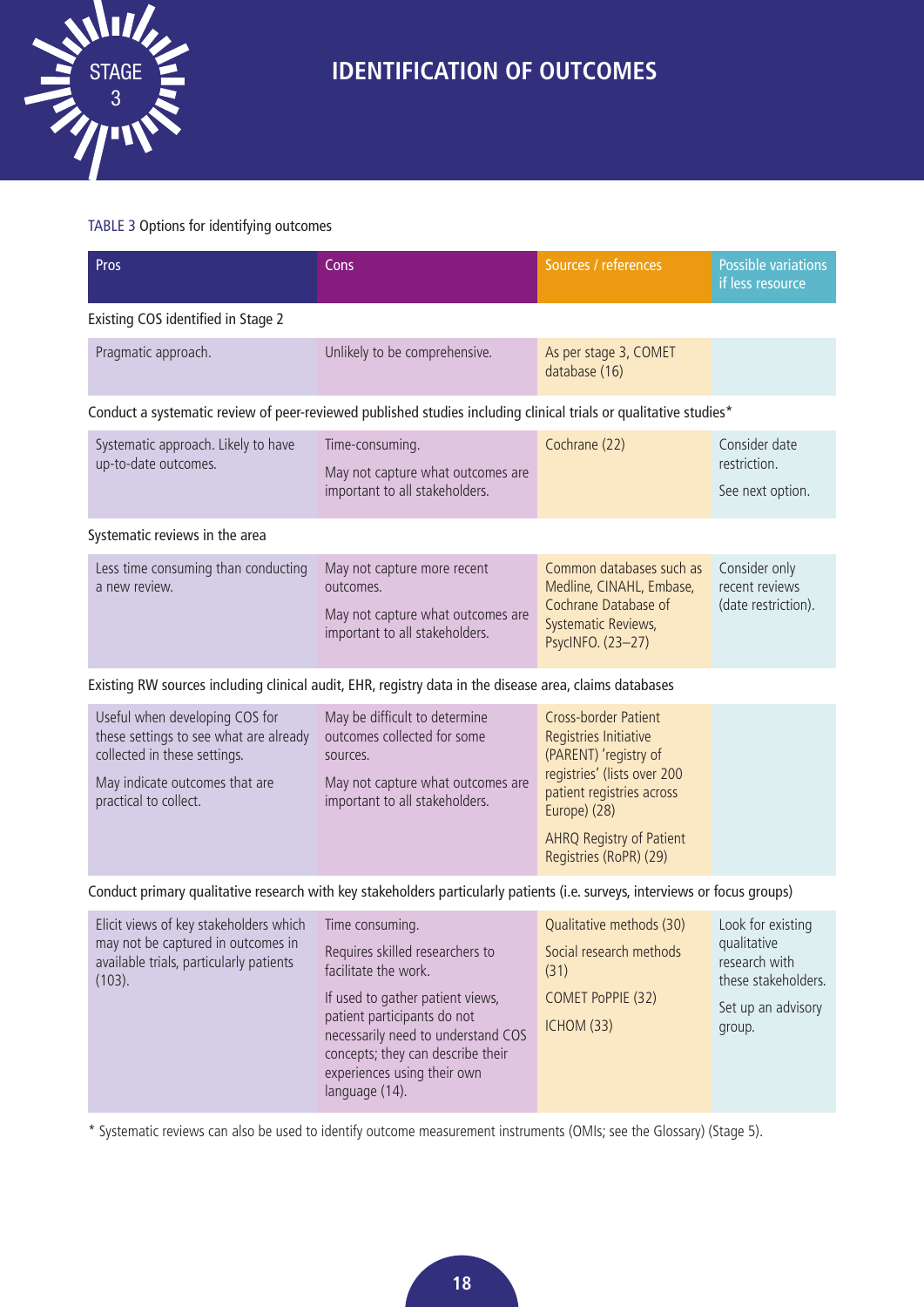

### TABLE 3 Options for identifying outcomes (continued)

| <b>Pros</b>                                                      | Cons                                                                                                           | Sources / references | Possible variations<br>if less resource |
|------------------------------------------------------------------|----------------------------------------------------------------------------------------------------------------|----------------------|-----------------------------------------|
| Request important outcomes from key opinion leaders in the field |                                                                                                                |                      |                                         |
| More simple approach than others.                                | Not formal qualitative research.<br>May not capture a wide-range of<br>views.<br>Likely to reflect status quo. |                      |                                         |

Review publicly available documents from regulatory and HTA bodies in the same or a similar disease area

| Ensures outcomes important to these<br>stakeholders can be included. | Assessments in the disease area<br>may not be available.<br>May be time-consuming as<br>information on outcomes may not<br>be easy to find in some HTA reports.<br>Examining one HTA agency may not<br>indicate what is important to all<br>HTA agencies (see also 'Evidence for<br>all') | EMA website to access<br>European Public<br>Assessment Reports (EPAR)<br>(34)<br>EMA disease-specific<br>quidance (35)<br>To determine if an HTA<br>organisation has publicly<br>available assessments see<br>EUnetHTA 2017 report,<br>Annex 1, pp. 32-33 (36) |  |
|----------------------------------------------------------------------|-------------------------------------------------------------------------------------------------------------------------------------------------------------------------------------------------------------------------------------------------------------------------------------------|----------------------------------------------------------------------------------------------------------------------------------------------------------------------------------------------------------------------------------------------------------------|--|
| Other including clinical trial protocols                             |                                                                                                                                                                                                                                                                                           |                                                                                                                                                                                                                                                                |  |
| May include up-to-date outcomes.                                     | Could be time-consuming with little<br>additional benefit to conducting<br>systematic review.                                                                                                                                                                                             | clinicaltrials.gov (37)<br><b>EU Clinical Trials Register</b><br>Aggregate Analysis of                                                                                                                                                                         |  |

Clinicaltrials.gov (AACT)

(38)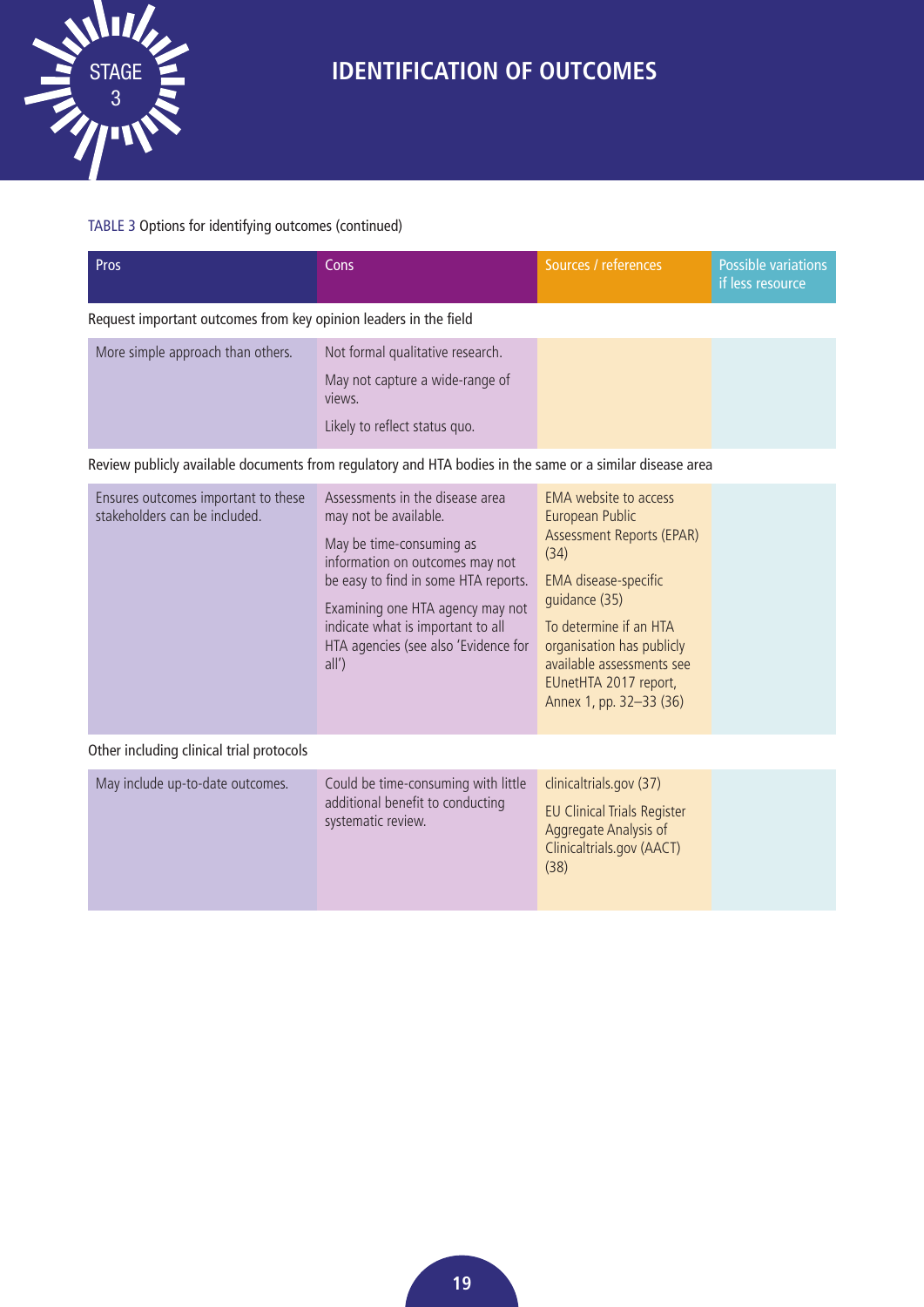<span id="page-23-0"></span>

### **STAGE 3 KEY POINTS**

- $\blacksquare$  A number of options can be used to identify outcomes; the choice depends on what is appropriate for a disease area and available time and resource.
- $\blacksquare$  Examination of outcomes currently collected in RW settings is an important source of information, particularly when developing COS to be applied in these settings.
- **n** Outcomes which are relevant to all stakeholders in a disease area, not just what has been used previously, should be Outcomes which are<br>relevant to all stakeholders<br>in a disease area, not just<br>what has been used<br>previously, should be<br>explored.

### **DEFINITION AND CLASSIFICATION OF OUTCOMES**

Once a comprehensive list of outcomes has been identified, it may need to be prepared for the selection exercise in Stage 4.

- **Clear definition of outcomes for multiple stakeholders:** all stakeholders need to understand what each outcome means. The wording should be easily accessible and understandable to a wide range of stakeholders. Additionally, it may be helpful to include precise lay and clinical definitions of each outcome, possibly including both, for example, using the lay term heart attack instead of myocardial infarction. Clear wording and use of definitions may also avoid unnecessary revisions during any consensus processes used in Stage 4.
- **Use of domains to classify outcomes:** to ensure there is no repetition of outcomes within the list for the consensus process, duplicates or overlapping outcomes should be checked. It may help to categorise outcomes into domains. The use of domains can also help provide structure to the outcome selection process; there are a number of existing theoretical or conceptual frameworks which can be considered (21). Development of new domains requires qualitative research or at least consultation with key stakeholders including patients.

Think about including quality of life (QoL) and longer-term outcomes in a COS if looking to generate evidence for market access.

QoL is considered to be essential to HTA decision-making and is considered important to regulators; longer-term outcomes are also preferred by HTA agencies. (appendices A and D).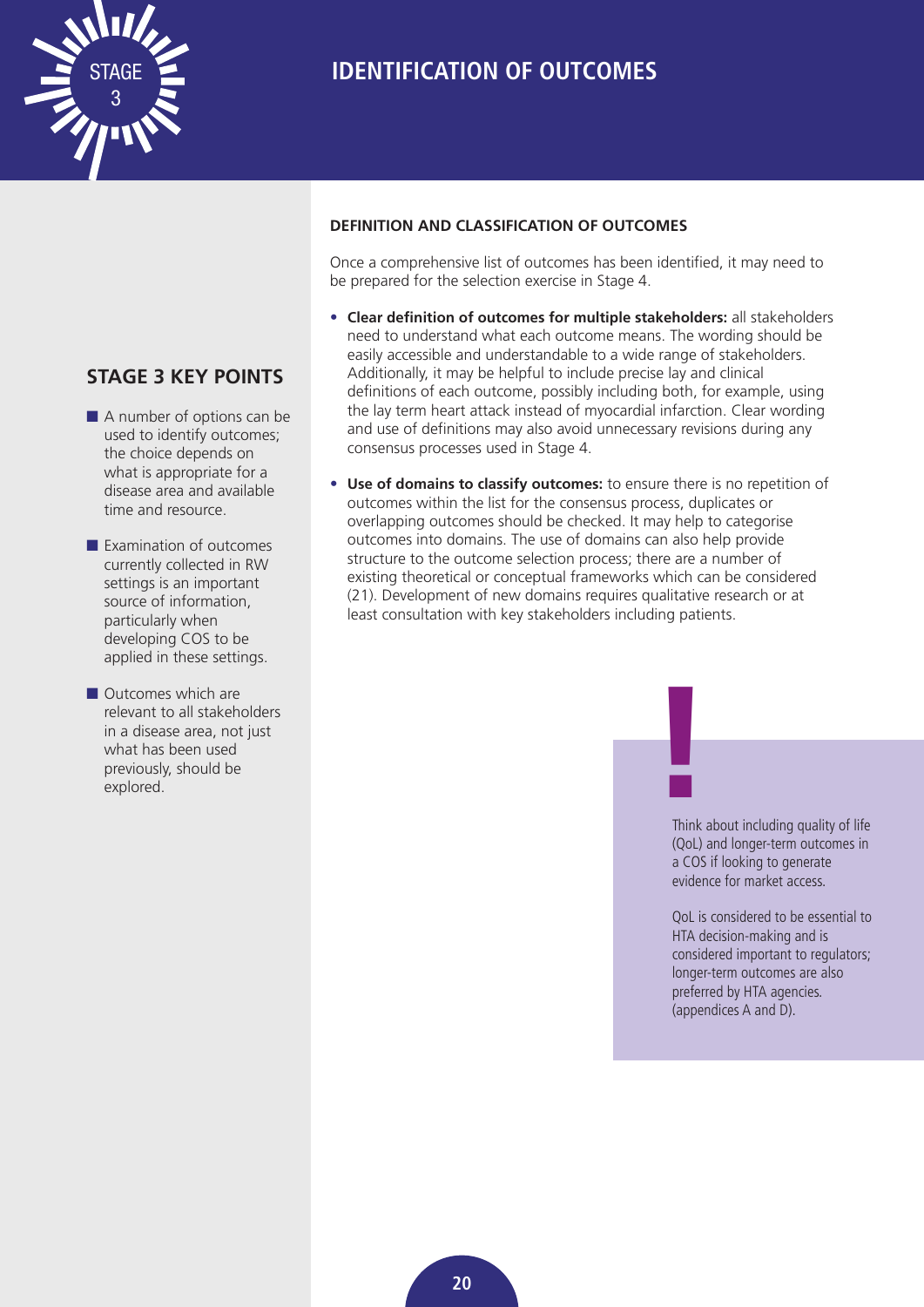<span id="page-24-0"></span>

# **METHODOLOGY FOR COS SELECTION**

### **QUESTIONS TO CONSIDER**

- $\blacksquare$  What are some methodological options or approaches to agree outcomes?
- $\blacksquare$  Are different methods suitable for all stakeholders?
- $\blacksquare$  Should meetings with the group be face-to-face, by teleconference or online?
- $\blacksquare$  What sample size of each stakeholder should is sufficient?
- **n** What response rate / level of attrition is acceptable?
- $\blacksquare$  What level of agreement constitutes a majority or 'consensus'?



Some methods that can be used to select or agree on outcomes in a COS are summarised in Table 4. A combination of these methods can also be used. For example, a Delphi survey can be combined with a semi-structured group discussion or a workshop with a web-based consultation. The suitability of the methods used may vary by stakeholder group and disease area. For instance, a Delphi survey may not be suitable for some patients such a those with early stage dementia. In this situation, interviews might be a more fruitful method to elicit patient views (11).

Some of the methods described in Table 4 are promoted or used by a number of groups including COMET, ICHOM and OMERACT (18–20).

### EXAMPLE ICHOM process for selecting outcomes

Initiatives like ICHOM have developed their own pre-defined standardised process to select outcomes (19). This process involves convening a working group for 8 teleconferences that each focus on one specific aspect of the 'standard set' development, for example, a discussion on the outcome domains to include. Proposals are developed based on literature, input from patient representatives and advice from expert panels to guide these teleconferences. Following each teleconference, the working group votes via online survey. This may be a single round of voting or a 3-round Delphi voting process.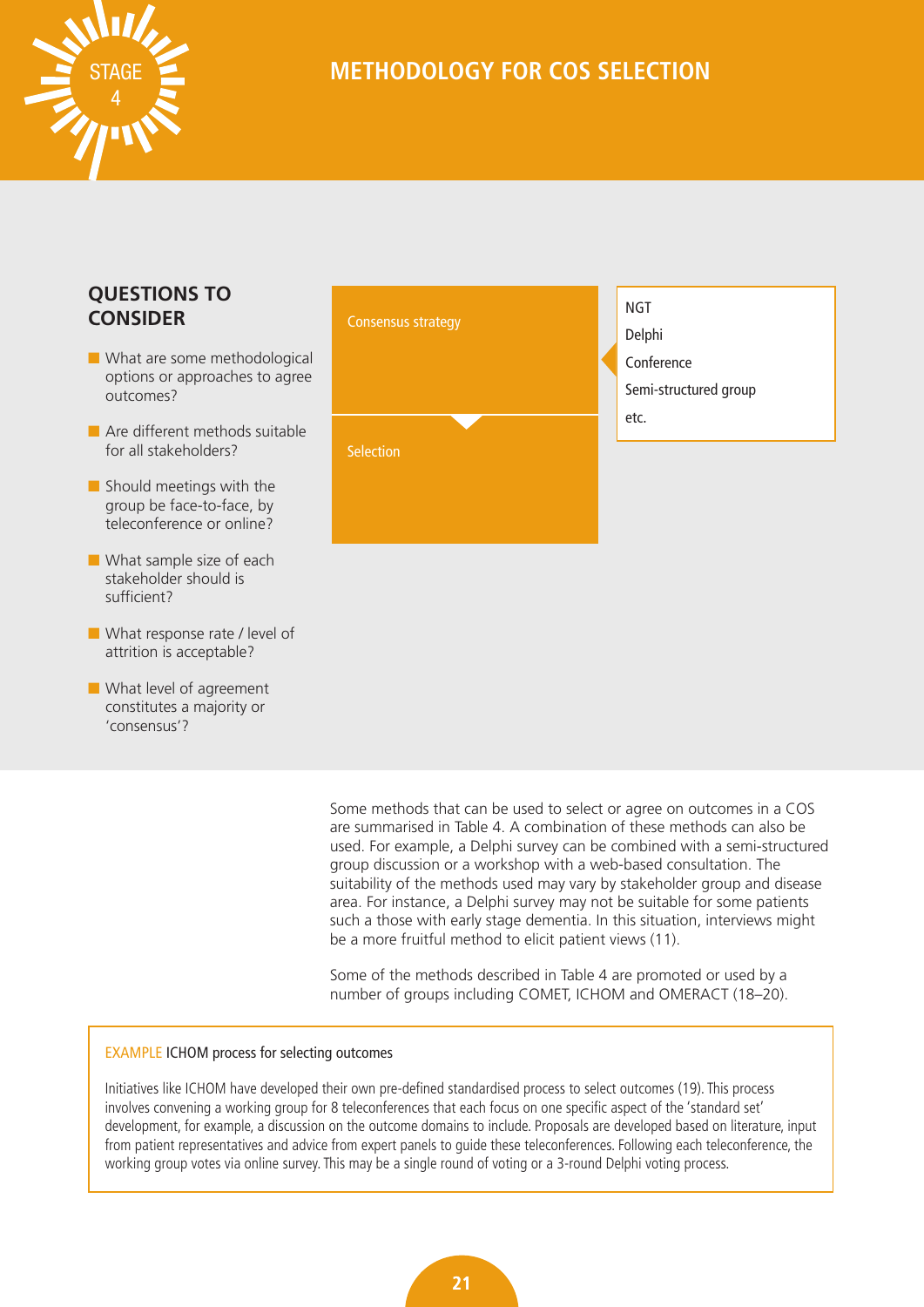

### TABLE 4 Methodological options for selecting COS

| <b>Details</b>                                                                                                                                                                                             | Pros                                                                                                                                                                                         | Cons                                                                                                                                                                                                                                                             | <b>Further resources</b>                                                     |
|------------------------------------------------------------------------------------------------------------------------------------------------------------------------------------------------------------|----------------------------------------------------------------------------------------------------------------------------------------------------------------------------------------------|------------------------------------------------------------------------------------------------------------------------------------------------------------------------------------------------------------------------------------------------------------------|------------------------------------------------------------------------------|
|                                                                                                                                                                                                            | Semi-structured group discussions (workshops, meetings, round table discussions)                                                                                                             |                                                                                                                                                                                                                                                                  |                                                                              |
| Involving clinicians/experts who<br>use these measures can allow<br>participants to ask specific<br>questions about outcomes.<br>May involve a formal voting<br>process.<br>No universally defined format. | Relatively quick and easy to<br>implement.<br>Can address stakeholder queries and<br>concerns.<br>Can incorporate domains considered<br>important by stakeholders in a<br>structured manner. | Consensus process can be<br>ambiquous if formal voting<br>process not incorporated.<br>Consensus definition will vary<br>based on how group<br>discussion is organised.<br>May be difficult to obtain<br>sufficient attendance at a face-<br>to-face conference. | Systematic review<br>reporting<br>methods used to<br>select outcomes<br>(10) |

### Unstructured group discussions (task force, committees, panels)

| Members may be selected for<br>expertise and recommendations<br>presented following general<br>discussion.<br>Less common for developing COS.<br>Can use semi-structured format. | Quick and easy to implement. | High likelihood of not<br>incorporating all stakeholder<br>perspectives.<br>High likelihood of not<br>considering key domains.<br>Consensus process ambiguous. | Systematic review<br>reporting<br>methods used to<br>select outcomes<br>(10) |
|----------------------------------------------------------------------------------------------------------------------------------------------------------------------------------|------------------------------|----------------------------------------------------------------------------------------------------------------------------------------------------------------|------------------------------------------------------------------------------|
| Consensus development conference                                                                                                                                                 |                              |                                                                                                                                                                |                                                                              |
| Participants selected for their                                                                                                                                                  | Relatively quick and easy to | Specific format and conduct                                                                                                                                    | Format and                                                                   |

expertise within a disease area invited to a conference to produce a consensus statement. Specific format and conduct varies. implement in comparison to use of formal consensus methods (nominal group technique or Delphi). vary widely. May be difficult to obtain sufficient attendance at a faceto-face conference. conduct of consensus development conferences (39) Nominal Group Technique (NGT) Structured variation of smallgroup discussion to reach consensus. A moderator poses questions to the participants and then asks the participants to prioritise the suggestions and ideas of all group members. Structured and methodologically rigorous process. Generates a greater number of ideas that traditional group discussions. Prevents one person from dominating the discussion. Allows the group to prioritise ideas democratically by voting. Can be used to ensure a wide, transparent and anonymous patient participation in contrast to the sole use of qualitative research to involve patients (14). Requires significant preparation and planning. May minimise discussion which could prevent the full development of ideas. Evaluation briefs – Centre for Disease control and Prevention (40).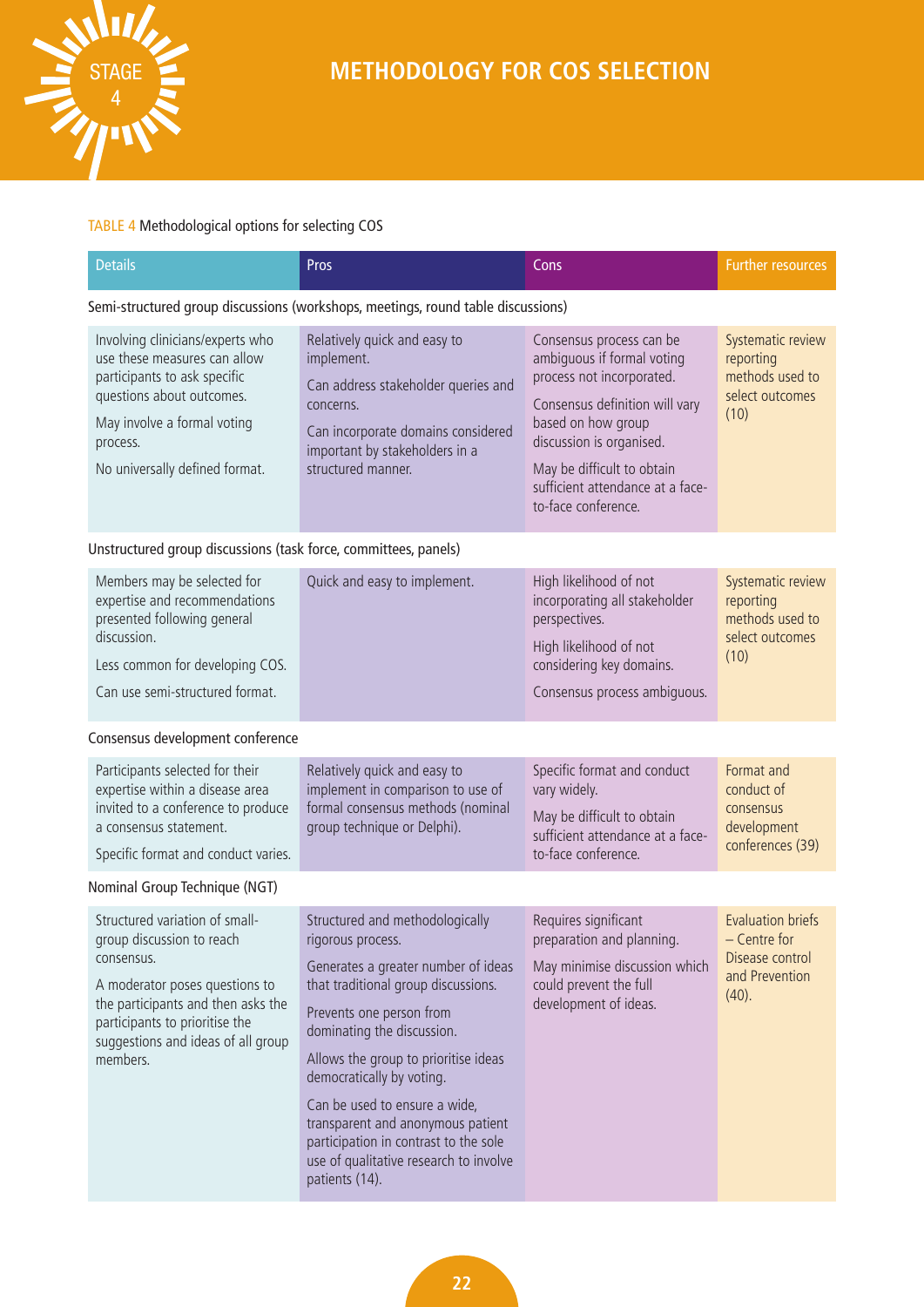

### TABLE 4 Methodological options for selecting COS (continued)

| <b>Details</b>                                                                                                                                                                                                                                                                                                                                                                                      | Pros                                                                                                                                                                                                                                                                                                                                                                                                                                                                                                         | Cons                                                                                                                                                                                                                                                                       | <b>Further resources</b>                                                        |
|-----------------------------------------------------------------------------------------------------------------------------------------------------------------------------------------------------------------------------------------------------------------------------------------------------------------------------------------------------------------------------------------------------|--------------------------------------------------------------------------------------------------------------------------------------------------------------------------------------------------------------------------------------------------------------------------------------------------------------------------------------------------------------------------------------------------------------------------------------------------------------------------------------------------------------|----------------------------------------------------------------------------------------------------------------------------------------------------------------------------------------------------------------------------------------------------------------------------|---------------------------------------------------------------------------------|
| Delphi                                                                                                                                                                                                                                                                                                                                                                                              |                                                                                                                                                                                                                                                                                                                                                                                                                                                                                                              |                                                                                                                                                                                                                                                                            |                                                                                 |
| Solicits the opinions of experts<br>through a series of carefully<br>designed sequential<br>questionnaires interspersed with<br>information and opinion feedback.<br>Questionnaire responses are<br>summarised, fed back<br>anonymously in subsequent<br>questionnaire, giving participants<br>opportunity to consider views of<br>others and change their opinions.<br>Can be conducted virtually. | Structured and methodologically<br>rigorous process.<br>Prevents one person from<br>dominating the process.<br>Allows reconciliation of differing<br>views and opinions.<br>As it does not need to be conducted<br>face-to-face, it can reduce travel<br>times/costs, allow anonymous and<br>confidential responses and generate<br>consensus from geographically<br>dispersed group of stakeholders.<br>Can be used to ensure a wider<br>patient participation in contrast to<br>qualitative research (14). | No universal quidelines on<br>methodology (e.g., definition of<br>consensus, scoring system,<br>number of questionnaire<br>rounds).<br>Time delays between rounds of<br>questionnaires.<br>Longer process may result in<br>high levels of attrition and<br>attrition bias. | The Delphi<br>method - RAND<br>Corporation (41).<br>The COMET<br>Handbook (11). |
| Mixed methods                                                                                                                                                                                                                                                                                                                                                                                       |                                                                                                                                                                                                                                                                                                                                                                                                                                                                                                              |                                                                                                                                                                                                                                                                            |                                                                                 |
| Varies, depending on which<br>methods are chosen.                                                                                                                                                                                                                                                                                                                                                   | Best of both worlds - more room for<br>ideas to be developed but can have<br>a structured process to eventually<br>develop consensus.<br>Can methodologically establish<br>scope of outcomes under<br>consideration prior to developing the<br>COS.                                                                                                                                                                                                                                                          | Time consuming.<br>Costly.<br>No universal quidelines on<br>methodology.                                                                                                                                                                                                   | Systematic review<br>reporting<br>methods used to<br>select outcomes<br>(10).   |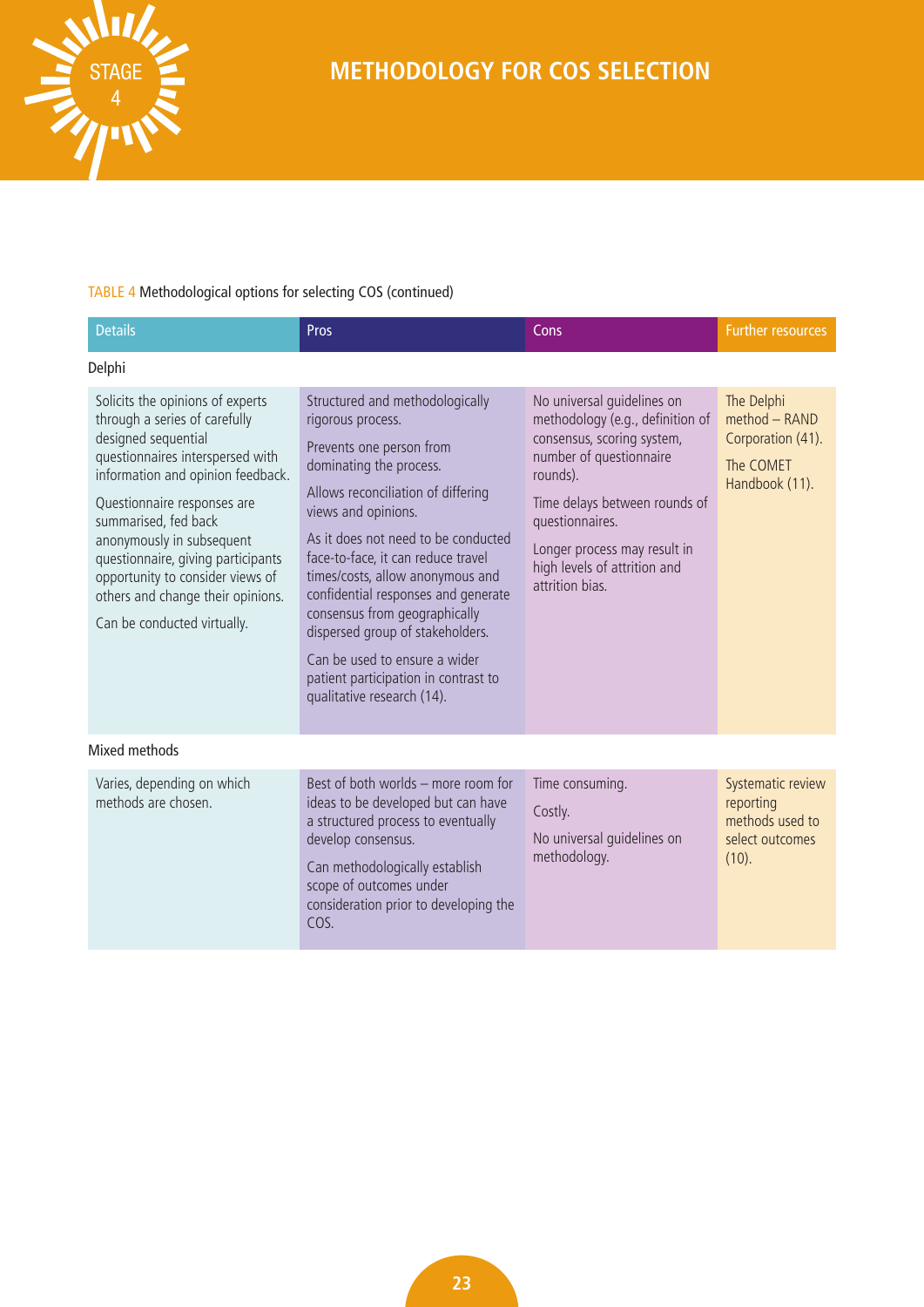<span id="page-27-0"></span>

### **METHODS FOR SELECTING OUTCOMES IN RW SETTINGS**

There is currently no definitive guidance as to whether methods for developing COS for clinical trials should be different to developing COS for RW settings. The type of participants involved in COS development could be slightly different for those developed to be applied in RW settings (i.e. database manager); however, the actual methods for developing COS are unlikely to differ substantially. More research is needed regarding whether the methods should be differ by setting.

### **DEFINITION OF CONSENSUS**

There is no universal definition of what constitutes a majority consensus. For example, a variety of scoring processes can be used in the Delphi process, such as the Likert scale (a multi-point grading system based on level of importance given to an outcome), ranking of outcomes, and the allocation of points from a pre-specified fixed amount.

One consideration when deciding on a consensus definition is how stringent or relaxed it should be – criteria that are too relaxed may lead to a long list of outcomes and criteria that are too stringent may not include key outcomes.

Some published COS development studies link the consensus definition to the scoring process – i.e. based on means, medians or percentage of participants identifying an outcome as important. An assessment of COS found that the methodological criteria for these have rarely been justified in previous research or defined a priori, and studies have adopted their own definitions of consensus (11).

### EXAMPLES Consensus definitions

- The ICHOM process requires a domain to be ranked highly by at least 80% of participants in order to be included in a 'standard set' (93).
- The 70/15% consensus definition (70% of participants think an outcome should be included in a COS and only 15% consider it to be of little importance) has been recommended, based on the principle that an outcome should be included in a COS if a majority consider it to be important and only a minority regard it as having no importance (94). This consensus definition has been used in previous studies (95–97).
- The HOME group require that consensus is reached when less than 30% of participants disagree (12).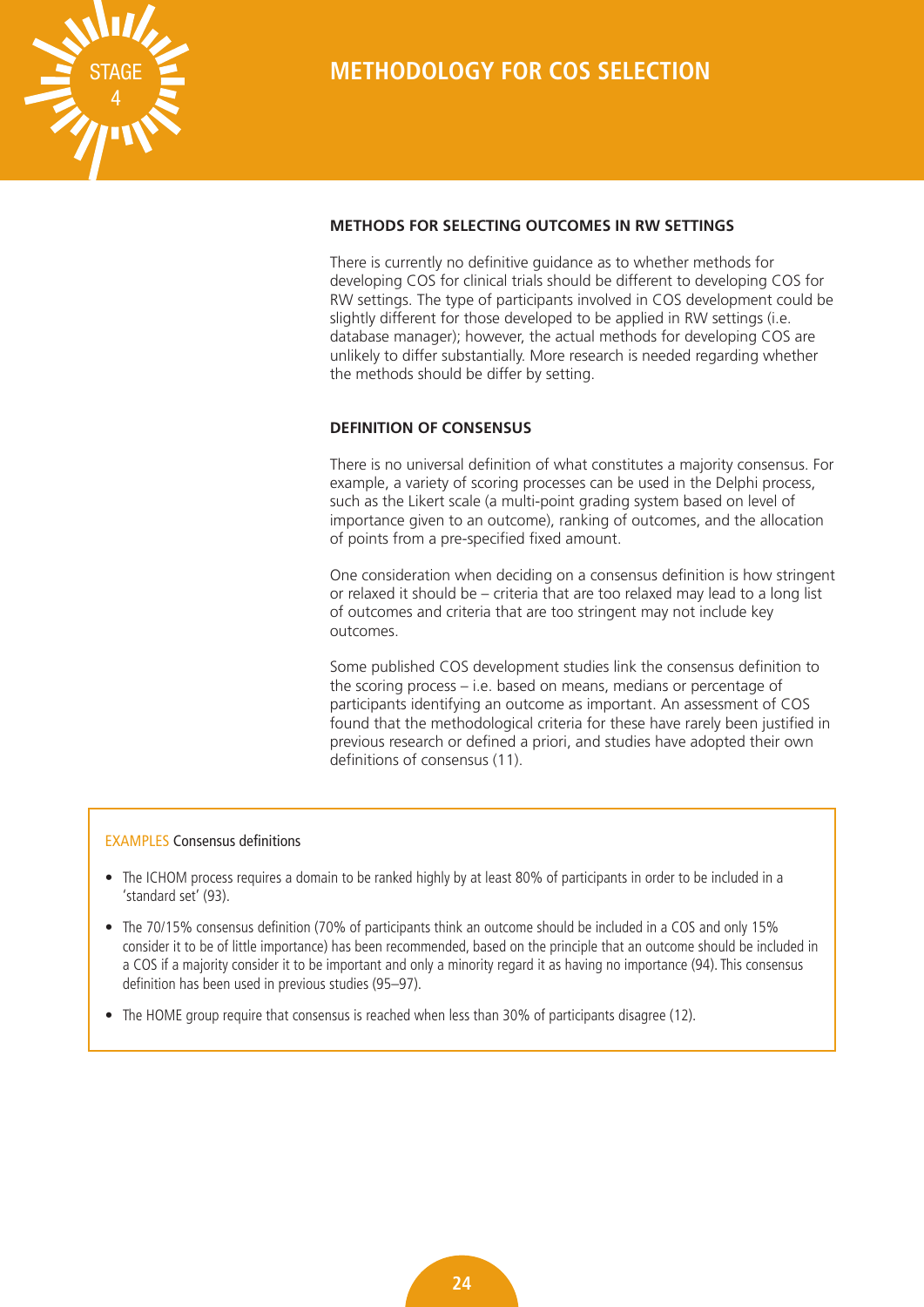<span id="page-28-0"></span>

# **METHODOLOGY FOR COS SELECTION**

### **STAGE 4 KEY POINTS**

- $\blacksquare$  There are a variety of different methods that can be used to agree outcomes; the methods chosen will depend on the time and resources available and the pros and cons of each option.
- $\blacksquare$  Methods may not differ between selecting outcomes for COS that in real-world and in trial settings.
- $\blacksquare$  There is no universal definition of what constitutes a majority consensus, an acceptable response rate or level of attrition, or optimum sample size or panel composition to agree outcomes.

### **FACE-TO-FACE VS VIRTUAL MEETINGS**

Consider whether meetings should be face-to-face or virtual. Online or virtual meetings may allow more participants to be involved while face-toface meetings may facilitate discussions increasing the ability to come to consensus in less time (9).

### **RESPONSE RATES / ATTRITION**

There is no universal agreement about what response rates or level of attrition is considered acceptable. If attrition rates are too high and are resulting in attrition bias, measures should be taken to increase the response rate. Measures could include aligning meetings with other relevant conferences or meetings (9).

### **ENSURING A REPRESENTATIVE VIEW**

There is no empirical evidence on the optimum sample size or panel composition for each stakeholder group; it is often a pragmatic choice made by the COS developers based on the disease area, specific stage of the disease and resources available. Considerations related to stakeholder involvement are addressed in Stage 1.

Consider how the views of different stakeholders are combined in the consensus generation process. If all individual stakeholder views considered within a single panel have equal weighting, an average of the views may favour stakeholder groups with a bigger representation.

Options to deal with this situation where differing views are expected include:

- Use of multiple panels with distinctive stakeholder groups (42).
- Weighting of views by stakeholder type but there is currently no guidance about the ideal method for weighting views (11,13). Q methodology could be used as an exploratory method to help identify groups of participants with different views (13).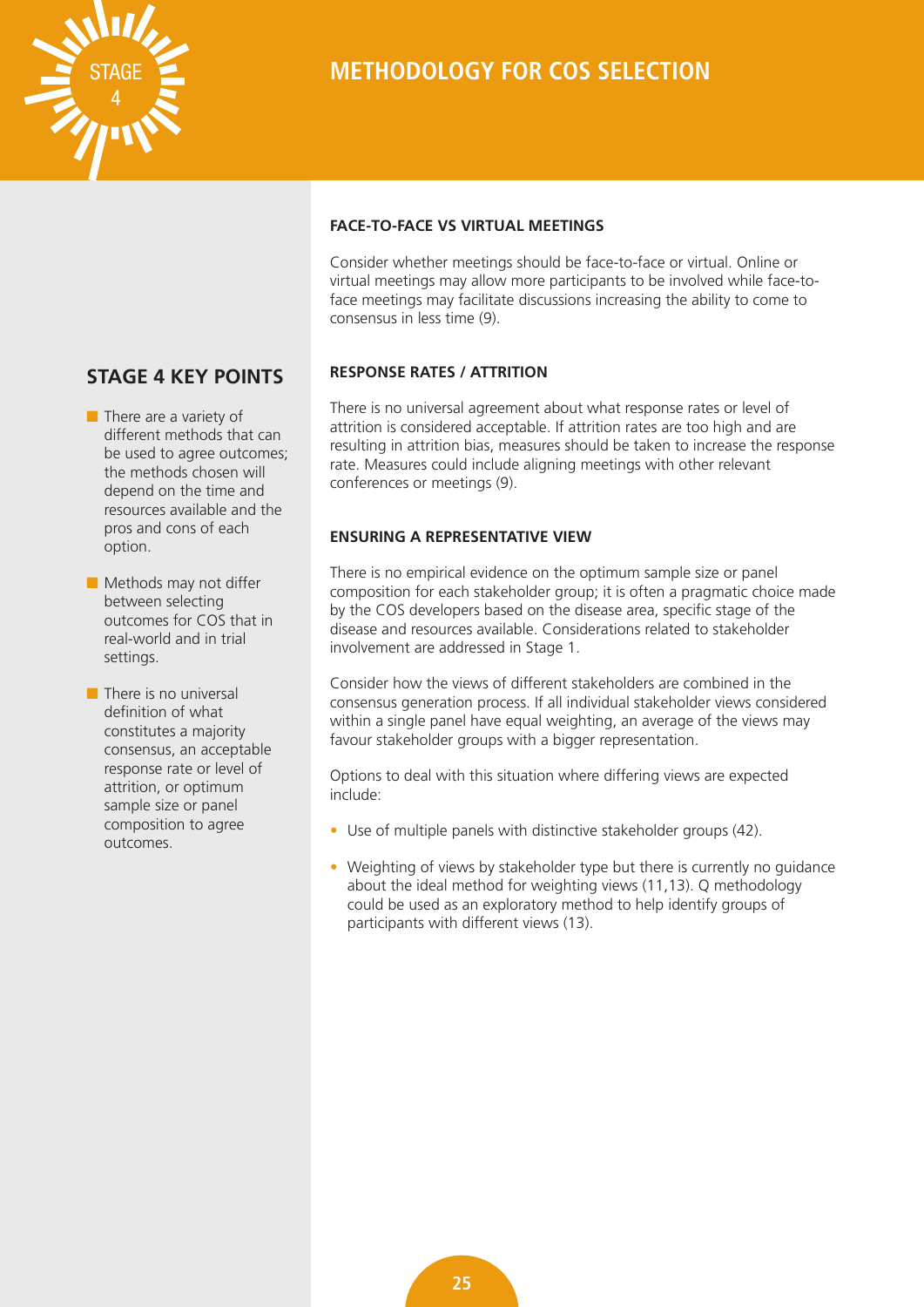<span id="page-29-0"></span>



### $\blacksquare$  What steps could be taken when selecting outcome measurement instruments (OMIs)?

- **Now What is a good OMI?**
- $\blacksquare$  What could be considered when selecting OMIs for COS in RW settings?
- $\blacksquare$  What could be done if no instrument is assessed as having good measurement properties or does not meet feasibility criteria?



Identification of OMIs

Systematic reviews or other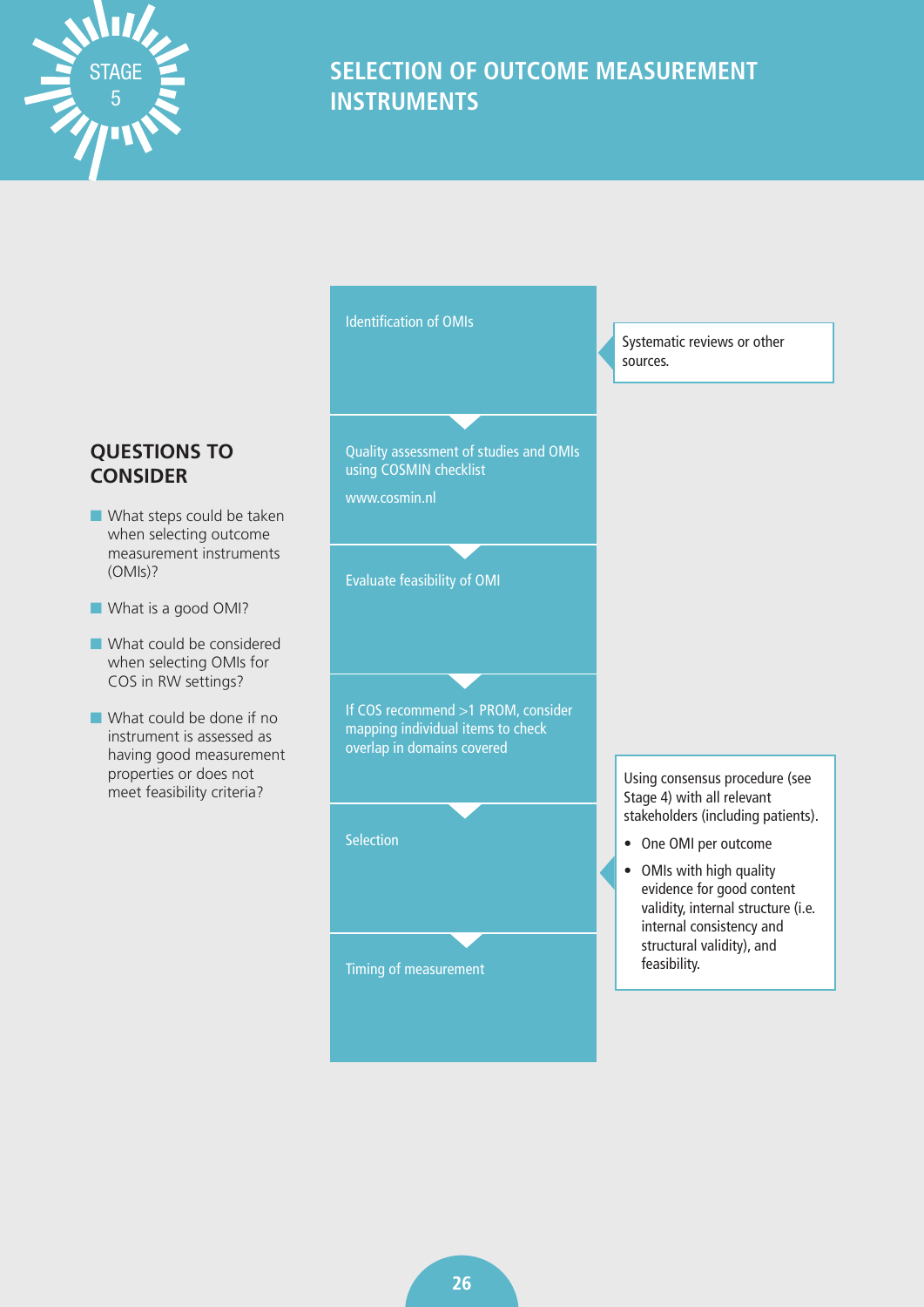<span id="page-30-0"></span>

### BOX 1 Published guidelines for selecting OMIs

- COSMIN Initiative (86)
- OMERACT handbook (13)
- Harmonizing Outcome Measures for Eczema (HOME) Roadmap (12)

Similar to the selection of outcomes, there has been methodological progress for selecting outcome measurement instruments (OMI) (Box 1). While the outcome is **what** to measure, the OMI is **how** the outcome should be measured.

The process for identifying and selecting OMIs is typically similar to that for outcomes in a COS with additional steps pertaining to measurement properties and feasibility.

### **QUALITY ASSESSMENT OF AN OMI**

All OMIs should be assessed for quality including clinical rating scales, imaging tests, laboratory tests, and patient-reported outcomes (PROMs).

COSMIN guidelines identified nine measurement properties considered relevant for quality assessment of candidate instruments (Table 5). COS developers should consider feasibility aspects including patient's comprehensibility, interpretability, and ease of administration (43).

### TABLE 5 Definitions of measurement properties

| Criterion                                           | <b>Definition</b>                                                                                                                                                                                                                                                                                           |
|-----------------------------------------------------|-------------------------------------------------------------------------------------------------------------------------------------------------------------------------------------------------------------------------------------------------------------------------------------------------------------|
| Content validity<br>(including face validity) $1,2$ | The degree to which an instrument measures the construct(s) it purports to measure                                                                                                                                                                                                                          |
| Internal consistency <sup>1</sup>                   | The degree of the interrelatedness among the items                                                                                                                                                                                                                                                          |
| Structural validity <sup>1,2</sup>                  | The degree to which the scores of an instrument are an adequate reflection of the dimensionality of<br>the construct to be measured                                                                                                                                                                         |
| Reliability <sup>3</sup>                            | The degree to which the measurement is free from measurement error                                                                                                                                                                                                                                          |
| Responsiveness <sup>3</sup>                         | The ability of an instrument to detect change over time in the construct to be measured                                                                                                                                                                                                                     |
| Measurement error                                   | The systematic and random error of a patient's score that is not attributed to true changes in the<br>construct to be measured                                                                                                                                                                              |
| Hypotheses testing                                  | The degree to which the scores of an instrument are consistent with hypotheses (for instance with<br>regard to internal relationships, relationships to scores of other instruments, or differences between<br>relevant groups) based on the assumption that the instrument validly measures the construct. |
| Criterion validity <sup>3</sup>                     | The degree to which the scores of an instrument are an adequate reflection of a 'gold standard'                                                                                                                                                                                                             |
| Cross-cultural validity                             | The degree to which the performance of the items on a translated or culturally adapted instrument<br>are an adequate reflection of the performance of the items of the original version of the instrument                                                                                                   |

Source: table adapted from (44) and (43).

1. COSMIN considers as the top three important properties;

2. Properties falling under the 'truth' criterion in the OMERACT filter;

3. Properties falling under the 'discrimination' criterion in the OMERACT filter (45).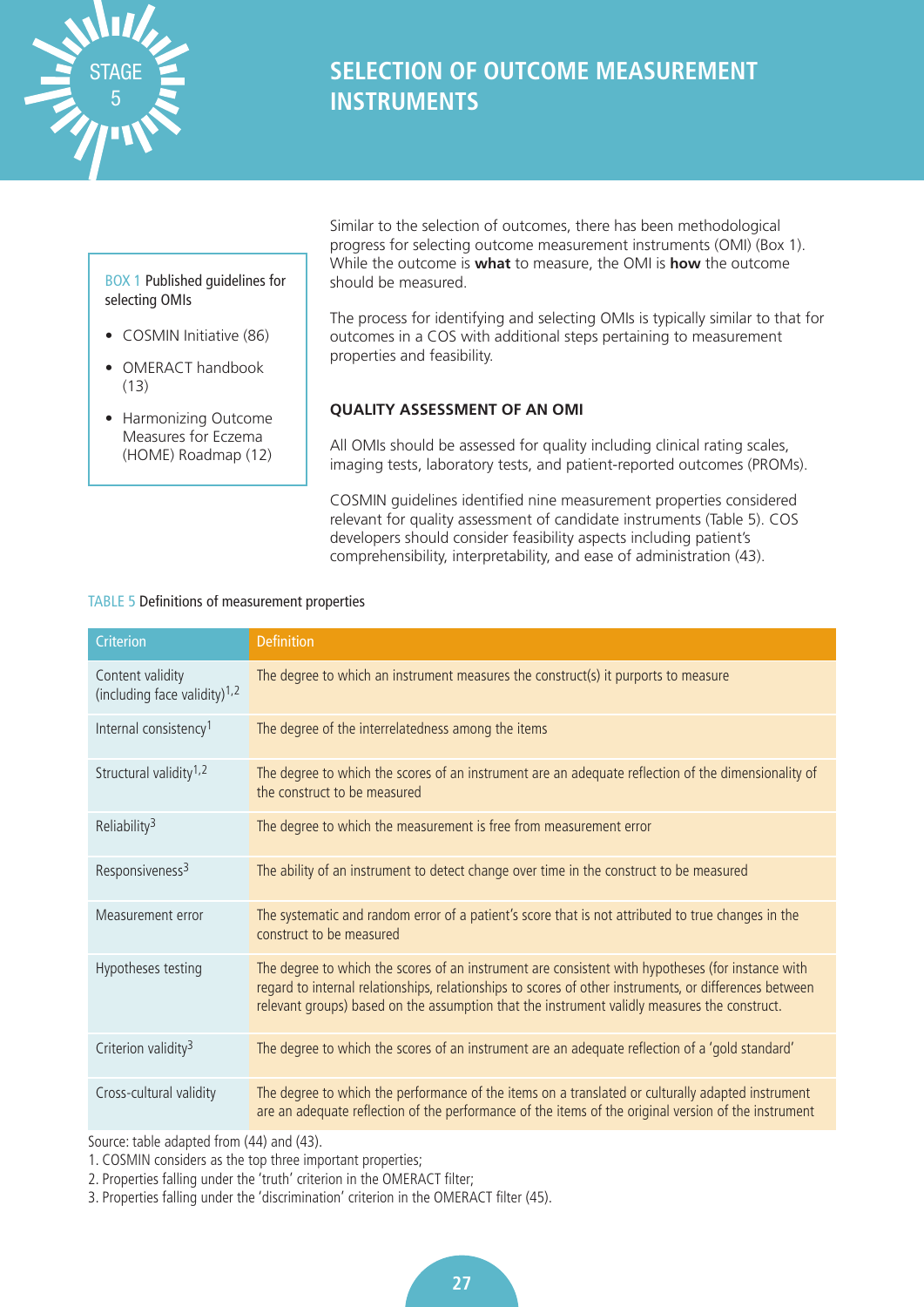<span id="page-31-0"></span>

OMERACT has promoted the use of its 'filter', through which candidate instruments would have to pass in order to be recommended (46). The OMERACT filter consists of three component criteria, for which a question each needs to be answered to pass through:

- 1. **Truth** (capturing face, content, construct and criterion validity): does the instrument measure what it intends to measure? Is the result unbiased and relevant? (note: these requirements are also captured by COSMIN measurement properties - content validity, including face validity; structural validity; criterion validity).
- 2. **Discrimination** (capturing reliability and sensitivity to change): does the instrument discriminate between situations that are of interest? (note: these requirements are also captured by COSMIN measurement properties - reliability; responsiveness)
- 3. **Feasibility**: can the measure be applied easily, given constraints of time, money, and interpretability?

The filter was recently updated, but its core components remain the same and provide the guiding questions to select OMIs, as described in the OMERACT handbook (13).

### **FEASIBILITY OF AN OMI**

In addition to the **criteria of good measurement properties** (Table 5), COS developers aiming to recommend OMIs for routine use should consider the **feasibility** of using these instruments. This is particularly important in RW settings. For example, there may be limited availability of dedicated staff to collect and enter data, patients may be unwilling or unable to extend their routine visit for additional measurements, and collection may be costly. More considerations that are important to make when selecting OMIs in RW settings are covered in Table 6.

Feasibility issues could be avoided through the involvement of additional stakeholders in the COS development process. For example, feasibility aspects of data collection are likely to be a key concern to those carrying the burden, i.e. patients and health care professionals. For COS with an international scope, involvement of stakeholders from countries with different resource endowment and contexts can act as a sense check for the feasibility of using proposed measures in other settings.

### **PROMS**

Patient-reported outcome measures (PROMs), a type of OMI, are increasingly in the focus of health researchers and decision-makers. The criteria of measurement properties and feasibility described for other OMIs also apply to PROMS. However, **feasibility** is particularly important for PROM selection, since they require active responses from patients, can have different administration modes, and can be subject to intellectual property rights. Table 6 indicates specific concerns for the selection of PROMs.

Think about including both disease-specific and generic quality of life (QoL) instruments in a COS if looking to generate evidence for market access in different European jurisdictions as preferences for these instruments vary by decision-maker.

**!**

Regulator and HTA agency preferences for quality of life instruments are described further in appendices A and D.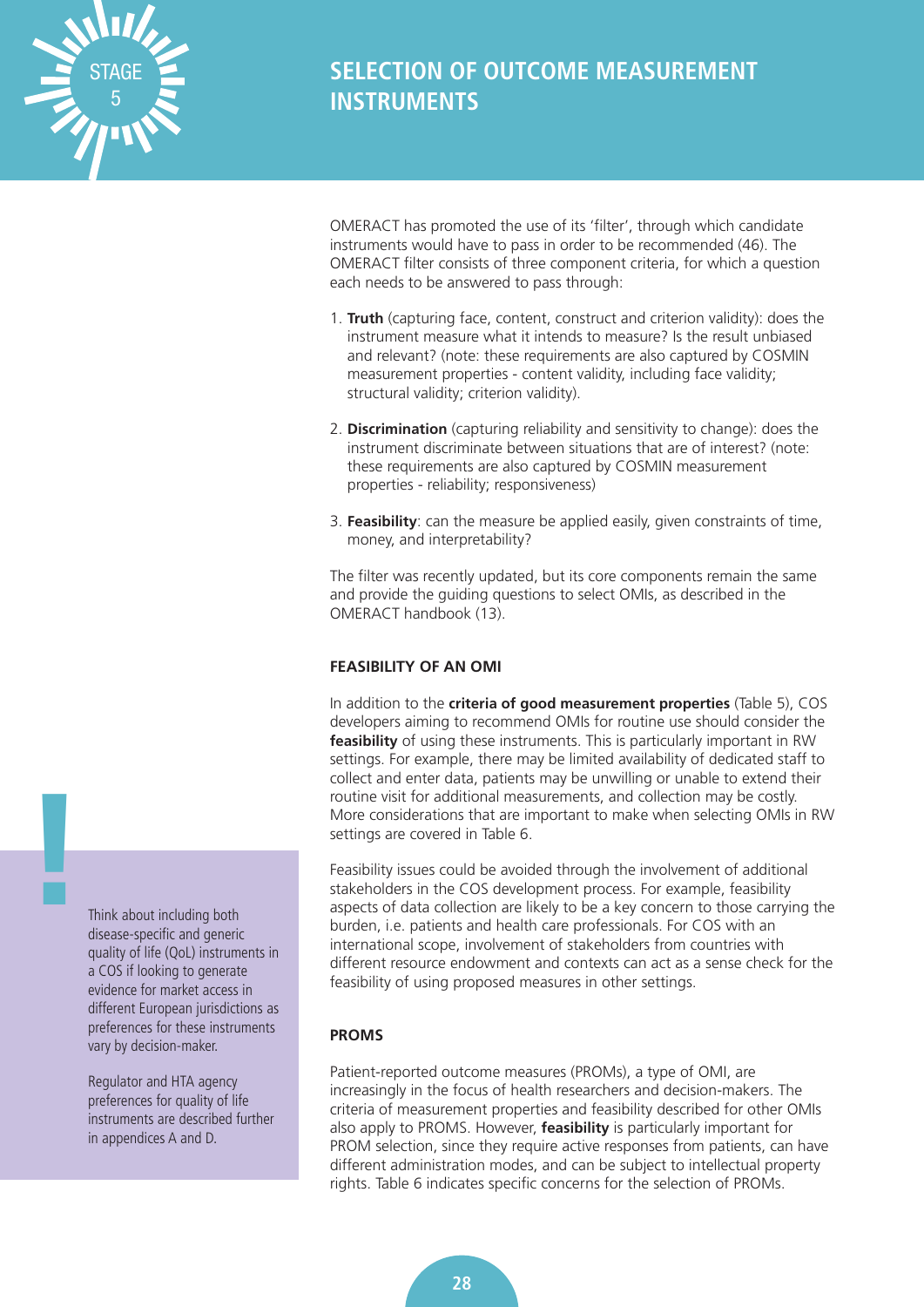

TABLE 6 Feasibility considerations for selecting OMIs by importance to RW settings and PROMs

| Consideration                                                                 | <b>Notes</b>                                                                                                                                                                                                                                                                                                                                                                                                                                                                                                                                                                                                                                                                                                                                                                                                                                                                                                                                                                                                |               | Importance for: |
|-------------------------------------------------------------------------------|-------------------------------------------------------------------------------------------------------------------------------------------------------------------------------------------------------------------------------------------------------------------------------------------------------------------------------------------------------------------------------------------------------------------------------------------------------------------------------------------------------------------------------------------------------------------------------------------------------------------------------------------------------------------------------------------------------------------------------------------------------------------------------------------------------------------------------------------------------------------------------------------------------------------------------------------------------------------------------------------------------------|---------------|-----------------|
|                                                                               |                                                                                                                                                                                                                                                                                                                                                                                                                                                                                                                                                                                                                                                                                                                                                                                                                                                                                                                                                                                                             | <b>RW COS</b> | <b>PROMs</b>    |
| Quality of data                                                               | Definitions and detailed instructions for testing might need to be given to ensure<br>comparability across individual centres. For example, developers of a COS for<br>asthma control in trials and routine care specified that lung function measurements<br>in primary care should be performed by trained personnel and actual values of the<br>test be recorded, rather than a statement of 'normal' or 'abnormal' (47).<br>For PROMs, consider the planned administration mode: paper-based, over the<br>phone, via computer or smart devices. Flexibility in how the OMI can be                                                                                                                                                                                                                                                                                                                                                                                                                       | $++$          | $++$            |
|                                                                               | administered may be desired, but validity of different administration modes,<br>including novel smart devices, needs to be established. To reduce measurement<br>error, standardised administration of the questionnaire is desirable and can include<br>instructions for instrument completion, such as specific time for filling out the<br>questionnaire, maximum time allowed, and number and type of reminders sent to<br>patients.                                                                                                                                                                                                                                                                                                                                                                                                                                                                                                                                                                    |               |                 |
| International<br>perspective                                                  | In addition to cross-cultural validity (see measurement properties above), COS with<br>international scope need to take the reality of local infrastructure into account<br>when recommending instruments. OMIs that are part of routine practice in one<br>country might only be available in highly specialised centres in another. For PROMs,<br>consideration should also be given to the availability of validated translations of<br>the questionnaire, which should incorporate language and local contextual factors.                                                                                                                                                                                                                                                                                                                                                                                                                                                                               | $++$          | $++$            |
| Burden of data<br>collection for<br>patients and health<br>care professionals | COS developed for routine care settings should take time constraints of outcome<br>measurement into account. This is particularly relevant for patient-reported<br>outcome measures (PROMs), which can be lengthy questionnaires, taking up<br>considerable time of patients (PROM respondents) and health care professionals<br>(PROM administrators and users). In real-world settings, patients might be less<br>willing to complete lengthy questionnaires than when enrolled in trials where the<br>purpose of data collection is clear, potentially leading to reduced response rates.<br>For example, a COS developed for distal radius fractures recommended briefer<br>measures for clinical practice than for research studies, as collecting lengthy<br>questionnaires might not be possible in clinical practice, and clinicians require brief<br>and simple indicators for clinical decision-making (48).<br>The potential of smart devices for recording real-world and PROMs data is not yet | $+$           | $++$            |
|                                                                               | broadly reflected in existing COS but may have a role to play in the future for<br>reducing the burden of data collection.                                                                                                                                                                                                                                                                                                                                                                                                                                                                                                                                                                                                                                                                                                                                                                                                                                                                                  |               |                 |
| Cost of data<br>collection                                                    | Standardised data collection can require an investment in setting up an adequate<br>infrastructure, including the procurement of appropriate instruments for outcomes<br>measurement, as well the training of staff collecting and inputting data. Data<br>collection standards should therefore be set with a view to the implementation of<br>these standards and the resources required in a setting where research is not a<br>priority.                                                                                                                                                                                                                                                                                                                                                                                                                                                                                                                                                                | $++$          | $++$            |
|                                                                               | Some PROMs are in the public domain, while others require fees to be used. The<br>scope of the COS to be developed and how it is implemented can inform whether<br>license fees are an exclusion criterion.                                                                                                                                                                                                                                                                                                                                                                                                                                                                                                                                                                                                                                                                                                                                                                                                 |               |                 |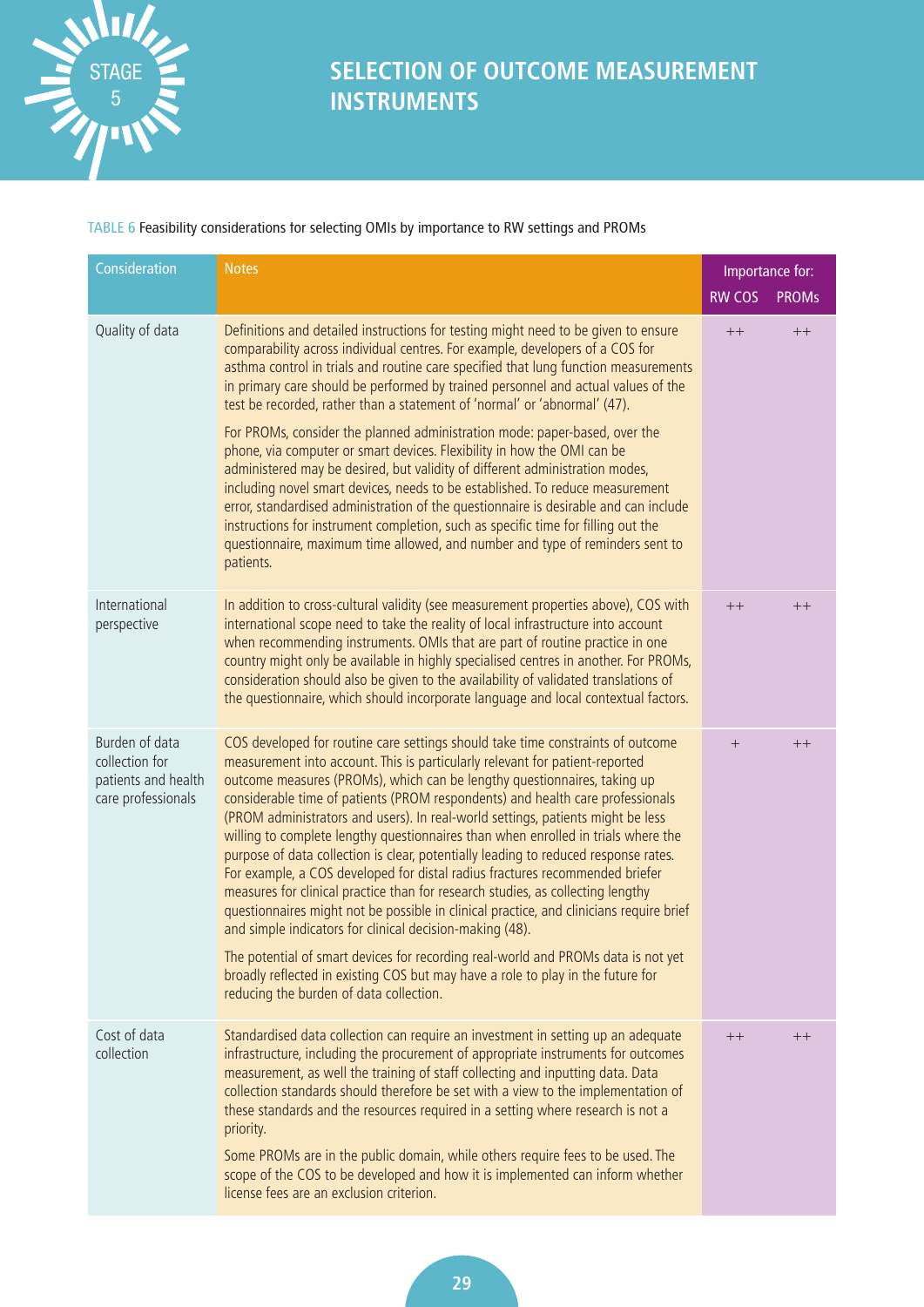<span id="page-33-0"></span>

### TABLE 6 Feasibility considerations for selecting OMIs by importance to RW settings and PROMs (continued)

| Consideration    | <b>Notes</b>                                                                                                                                                                                                                                                                                                                                                                                                                                                                                                                                                                                                                                           | <b>RW COS</b> | Importance for:<br><b>PROMs</b> |
|------------------|--------------------------------------------------------------------------------------------------------------------------------------------------------------------------------------------------------------------------------------------------------------------------------------------------------------------------------------------------------------------------------------------------------------------------------------------------------------------------------------------------------------------------------------------------------------------------------------------------------------------------------------------------------|---------------|---------------------------------|
| Acceptability    | Acceptability of the instrument for patients, questionnaire administrators and users<br>of the information, factoring in feasibility and administration of the instrument (for<br>which rates of missing data from previous studies can be informative), as well as<br>content validity to ensure health care practitioners and researchers deem the<br>information obtained with the instrument relevant (49,50). This extends to data<br>collected from smart devices, including acceptability of automatic data generation<br>(tracking) by patients, and the use of such information by health care practitioners<br>and researchers.              |               | $++$                            |
| Interpretability | Interpretability refers to several questions relevant for PROMs, including what<br>scores of the instruments mean and how they are interpreted for clinical practice<br>and research, as well as the interpretability of the findings from a specific study,<br>which can be hindered by low response rates. Differently from laboratory measures,<br>PROMs typically do not have cut-off values that constitute a meaningful<br>improvement in health. In addition, COS developers might only be interested in<br>subscales of existing instruments. However, without separate validation, scores of<br>the subscale might not be interpretable (50). | $\Omega$      | $++$                            |

Key: ++, highly relevant; +, relevant; o, not immediately relevant

### CASE STUDY 4

Importance of using validated questionnaires

In a review of recommended PROMs in existing COS,  $DO \rightarrow IT$ researchers found that a substantial minority (over one third) of instruments were single questions, rather than full questionnaires or subscales of existing questionnaires (see appendix C).

Using PROMs that are validated, as a single question or as a series of questions, is best practice.

The importance of first considering outcome domains before evaluating OMIs is particularly important for PROMS since there are many available. While specific questions might be required to assess some domains, other, more generic questions are likely to be included in existing instruments. For example, single item pain scales are often recommended although such scales are also part of larger questionnaires, such as the Short Form-36. In cases where COS recommend more than one PROM for different outcomes, a **mapping of individual items** in these instruments can avoid overlap in domains covered by one instrument. Recommending one PROM that covers more than one domain and/or outcome can reduce the burden on patients and staff.

### **TIMING**

Provision of recommendations regarding timing and frequency of assessment with OMIs is essential. This may be particularly important in routine care settings where patients may present at ad hoc times.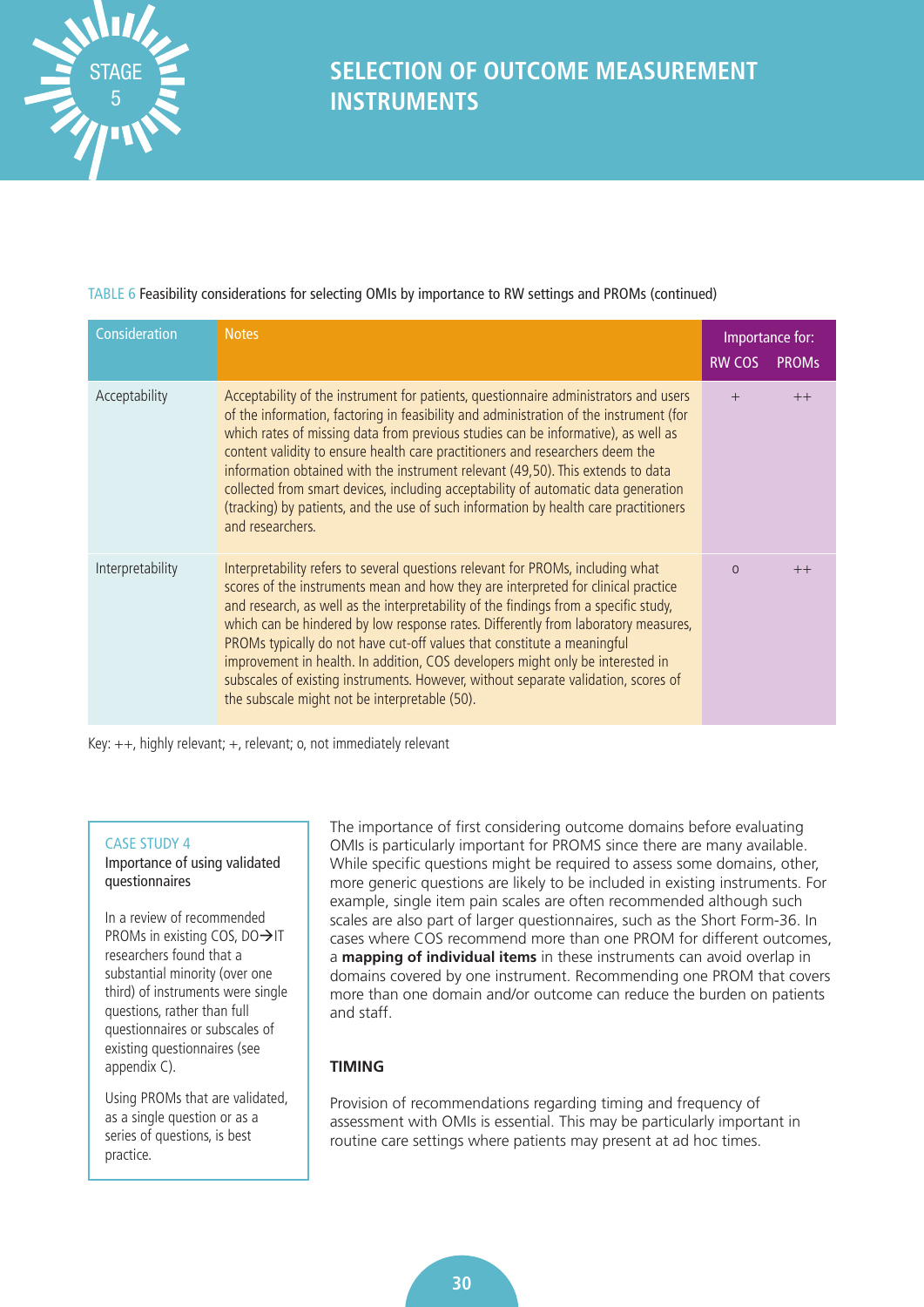<span id="page-34-0"></span>

### **STAGE 5 KEY POINTS**

- $\blacksquare$  The process for identifying and selecting OMIs may be similar to selecting outcomes but with an additional assessment of measurement properties and feasibility.
- $\blacksquare$  For COS that will be applied to RW settings, feasibility of administering instruments is particularly important.
- $\blacksquare$  Mapping of PROMs may be helpful to check overlap in domains if a lot of PROMS are available that cover different domains.
- **n** Both disease-specific and generic QoL tools are important to consider in a COS to generate the evidence needed by key decision-makers
- **n** Consider and recommend important timing of OMIs, bearing in mind feasibility in RW settings.

### **WHEN NO OMI IS DEEMED AS HIGH QUALITY OR FEASIBLE**

COS developers might find that available OMIs do not meet their desired criteria. For example, evidence on an instrument's validity might not be available in the target population of the COS or they may not cover the target domains (what to measure in Stage 3 and Stage 4). In a situation like this, possible ways forward include:

- 1. **Not recommending an OMI:** the problem of lack of an appropriate instrument is highlighted and development of such an instrument or validation of an existing instrument in the target population is emphasized as a future research priority (51).
- 2. **Recommending a 'placeholder' OMI:** while the lack of an appropriate instrument meeting all criteria is highlighted, an alternative measure is recommended to be used until a better instrument becomes available (49,52,53).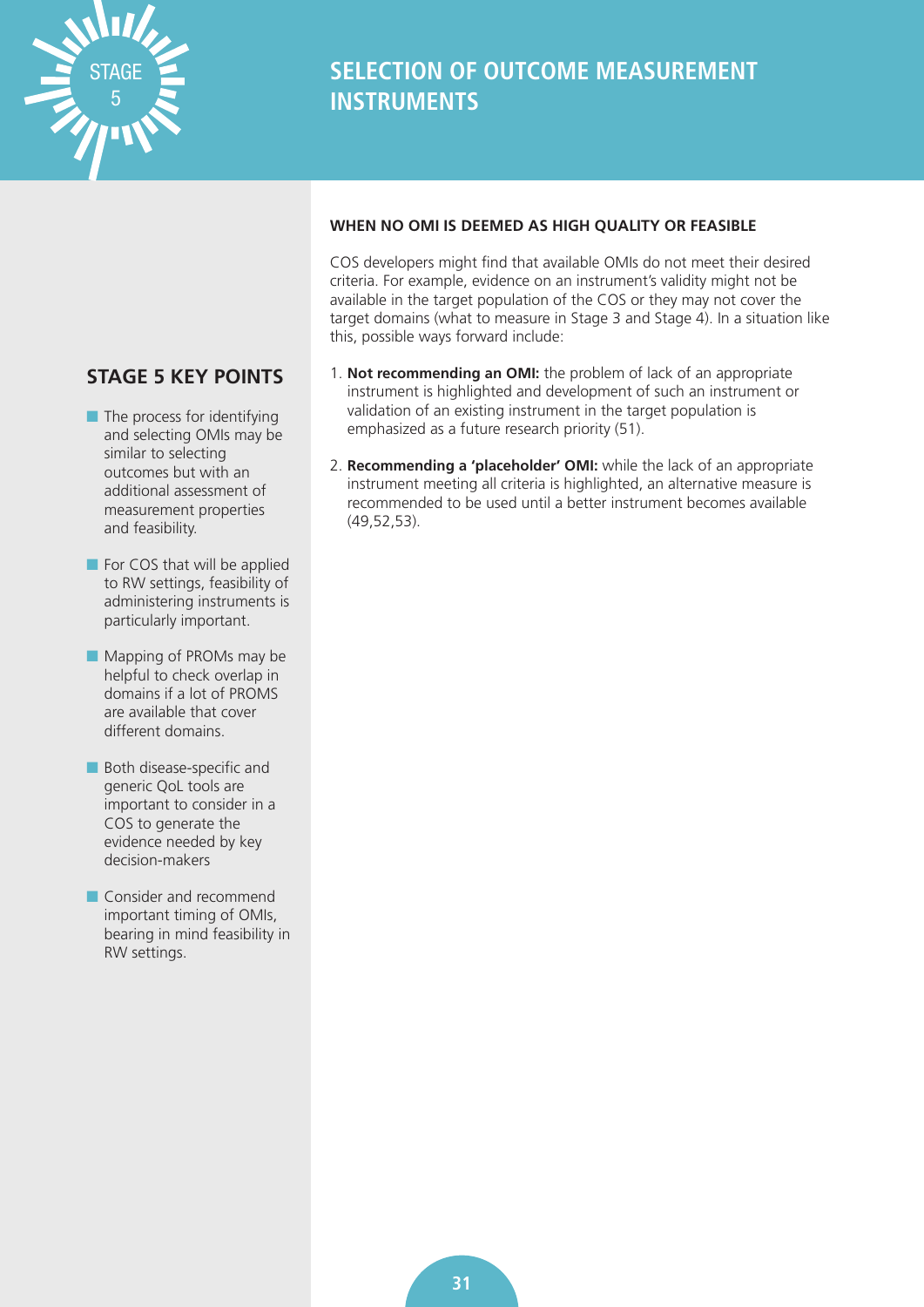<span id="page-35-0"></span>

### **QUESTIONS TO CONSIDER**

- $\blacksquare$  What are some options to ensure COS are used after being developed?
- $\blacksquare$  When should a COS be reviewed and updated?

#### Dissemination:

awareness raising and or engagement and influence

Review and feedback

#### Conferences

- Peer review publication
- Press releases
- Methods guides
- Key organisations

### FIGURE 4

Implementation and uptake cycle



It is important to disseminate the COS widely and to engage with stakeholders, including those planning and undertaking research, key decision makers (regulatory and HTA bodies), clinicians and healthcare providers, and individuals with particular conditions. This section offers options to consider when promoting the implementation and uptake of a COS across the evidence pathway and within routine clinical care.

Figure 4 provides an overview of the development and implementation cycle of a COS with further details about each step provided below.

#### **DEVELOPMENT**

The rationale for the involvement of a broad range of stakeholders in the development of a COS has already been described in this toolkit (Stakeholder involvement). The stakeholders involved in the development of the COS can be considered 'future implementers'; they have a key role to play in their uptake and implementation, both in terms of future implementers of the outcome set themselves but also in disseminating the outcome set amongst their own networks and contacts (11).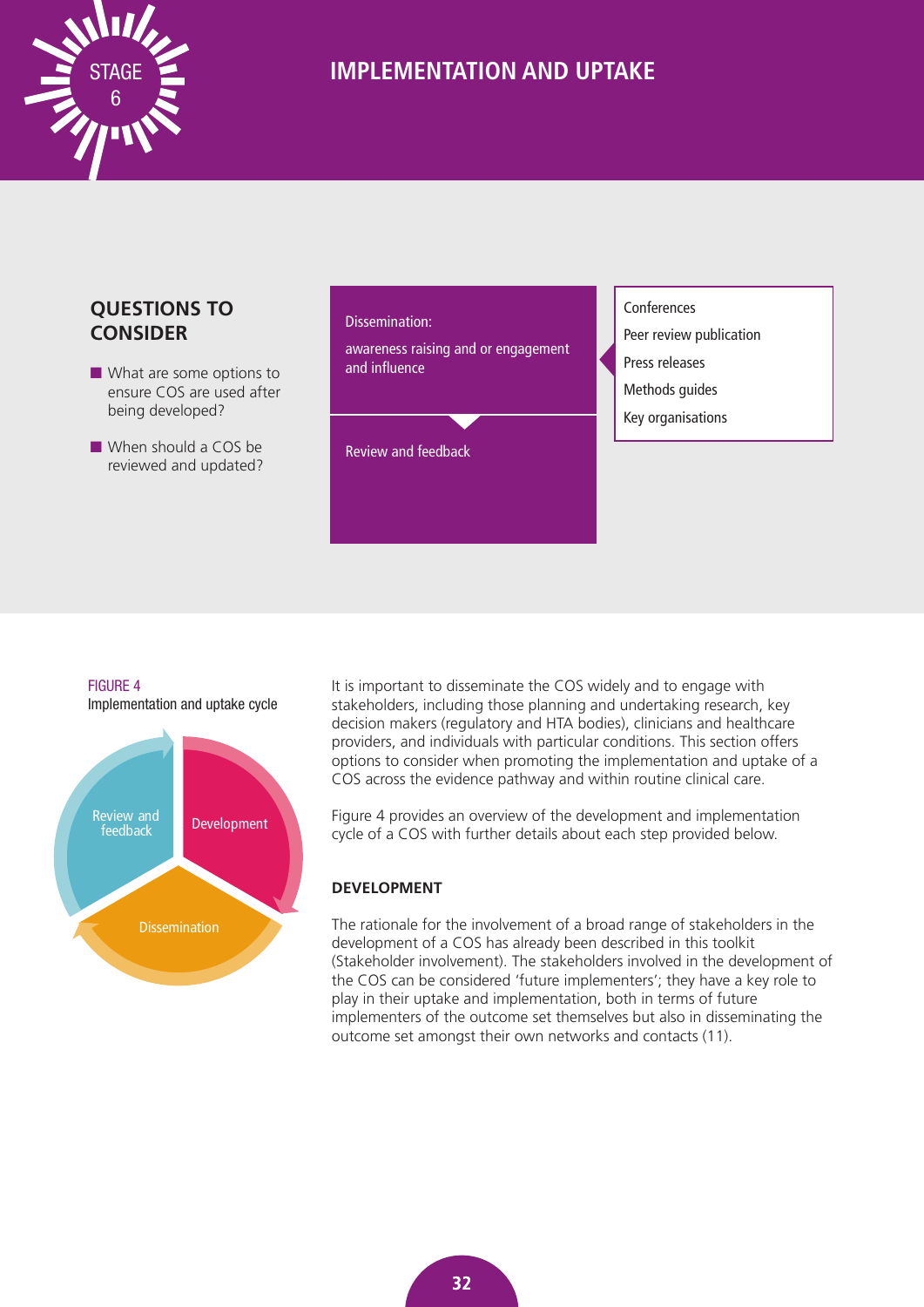<span id="page-36-0"></span>

#### **DISSEMINATION**

In order to maximise awareness, implementation and uptake of the COS, it is important that projects develop a **clear dissemination plan** early on. The plan should set out the target audiences, methods and responsible parties for dissemination (see example proforma in Table 7). Dissemination materials, for example, slide sets, commentaries etc. could be developed to support the different activities outlined in the plan. It is worth considering the preparation of a dissemination plan early in the development process.

#### TABLE 7 Example dissemination plan proforma

| Purpose                                                   | Target audience             | Method                                                        | <b>Specific Activities</b>                           | <b>Timescales</b>    | Responsibility of:                                      |
|-----------------------------------------------------------|-----------------------------|---------------------------------------------------------------|------------------------------------------------------|----------------------|---------------------------------------------------------|
| Raising awareness<br>about the<br>existence of the<br>COS | Researchers in the<br>field | • Articles in<br>journals<br>• Presentations<br>(oral/poster) | • [List Journals]<br>$\bullet$ [List<br>conferences] | March - June<br>2018 | Members of the<br>team with a<br>research<br>background |
|                                                           |                             |                                                               |                                                      |                      |                                                         |
|                                                           |                             |                                                               |                                                      |                      |                                                         |

Projects should consider a range of options for disseminating a COS (8,11,54). This could involve simply **raising awareness** about the COS or **educating** about the use of the tools recommended within a COS, as well as **engaging and influencin**g a broad range of stakeholders from different organisations across the evidence pathway and from across different health care systems. Engagement activities should be targeted at those key organisations and individuals that are in a position to implement the COS within their own field of work and those who can help to increase demand for and use of the COS. Consideration should be given to those in the team that are best suited to leading each engagement activity. For example, team members from a research background may be better leading engagement activity with journal editors, whereas clinicians may be better leading engagement with other clinicians and healthcare providers. Options for dissemination are presented in Table 8.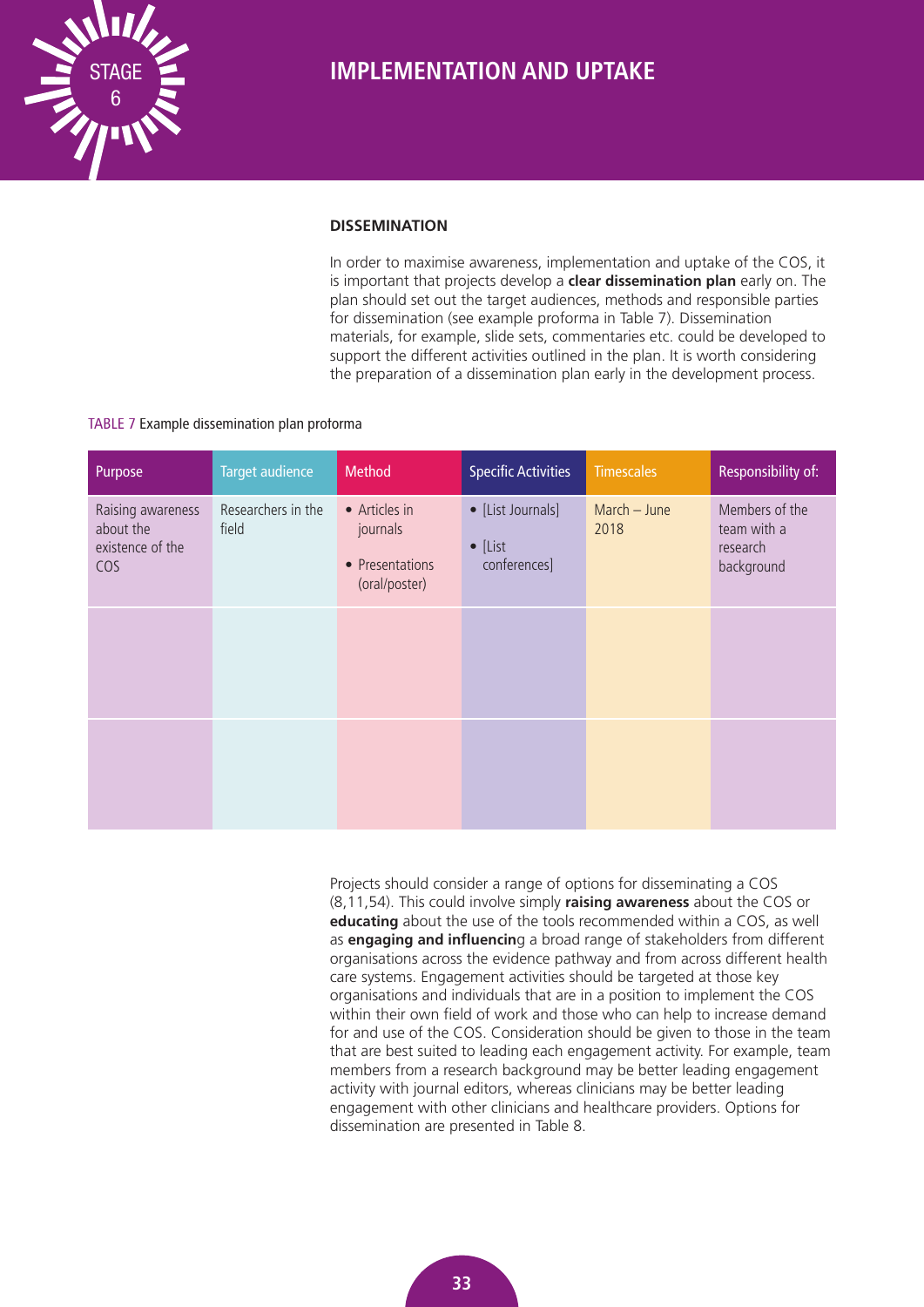

### TABLE 8 Dissemination options by aim or purpose

| <b>Awareness raising</b>                                | • Publishing articles (see the Core Outcome Set-STAndards for Reporting [COS-STAR] Statement for a<br>checklist of minimum reporting requirements for COS studies), editorials or commentaries in disease-<br>specific journals and publications/websites aimed at relevant healthcare professionals. Articles could also<br>cover use and utility of COS in finding meaningful insights (55).<br>• Using existing project-specific dissemination channels e.g. websites, social media and newsletters.<br>• Giving presentations at relevant conferences and meetings.<br>• Listing the protocol and finalised outcome set in the COMET Initiative database (a searchable database<br>of ongoing and completed COS) and highlighting it on the news feed of the COMET website.<br>• Informing other organisations and initiatives focused on developing COS about the developed set e.g.<br>ICHOM, OMERACT, CROWN etc. This stage could also be considered earlier in the process, for example<br>during the development of the protocol.<br>• Using prepared dissemination materials (such as slide sets, press releases etc.) with links to published<br>articles, stakeholders involved in the development of the COS can raise awareness across their own<br>organisations/networks and in their own countries.                                                                                                                                                                   |
|---------------------------------------------------------|----------------------------------------------------------------------------------------------------------------------------------------------------------------------------------------------------------------------------------------------------------------------------------------------------------------------------------------------------------------------------------------------------------------------------------------------------------------------------------------------------------------------------------------------------------------------------------------------------------------------------------------------------------------------------------------------------------------------------------------------------------------------------------------------------------------------------------------------------------------------------------------------------------------------------------------------------------------------------------------------------------------------------------------------------------------------------------------------------------------------------------------------------------------------------------------------------------------------------------------------------------------------------------------------------------------------------------------------------------------------------------------------------------------------------------------------------------------------------------------|
| <b>Education</b>                                        | • It may be useful to develop quidance materials to facilitate dissemination such as training manuals on<br>the OMIs and guidance on how interpretation of scores (including what a minimally important<br>difference may be) (12).                                                                                                                                                                                                                                                                                                                                                                                                                                                                                                                                                                                                                                                                                                                                                                                                                                                                                                                                                                                                                                                                                                                                                                                                                                                    |
| <b>Engagement and</b><br>influence I<br><b>Research</b> | • Lobbying the pharmaceutical industry, through for example the European Federation of Pharmaceutical<br>Industries and Associations (EFPIA), to encourage uptake of COS so that all companies are measuring<br>the same outcomes. The EFPIA actively encourages the use of COS (56,57).<br>• Lobbying Research Funders who are increasingly recognising the importance of COS. Funders can<br>encourage the uptake of COS by making the selection of a COS (where available and appropriate) a<br>specific review criteria. Some examples of trial funders that endorse the use of COS are given on the<br>COMET Initiative website (56).<br>• Prospective research registries (e.g. ISRCTN registry (who actively promote COS and use of the COMET<br>database), ClinicalTrials.gov) provide an opportunity to engage with those undertaking research to<br>inform and encourage them to use a COS as part of their research (37,58).<br>• Journal editors could encourage authors to report the results for outcomes within COS in their<br>submissions and embed COS in to the peer review process.<br>• Systematic reviewers and guideline developers could be encouraged to use COS in their<br>reviews/guidelines. Guideline developers could influence the uptake of COS through methods guidance<br>and encouraging future researchers to use relevant COS (e.g. in its guidelines process and methods<br>manual, NICE suggests that COS may be used where appropriate) (59). |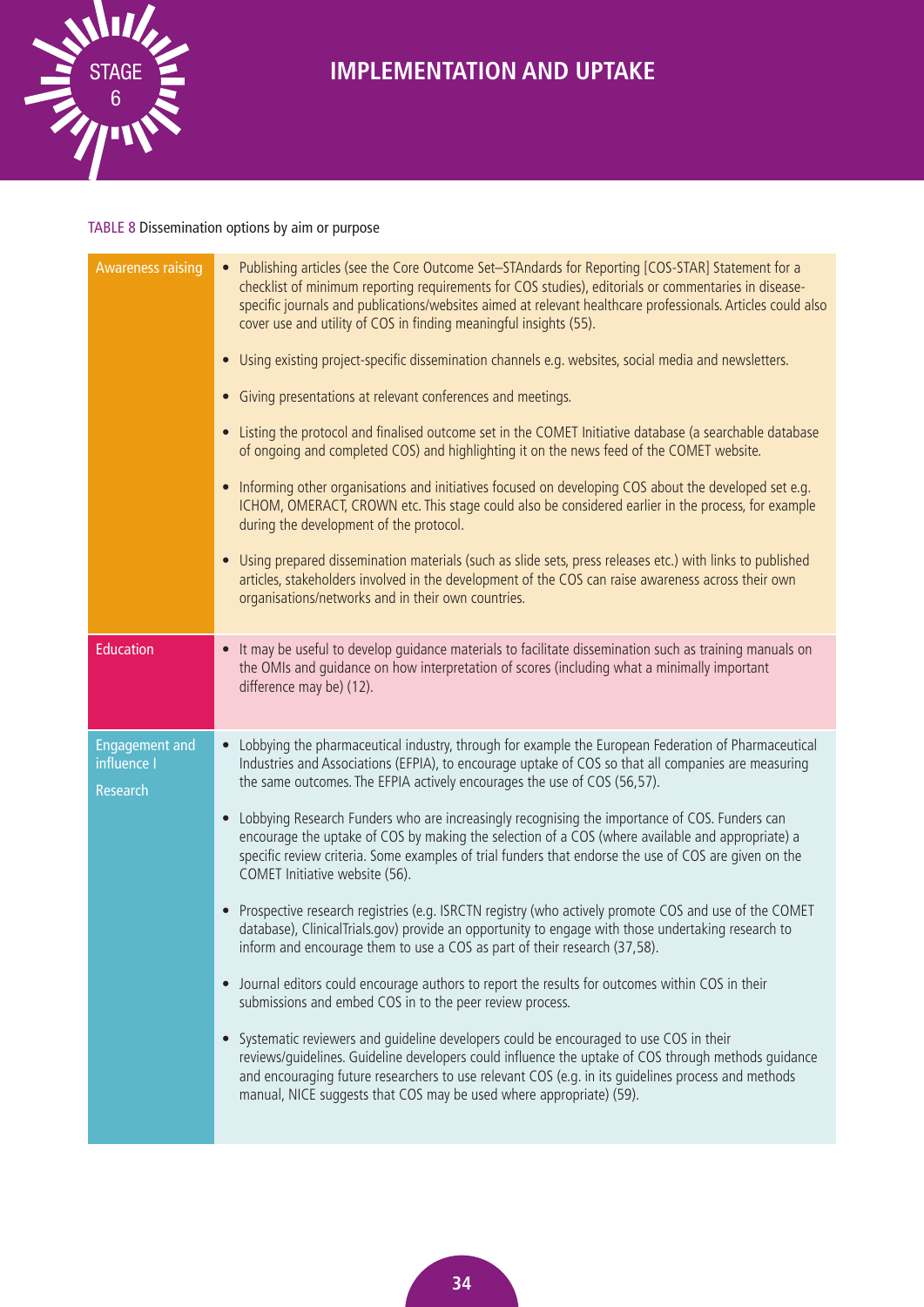<span id="page-38-0"></span>

### TABLE 8 Dissemination options by aim or purpose (continued)

| <b>Engagement and</b> | HTA organisations, regulatory agencies and payers may use COS in their decision-making processes.                                                                                                                                                                        |
|-----------------------|--------------------------------------------------------------------------------------------------------------------------------------------------------------------------------------------------------------------------------------------------------------------------|
| influence II          | They can influence researchers and manufacturers to use COS through quidance on HTA methods and                                                                                                                                                                          |
| Key decision-         | scientific advice.                                                                                                                                                                                                                                                       |
| makers and            | Patient advocacy and consumer groups can influence decision-making bodies to implement a COS and                                                                                                                                                                         |
| influencers           | encourage healthcare systems to adopt COS for outcome and performance monitoring.                                                                                                                                                                                        |
| <b>Engagement and</b> | National and regional health systems and organisations collect and use data to monitor and evaluate                                                                                                                                                                      |
| influence III         | performance and outcomes, and to drive improvements in health care quality. COS can support                                                                                                                                                                              |
| <b>National and</b>   | performance and outcome monitoring and evaluation and enable comparisons of health outcomes across                                                                                                                                                                       |
| regional              | providers and countries (60). This could include:                                                                                                                                                                                                                        |
| healthcare            | Aligning COS with national/regional performance monitoring frameworks through engagement with                                                                                                                                                                            |
| organisations         | responsible bodies.                                                                                                                                                                                                                                                      |
|                       | Aligning COS with national/regional healthcare minimum datasets.<br>Embedding minimum outcomes in to national/regional/local commissioning plans and contracts.<br>Engaging with clinicians and other healthcare providers to use COS as part of their routine practice. |

### **REVIEW AND FEEDBACK**

Periodic review and evaluation of a COS enables in understanding of any shortcomings and ensures it remains valid and relevant. A review provides an opportunity to assess whether implementation of the COS was successful and facilitates uptake (11).

The frequency of review depends on the disease context and speed of technological advances within that area. Project team members should be able to advise on the frequency that a COS should be updated based on their experiences. It is worth considering setting out planned reviews early in the development process.

### **The aim of the review should be to evaluate:**

- **1. How well the outcomes are being assessed and measured in research and/or clinical practice;**
- **2. If there are any outcomes included in the COS that are no longer relevant or any new outcomes that should be considered for inclusion.**

Depending on resources and expertise within the project team, several options could be considered as part of a review (Box 2).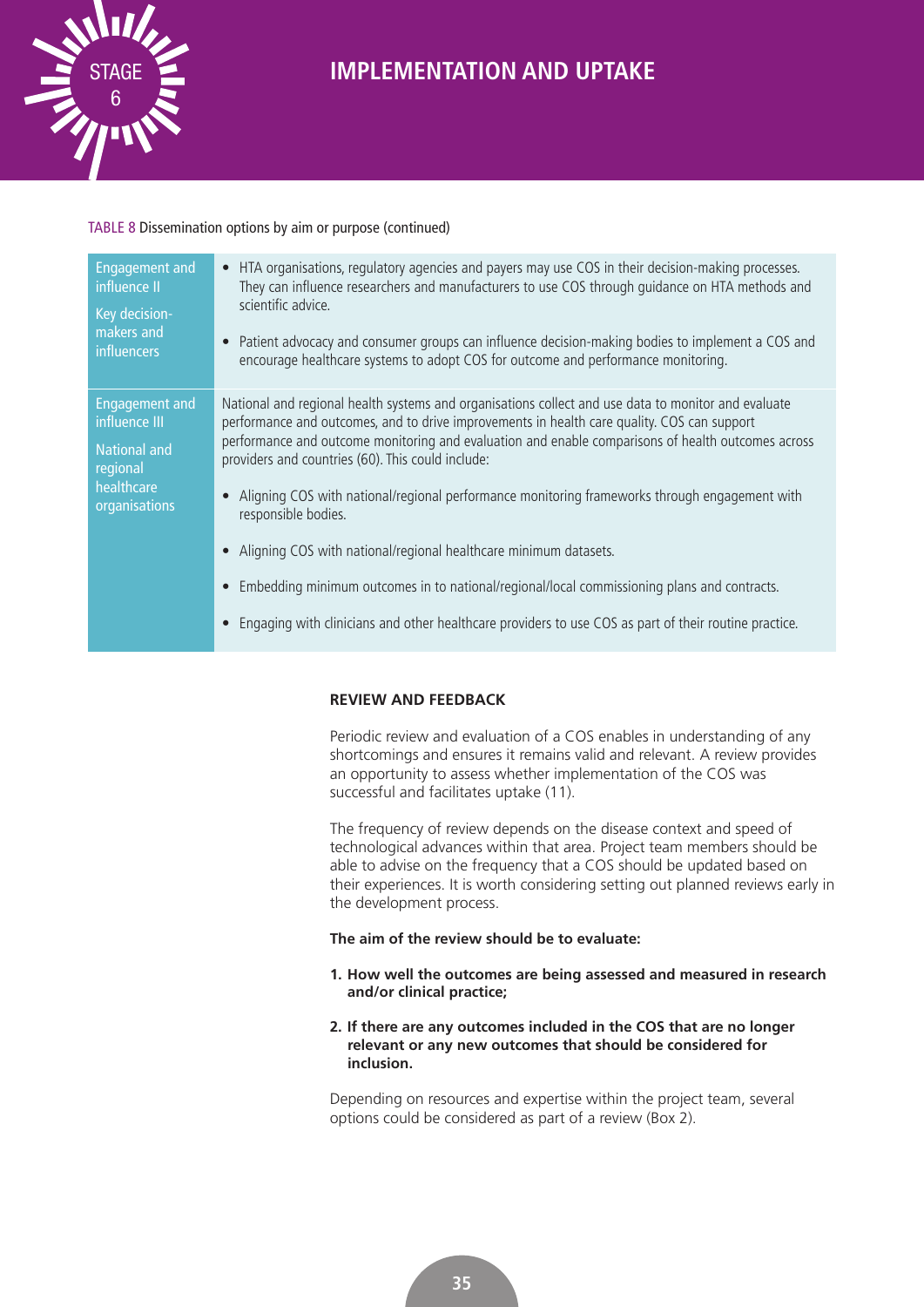

### BOX 2 Options for reviewing a COS

- Gaining feedback from key stakeholders who were involved in the development of the COS.
- Surveys/interviews/focus groups with stakeholders (e.g. target audiences set out in the dissemination plan).
- Using trial registries to assess the listed outcomes in planned, ongoing and recently completed trials and reviews (98).
- Systematic review of the literature to assess uptake of the outcome set in research and clinical practice (11).

### **STAGE 6 KEY POINTS**

- $\blacksquare$  The stakeholders involved in the developing a COS may be well-placed to assist with its implementation.
- $\blacksquare$  The nature of dissemination may relate to raising awareness of a COS (i.e. using publications, presentations, press releases, social media) and to engaging with influencing researchers, key decision-makers, and national/regional healthcare organisations (i.e. lobbying).
- $\blacksquare$  The reviewing frequency of a COS will depend on the disease context and speed of technological advances within that area.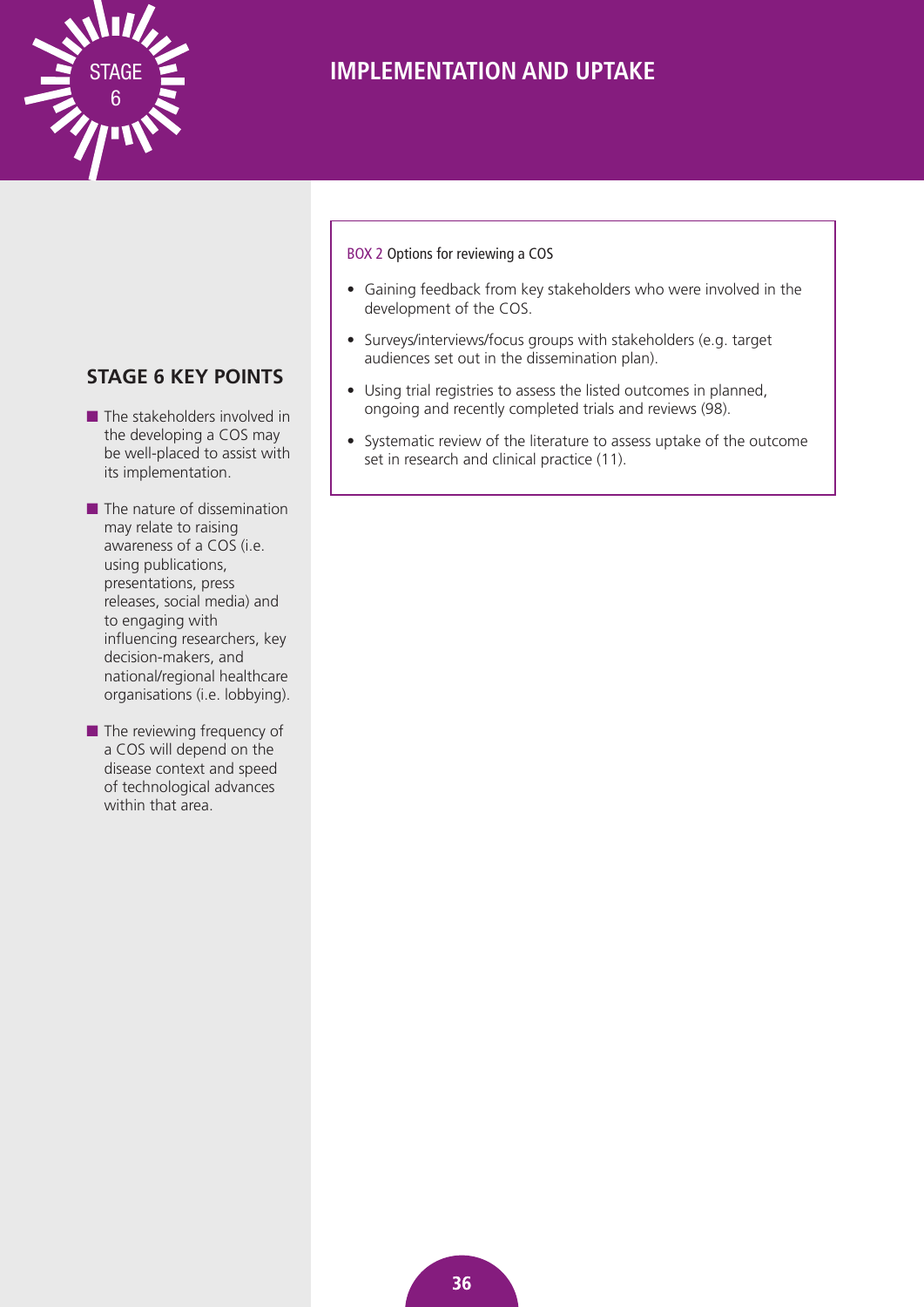<span id="page-40-0"></span>

### **QUESTIONS TO CONSIDER**

 $\blacksquare$  How can the preferences for outcomes that regulators/HTAs/payers require be captured within a COS?

 $\blacksquare$  What mechanisms can be utilised to ensure patient perspectives on outcomes are incorporated within the COS?

 $\blacksquare$  How should the industry perspective on outcome selection factor within the COS<sub>2</sub>

### **PERSPECTIVE AND REQUIREMENTS ON OUTCOMES FROM KEY DECISION-MAKERS IN HEALTHCARE**

As noted earlier, COS developers should consider incorporating perspectives of a number of different stakeholders (see Stage 1).

This section addresses important considerations regarding a number of key stakeholders and makes suggestions for how their perspectives could be incorporated into a COS.

### **REGULATORY AND POST-REGULATORY DECISION-MAKERS<sup>3</sup>**

The healthcare system and overall drug approval landscape in Europe is fragmented and different decision-makers (regulators, HTA agencies and payers) may have different preferences for outcomes. This can make it difficult to develop a COS that is applicable across Europe, much less internationally.

Appendices A and D provide a better understanding of the differences in roles across a selection of different decision-makers in Europe as well as the factors that may be influencing different outcome preferences (a brief summary is presented in Table 9). It is important to note that while the remit of the toolkit is focused on Europe, perspectives beyond Europe may also vary further.

<sup>3.</sup> These suggestions have been informed by exploratory research undertaken by  $DO\rightarrow$  IT task 2.2.4 (see appendix D for more details).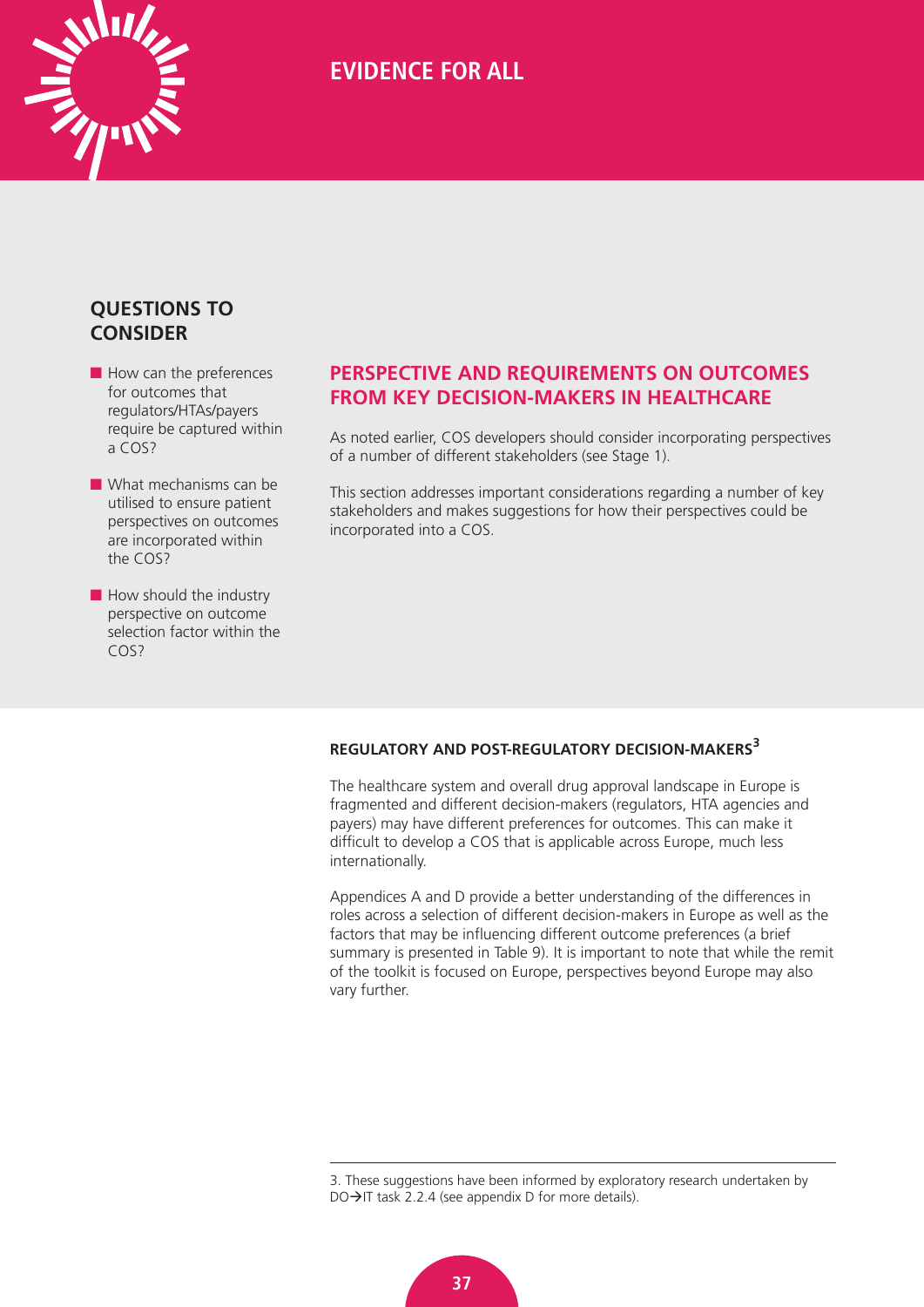<span id="page-41-0"></span>

TABLE 9 Summary of findings from exploratory research on outcomes preferred by European regulators and HTA agencies

| <b>OUTCOMES</b>           | Regulator                                                                                                                                              | <b>HTA</b>                                                                                                                                                                                                                 |
|---------------------------|--------------------------------------------------------------------------------------------------------------------------------------------------------|----------------------------------------------------------------------------------------------------------------------------------------------------------------------------------------------------------------------------|
|                           | EFFICACY (Regulatory) / EFFECTIVENESS (HTA)                                                                                                            |                                                                                                                                                                                                                            |
| <b>Clinical endpoints</b> | Trial endpoints<br>Detailed guidance in different disease areas                                                                                        | Longer-term final outcomes (i.e. overall survival)<br>often requiring modelling<br>Acceptability determined case-by-case                                                                                                   |
| Patient-reported          | Accepted if validated, but not usually primary<br>endpoint<br>Disease-specific QoL instruments preferred<br>(validated)<br>Detailed guidance available | Most accept validated PROs<br>All accept and some require QoL<br>Some prefer disease-specific QoL instruments,<br>others generic QoL instruments<br>Acceptability of QoL instrument case-by-case (no<br>stated preference) |
| Surrogate                 | Term 'surrogate' not used<br>All outcomes if demonstrate a clinically relevant<br>response (guidance on PFS in cancer).                                | All accept (if validated) but some more open<br>Acceptability determined case-by-case<br>Few have guidance about validation requirements                                                                                   |
| SAFETY                    |                                                                                                                                                        |                                                                                                                                                                                                                            |
| <b>Safety</b>             | All safety outcomes/concerns, includes early or<br>exploratory concerns<br>Detailed guidance in different disease areas.                               | All require some safety<br>Range of requirements<br>No clear differences between agencies                                                                                                                                  |

### **Payers**

As regulatory and HTA perspectives on outcomes differ, both perspectives should be obtained when developing a COS. Payers preferences are likely to be similar to HTA agencies so it may not be necessary to specifically obtain payer perspectives for the COS.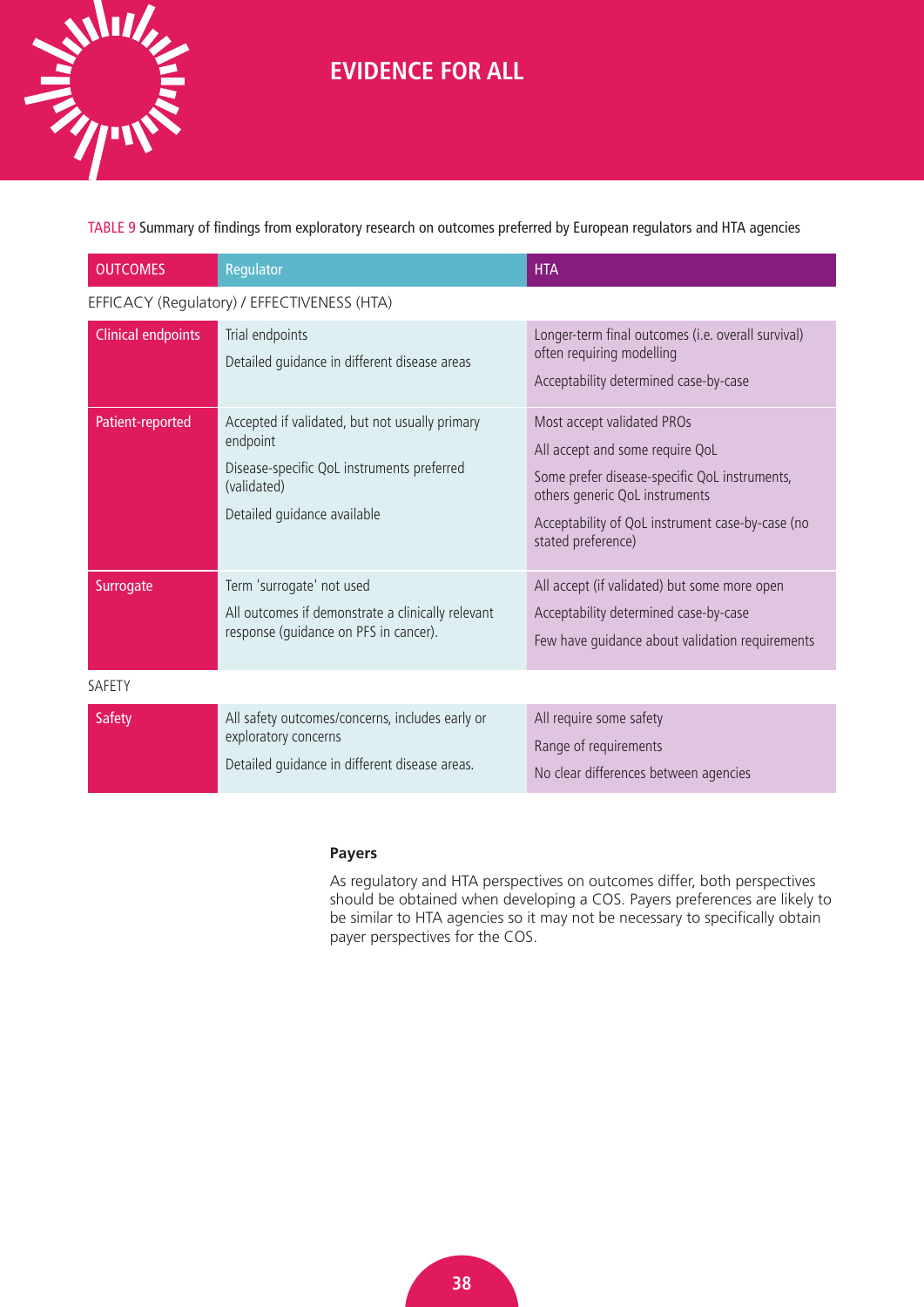<span id="page-42-0"></span>

#### **HTA agencies**

Obtaining an HTA view is complicated as the landscape and some outcome preferences differ between agencies across Europe (appendices A and D). COS developers should consider how best to obtain a varied and representative perspective for their COS, ensuring as wide a range of perspectives as possible, depending on the scope for the COS. For example, a number of HTA agencies may need to be selected to ensure a representative view across differing perspectives. Some suggestions for how to determine HTA perspectives are provided in Box 3 and a case study of experiences with HARMONY is found in Case study 5.

#### BOX 3 Incorporating HTA preferences and views of outcomes in COS

- Choose which HTA agencies to elicit views; range of HTA agencies can provide a broader HTA perspective, taking into consideration different policies, methods and remits.
- Consider outcomes in previous HTA assessments for other products in the same disease area and acceptability of these outcomes.
- Check existing scopes in the disease area for HTA agencies that produce them to understand pre-specification preferences on outcomes.
- Consider involving HTA agencies within the formal consensus group to agree outcomes and measurement instruments (Stage 4).

(Note: a 2017 EUnetHTA JA3 report includes a comprehensive list of HTA agencies in Europe (36). Annex 1, Table 3 of this report notes which agencies conduct scopes. However, it is important to note that while some agencies develop scopes, this does not necessarily mean that outcomes are pre-specified in this scope. To our knowledge this information has not be summarised in a publicly available form. The exploratory research in appendix D has summarised this for a selection of European regulatory, HTA and payer organisations.)

CASE STUDY 5 Identification of HTA perspectives on outcomes in haematological malignancies – experience from HARMONY

For part of the HTA input into identifying preferences for outcomes within the HARMONY project, an audit of publically available, key selected HTA reports (including scopes where applicable, HTA evaluations and product submissions) for products for the following 7 different types of haematological malignancies: multiple myeloma (MM), acute myeloid leukaemia (AML), acute lymphoblastic leukaemia (ALL), chronic lymphocytic leukaemia (CLL), non-Hodgkin lymphomas (NHL), myelodysplastic syndromes (MDS) was undertaken.

The analyst and consideration of previous scoping preferences and outcome prevision by product sponsors within a disease could provide a timely and resource light mechanism for HTA input into COS development.

[www.harmony-alliance.eu](http://www.harmony-alliance.eu)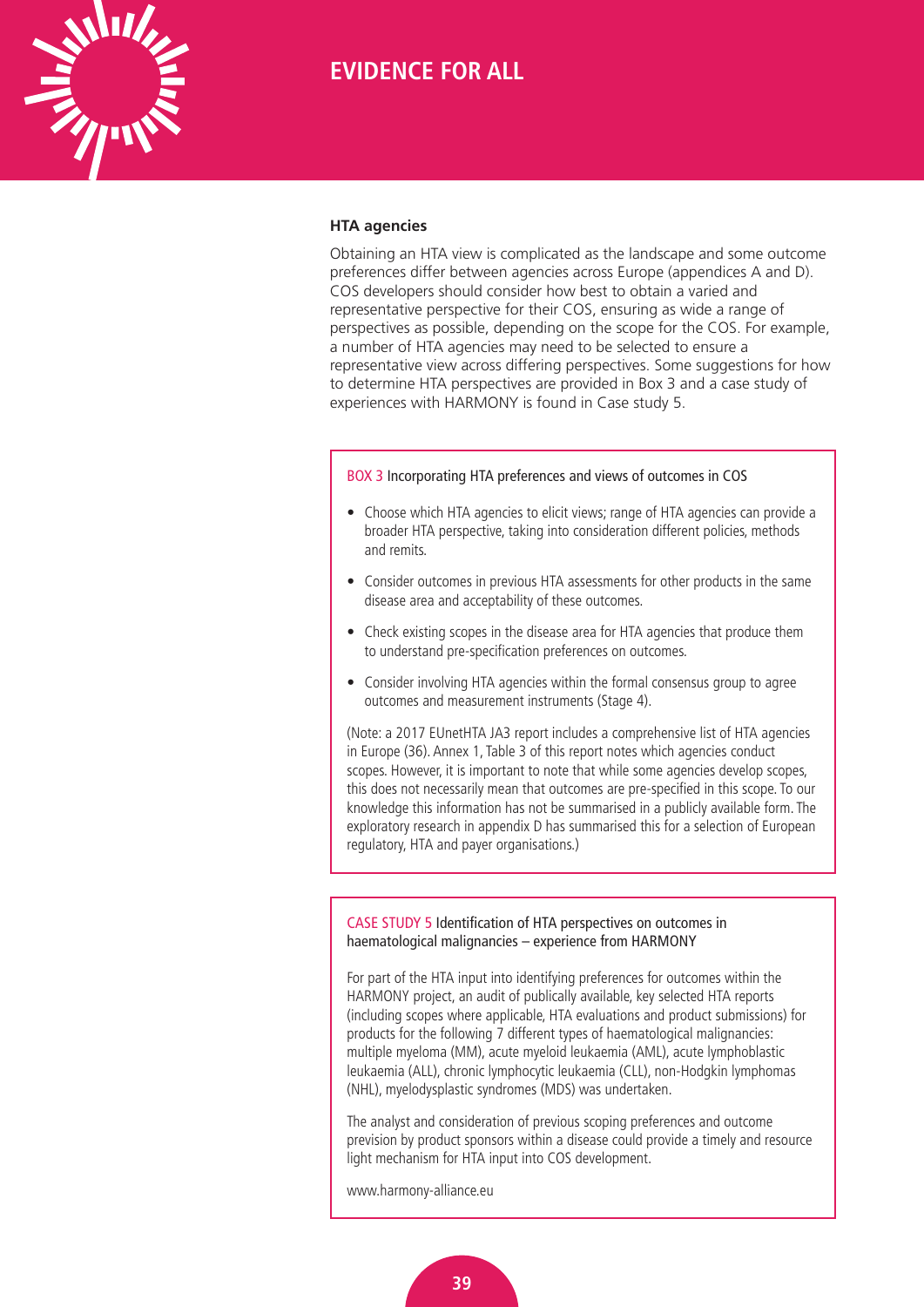<span id="page-43-0"></span>

#### **Regulators**

It is less important to obtain a varied European regulatory perspective as there is little variation in outcomes preferences since European legislation covers all authorisation procedures for marketing authorisation and pharmacovigilance (61). Suggestions for determining regulatory perspectives are provided in Box 4.

BOX 4 Incorporating regulatory preferences and views of outcomes in COS

- Check detailed EMA guidance in the disease area for regulator preferences regarding outcomes (35).
- Review European public assessment reports (EPAR) in the same disease area, considering acceptability of outcomes (34).
- Consider EMA qualification of novel methodologies procedure which enables advice on methods not covered in available guidance (i.e. validation of a biomarker, validation of a PRO tool) (99). This procedure could be also be used for validating/implementing a COS (250-day procedure).
- Consider utilising the EMA Innovation Task Force, a forum for early dialogue to support the development of innovative methodologies by fostering greater collaboration across the regulatory network and with academia. This procedure could be used for validating/implementing a COS (100).
- Consider involving a regulator within the formal consensus group to agree outcomes and measurement instruments (see Stage 4).

#### **PATIENTS**

**Patient participation** in COS development studies has been defined as taking part in a study alongside clinicians and other stakeholders in a consensus process, while **patient and public involvement** has been defined as more active involvement in the design and oversight of a COS study (14,32).

As COS development often takes place over time with different activities; patients can provide input to COS studies as participants or research partners during any of these stages (10). Qualitative research can be useful to gain patient perspectives on aspects of their condition and experience that may be very useful for developing COS including the signs that a treatment is working and, thus, identify important outcomes (14) (Stage 3). Whereas including patients in a consensus process can ensure a wide population is involved in selecting outcomes for a COS (see Stage 4).

A lay summary of what a core outcome sets which could be useful to share with patient participants can be found at www.comet-initiative.org/assets/ downloads/COMET Plain [Language Summary v4.pdf \(101\).](http://www.comet-initiative.org/assets/downloads/COMET Plain Language Summary v4.pdf)

**!**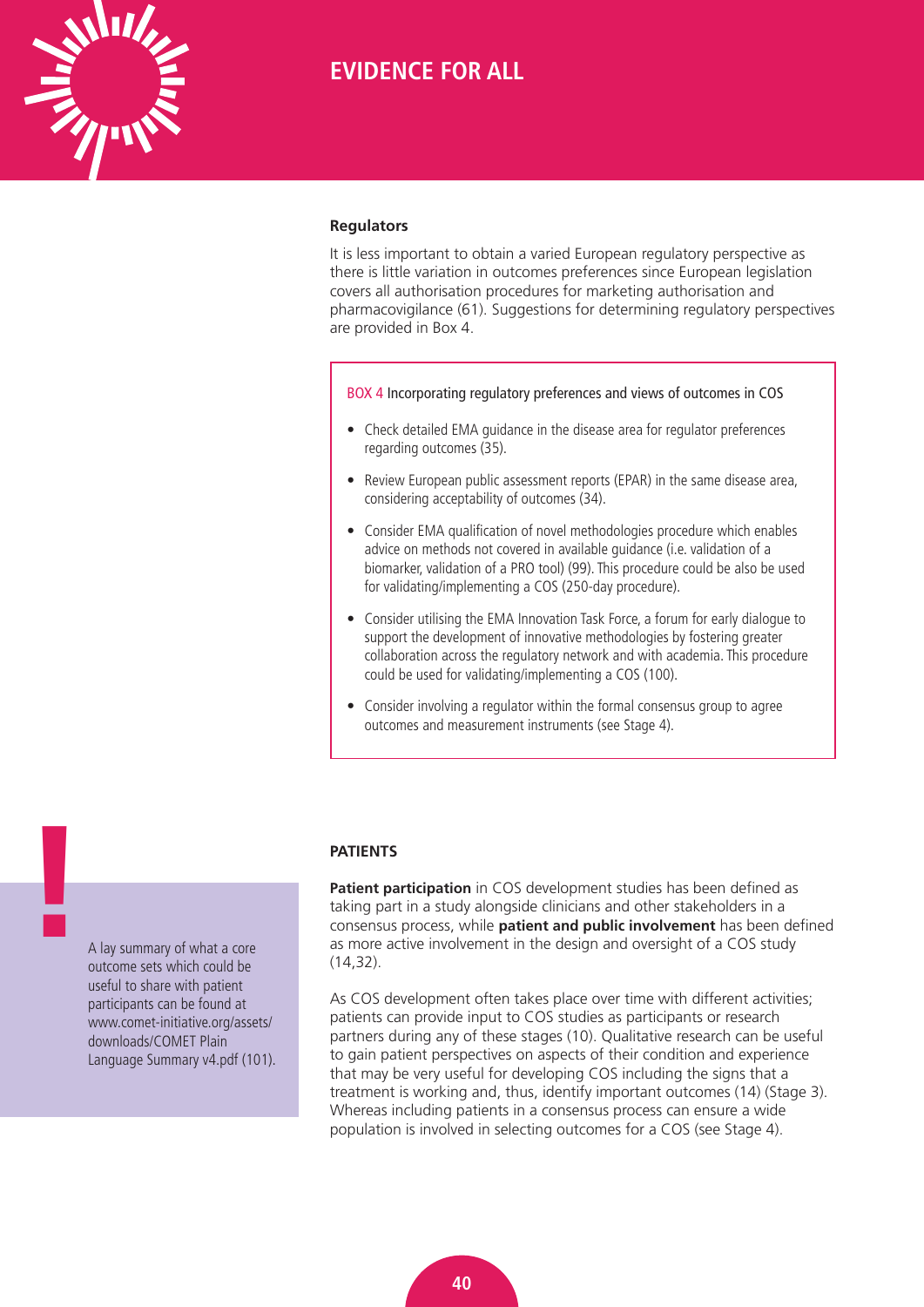<span id="page-44-0"></span>

### **Patient recruitment for the COS development: practical considerations**

Patient views can be obtained from the patients themselves or carers, patient advocates, patient organisations, or patient experts (15). The type of input will depend on the purpose. For example, patient or carer organisations or patient experts may better understand technical language and the overall research process so could be involved in setting the aims and design of the study. However, individual patients or carers can contribute from their subjective experience – their input may be best provided through qualitative research to identify outcomes (Stage 3) or as participants of a consensus process (Stage 4).

The COMET handbook recommends including as many patients or patient representatives as possible in the consensus process (11). The People and Patient Participation, Involvement and Engagement (PoPPIE) Working Group recommends that patients are chosen according to their abilities and interest to either participate or be involved in a COS study. A range of sources could be considered, depending on the needs of the disease area.

Some resources for identification of patients being potentially interested and suitable for either involvement or participation in a COS development process are included in Figure 6.

Additional considerations in involving patients include maintaining patient input over time and facilitating patient input (appendix E).

Appendices A and D include an overview of factors influencing patients' and the public's decisions to share their data.



### FIGURE 5 Potential sources to obtain patient views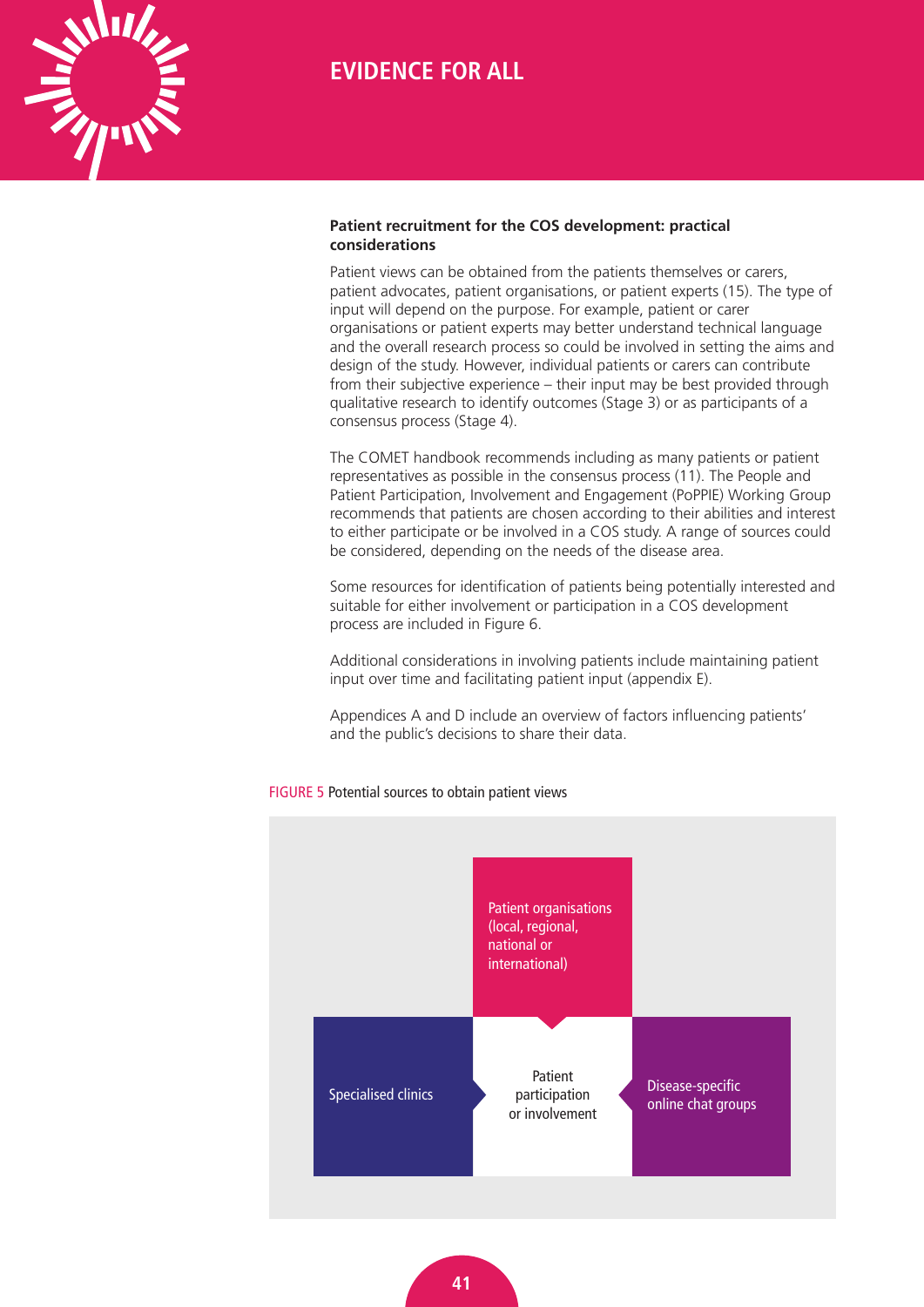<span id="page-45-0"></span>

#### **INDUSTRY**

In order to drive efficiency and ensure effective healthcare systems, industry recognises that standardised health outcomes and COS are needed to improve patient care through more patient-centred data. In line with these objectives, a Strategic Alliance Partnership between ICHOM and EFPIA was recently announced, demonstrating the importance of stakeholder collaboration and exchange as an important driver (57).

Some ways to incorporate industry perspectives into a COS were covered earlier (Stakeholder involvement).

#### **COS use and the pharmaceutical industry**

The industry is a key stakeholder for generating evidence, either through randomised controlled trials or post-approval Real World Evidence (RWE) studies. There is an increasing need to generate patient-relevant evidence once a product is accessible for a broader patient population. RWE as a cross functional discipline of scientific experts reflects a key area for COS development, adaptation and application, such as for bridging the efficacyeffectiveness gap between clinical settings and routine care. A more detailed summary of the industry perspective on the journey of RWE, including several aspects of generating evidence can be found in appendix F.

The basis for evidence generation is a plan that summarises all relevant research questions and study plans, including definition of patient populations, treatment comparisons, identification of data sources and outcomes definitions. It is highly relevant for the industry to develop **consistent definitions** across multiple research activities to ensure transparency, reproducibility and credibility of findings. COS could help and enable the industry to engage with other relevant stakeholders to define patient relevant outcomes that matter for the patients as well as to ensure consistency within and across research collaborations. Industry could be included in developing COS.

#### **Implications of COS: application of COS within industry**

In the near future, more industry stakeholders might play a role in using, adapting and developing COS, including promoting the use of new technologies, wearables and sensors as ways to collect outcomes. COS can be seen as an enabling tool for new business models in the industry, creating consistent definitions in outcomes-focused and value-based models with positive implications on patients, clinicians, providers, industry and payers. Automated rapid cycle analytics might use COS to further drive efficiency in analytics and evidence generation.

In the more distant future, bigger datasets, new data sources, linked data systems, next generation data and more complex databases are likely to emerge. COS can help in the development of new EHR and data capture systems through the use of consistent sets of outcomes. This is more efficient for the database creator and may support outcomes-focused healthcare systems. These opportunities could be achieved through partnerships and strategic alliances (such as EFPIA and ICHOM) between industry and relevant healthcare institutions. Ideally, collaboration and partnerships should catalyse the process and contribute to improving overall patient care.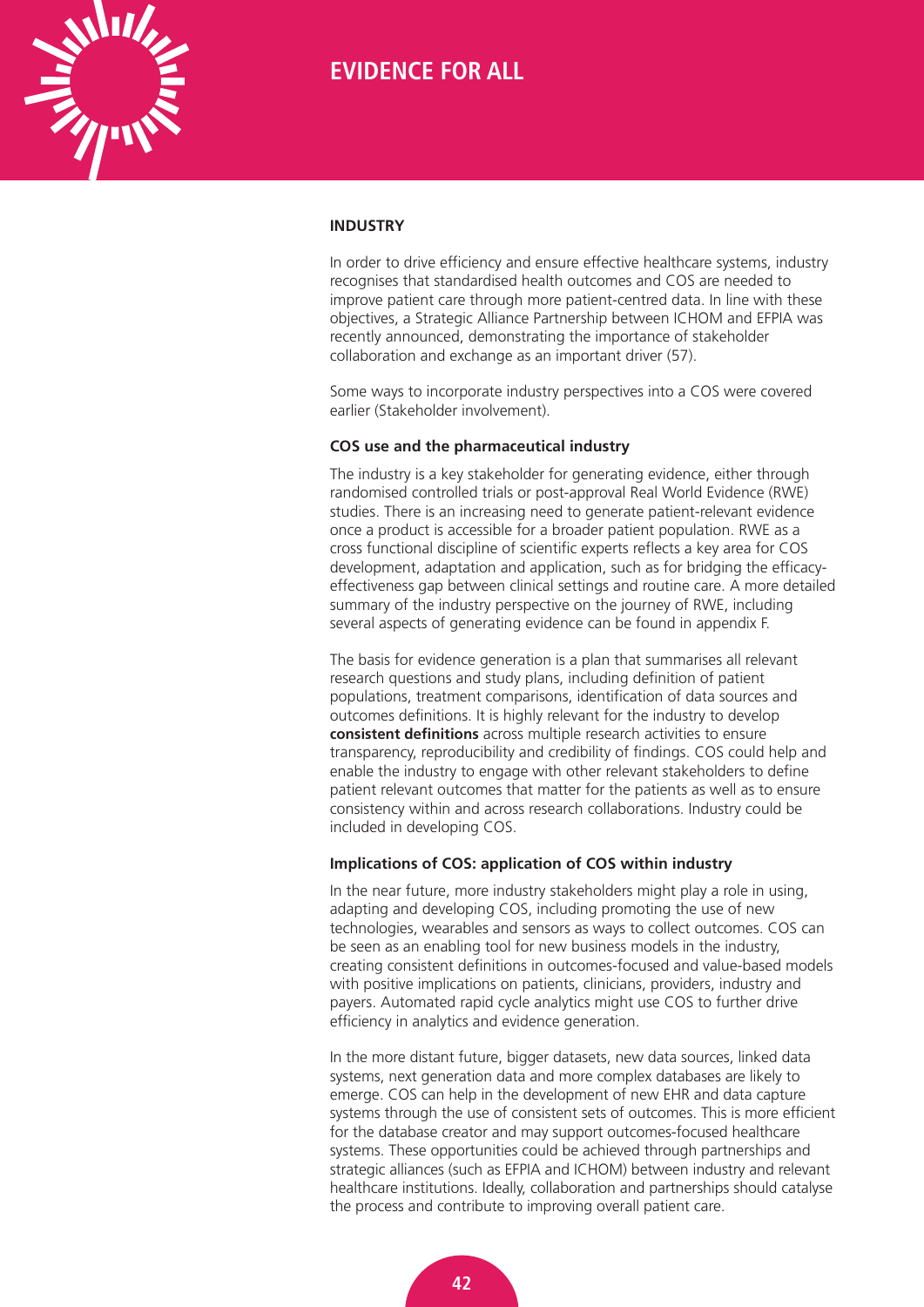<span id="page-46-0"></span>

### **QUESTIONS TO CONSIDER**

- $\blacksquare$  Is there additional data that should be collected alongside the COS to contextualise the outcomes?
- $\blacksquare$  What types of data could be included as part of a minimum data set?
- $\blacksquare$  How can a minimum data set be determined?

### **IMPORTANT DATA OTHER THAN OUTCOMES**

In addition to COS, there will be **additional data** which should be collected as part of a minimum data set to contextualise the outcomes collected in the COS.

This additional data may include **contextual factors** that interact with the effect of a medicine.

As with methods for developing a COS, there is no gold standard method for developing a minimum data set. Minimum data sets could be determined alongside, or subsequent to, developing the COS. ICHOM include the use of this additional data in their 'standard sets'. Unfortunately, many of the COS initiatives to date have omitted this area, which can result in the limited usability of the outcomes collected as they cannot be contextualised and fully utilised by key decision makers.

Contextual factors that interact with the effect of a medicines have been referred to as drivers of effectiveness, effect modifiers, or confounders. See Table 10 for examples of different types of contextual factors.

BOX 5 Data on contextual factors is important for:

- Sub-group analysis
- Enabling exploration of which data are drivers of effectiveness/confounders/ effect modifiers
- Adjusting for selection bias.

### **IMPORTANCE OF COLLECTING DATA ON CONTEXTUAL FACTORS**

Collecting contextual data can enable further analysis of outcomes but it is also useful for certain decision-makers (such as HTA agencies or payer) to determine the applicability of the results to different populations. While it is important for trials, it is particularly so for outcomes collected in RW settings as they are particularly at risk of confounding bias. This availability of data on potential confounders can enable researchers to investigate and adjust for these confounders (62). Acknowledgement, examination of and adjustment, where possible, of these confounders is necessary to enable decision makers to better understand the uncertainty with the estimates of treatment effect and, therefore, make more informed decisions. A summary of methods that could be used to adjust for bias are found in Faria R et al (2015) (62).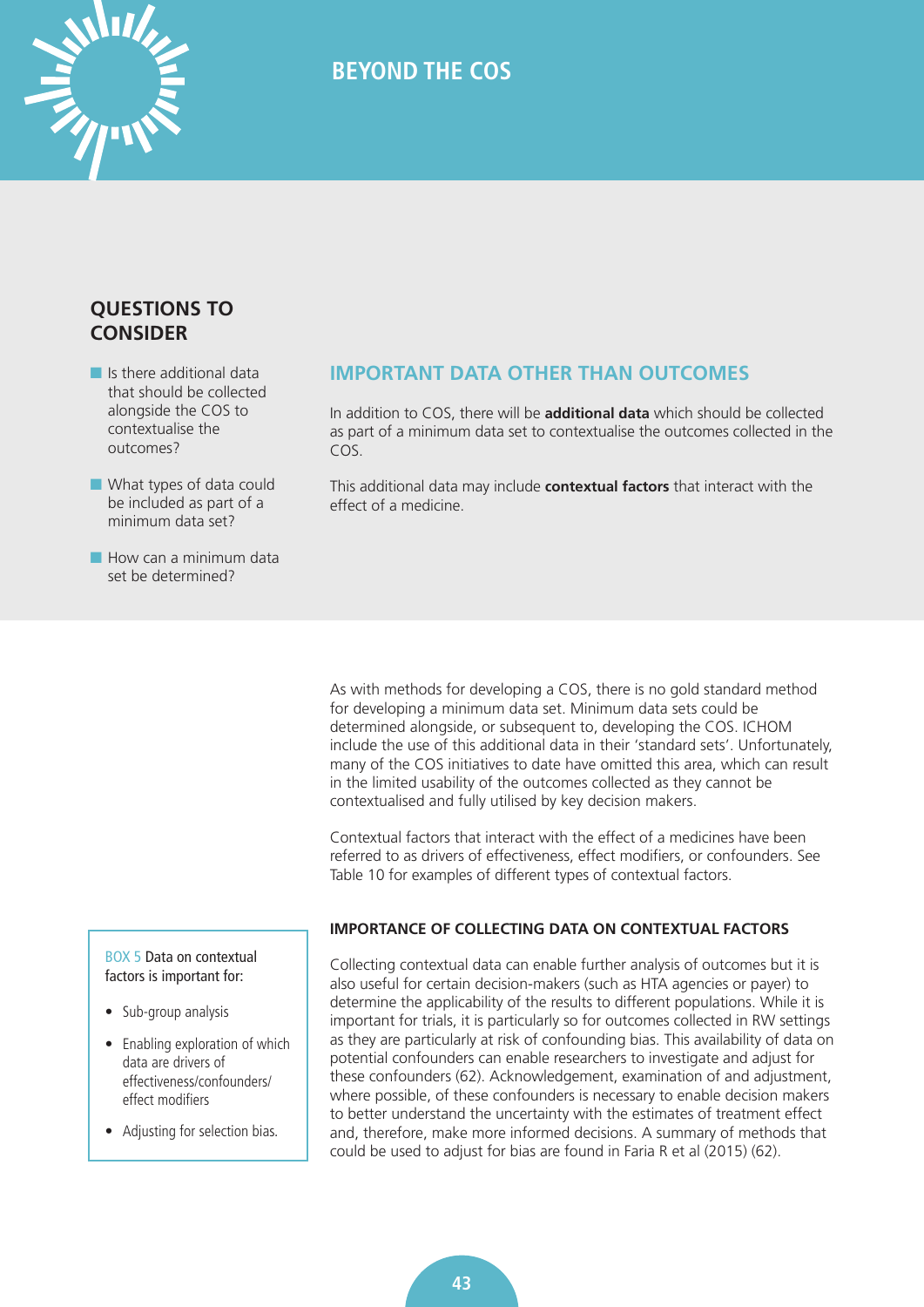### TABLE 9 Categories of contextual factors and examples

<span id="page-47-0"></span>**WILLIANS** 

| Category <sup>1</sup>               | <b>Examples</b>                                                                                                                                                                                                                                                                                                                  |
|-------------------------------------|----------------------------------------------------------------------------------------------------------------------------------------------------------------------------------------------------------------------------------------------------------------------------------------------------------------------------------|
| Related to use of the medicine      | Dosage regimen, administration route                                                                                                                                                                                                                                                                                             |
| Related to the patient <sup>2</sup> | Demographic data (e.g. age, gender, ethnicity)<br>Lifestyle factors/health behaviours (e.g. smoking status, alcohol consumption, physical activity)<br>Comorbidities (see Glossary)<br>Family history (e.g. of the disease or risk factors)<br>Other prognostic or risk factors <sup>3</sup> including biomarkers (see Glossary) |
| Related to the disease              | Stage of disease                                                                                                                                                                                                                                                                                                                 |
| Related to the healthcare<br>system | Coverage, resource use and cost <sup>4</sup><br>Caregiver information (where applicable)<br>Healthcare resource utilisation (e.g. hospital use)                                                                                                                                                                                  |

1. Categories of contextual factors taken from IMI GetReal (63).

2. Some factors may help validate surrogate outcomes included in the COS.

3. Including data on risk factors for developing a disease may be useful, depending on the scope of the COS. For example, those interested in identifying people with Alzheimer's disease before they are symptomatic may wish to collect information on risk factors such as biomarkers which may predispose someone to developing Alzheimer's disease (i.e. age, genetic causes, medical history and lifestyle) (NICE guideline) (64).

4. This could also be part of the COS – collecting this data is essential for HTA agencies and payers.

### **DEVELOPING A MINIMUM DATA SET**

Projects should take a systematic approach to identifying the data to include as part of a minimum data set. The steps outlined below provide some options for projects to consider when developing a data set. The aims of the research, such as whether the study is to establish causality, comparative effectiveness or to validate surrogates, may inform what data is prioritised.

### **Considering the content of the project team**

Projects could use the same project team established to develop the COS (see Stage 1). Additionally, input from epidemiologists, statisticians, and registry or database managers could advise on what data is available and what is already collected and used.

#### **Collecting current knowledge on contextual factors**

As with developing COS, any minimum data set already in use for a health condition in question should be examined and checked whether it is useable.

A systematic review of prognostic studies (and risk factors, depending on the scope of the work) within a disease area would be advantageous, although resource intensive. The MRC PROGnosis RESearch Strategy Partnership (Progress Partnership) project has created some useful resources related to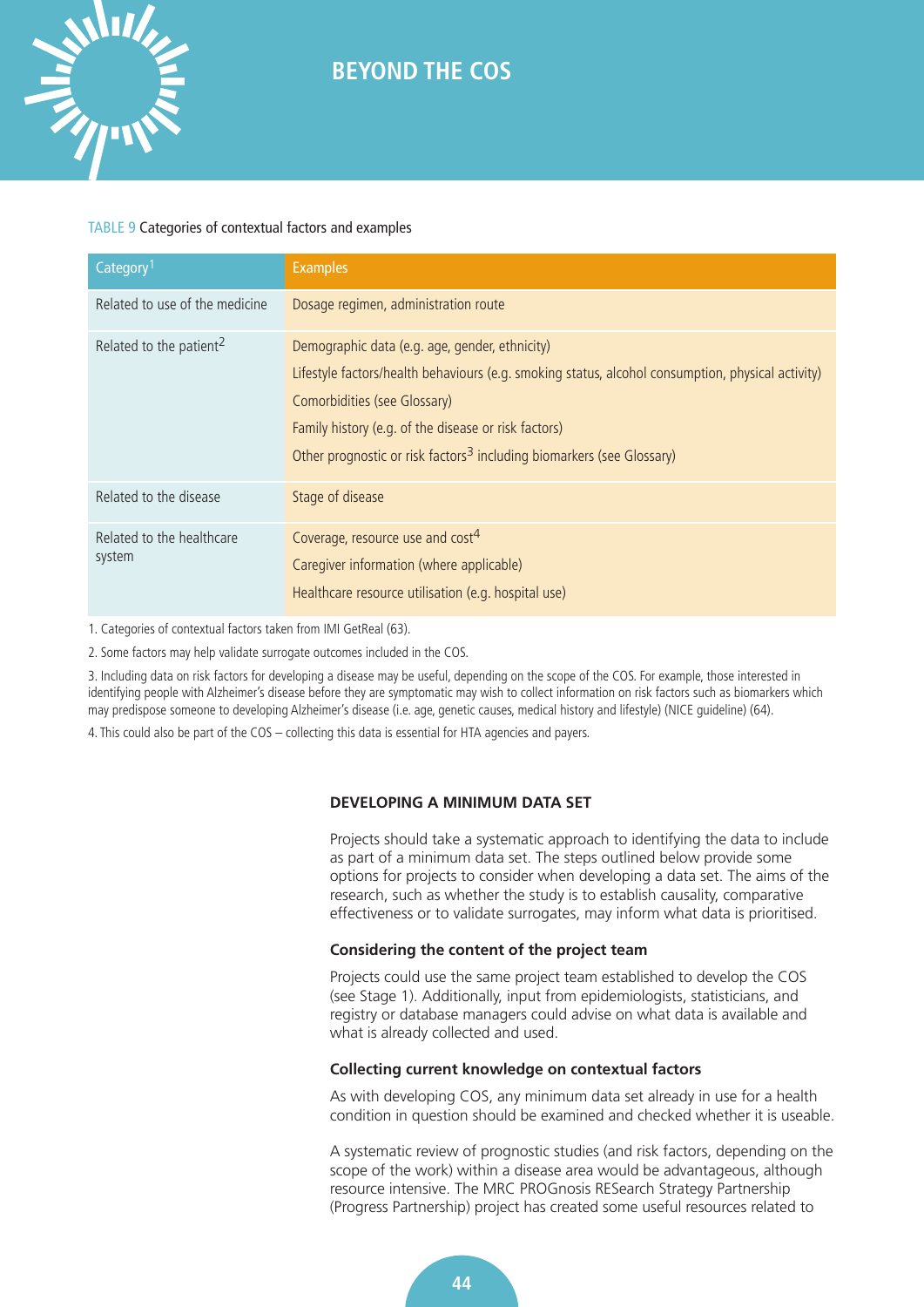

prognostic research (65). Advice on conducting literature reviews to explore drivers of effectiveness is available from the RWE Navigator, developed by the IMI GetReal project (66).

Options for identifying outcomes in Stage 3 could be used to determine current knowledge on contextual factors such as:

- identifying existing reviews or minimum data sets;
- conducting a systematic review;
- conducting qualitative research (such as interviews or focus groups). Individual interviews with experts can also be used to explore the potential effect modifiers/confounders /drivers of effectiveness (for more information about IMI GetReal work on this see here (67));
- examining other sources of data such as patient registries and electronic health records.

#### **Selecting the minimum data set**

There is no agreed methodology on selection and agreement of a minimum data set. Consensus methods as described in Stage 4 could be considered; however, these are resource intensive. The minimum data set could be developed alongside developing the COS, though it will be important to ensure that the work is distinguished. Alternatively, a more informal discussion could be used to agree minimum data sets.

When agreeing a minimum data set it is important to be pragmatic about what data is **feasible** to collect and what data will actually be **useful**. This is particularly important in routine care settings. Enough relevant data should be collected to enable the data to be used, whilst making sure that it is not too much of a burden to the data subject and data collector. Data sets should also comply with **legal** and **data governance frameworks** concerning the usage and sharing of data. For example, data security, data privacy, and appropriate anonymisation or pseudonymisation of data according to General Data Protection Regulation (GDPR) EU data protection rules as of May 25, 2018 (68).

#### EXAMPLE Minimum data set recommended as part of Heart Failure Data Collection Reference Guide by ICHOM (102)

ICHOM Standard Sets include baseline conditions and risk factors to enable meaningful case-mix adjustment globally, ensuring that comparisons of outcomes will take into account the differences in patient populations across not just providers, but also countries and regions.

### Health behaviours

<span id="page-48-0"></span>**WINTER** 

- Smoking status
- Alcohol use

### Demographic factors

- Sex
- Ethnicity
- Age

### Comorbidities and baseline health status

- Hypertension
- Diabetes
- Renal dysfunction
- Prior MI
- Atrial fibrillation
- Chronic lung disease
- Body mass index
- Ejection fraction
- Diagnostic categories

**45**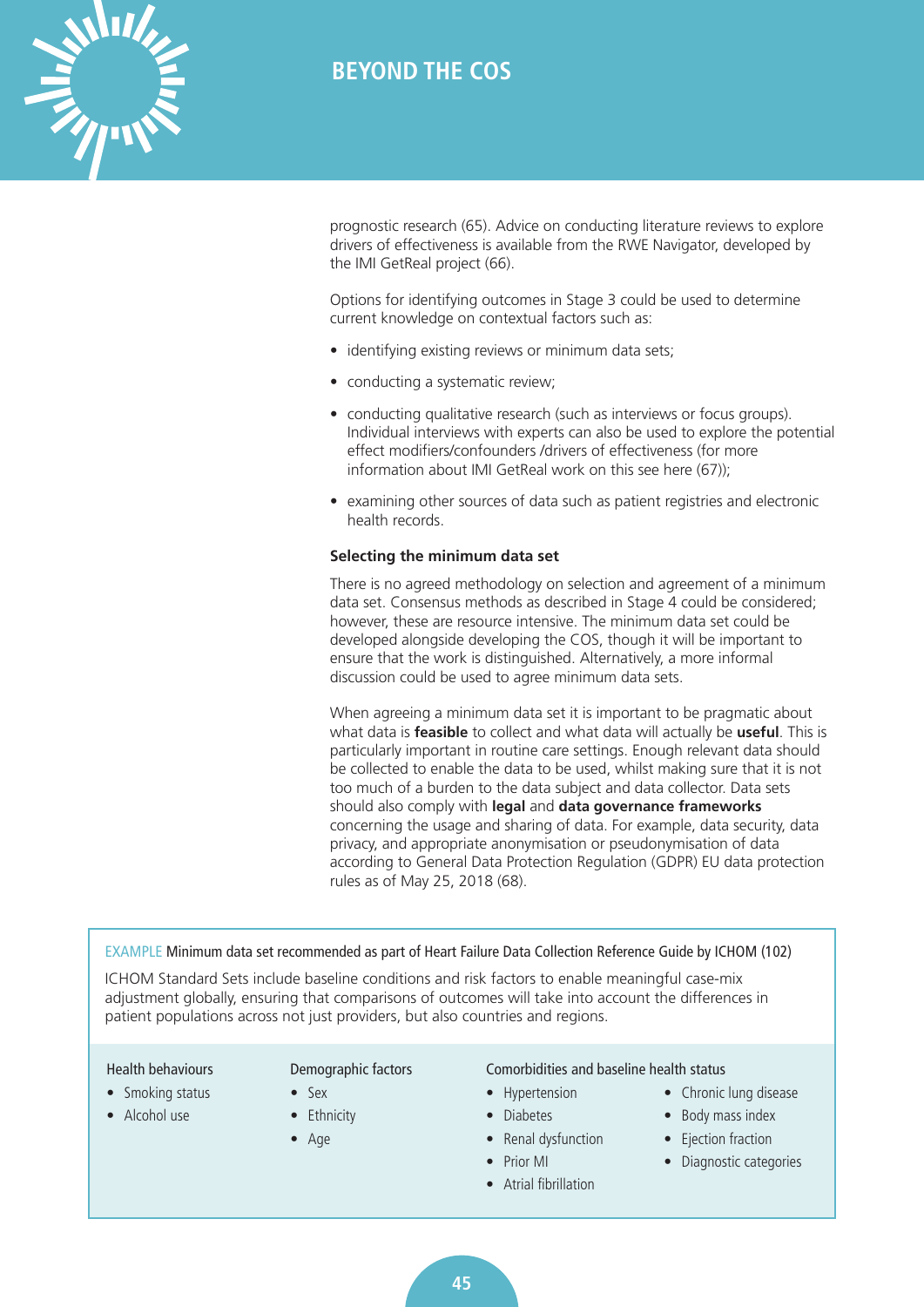<span id="page-49-0"></span>

| Adverse event     | Any undesirable event during or after the use of a medicine or other<br>intervention but is not necessarily caused by it. However, an 'adverse effect'<br>(or 'adverse drug reaction' when used with medicines) is an unintended<br>effect that is harmful or unwanted and suspected to be related to or caused<br>by a medicine or other intervention.                                                                                                                                                       |
|-------------------|---------------------------------------------------------------------------------------------------------------------------------------------------------------------------------------------------------------------------------------------------------------------------------------------------------------------------------------------------------------------------------------------------------------------------------------------------------------------------------------------------------------|
| Big data          | Big data in health refers to largely routinely or automatically collected<br>datasets, which are electronically captured and stored. It is reusable in the<br>sense of multipurpose data and compromises the fusion and connection of<br>existing databases for the purpose of improving health and health system<br>performance. It does not refer to data collected for a specific study (69).<br>Disease or product registries may be considered as big data.                                              |
| Biomarker         | measurable characteristics that provide an indication of normal biological or<br>pathogenic processes, or responses to an exposure or intervention. There are<br>different types of biomarkers that could be measured, including those that:<br>(1) identify risk factors for a disease, (2) detect or confirm the presence of a<br>disease or (3) indicate disease progression in individuals with a disease<br>$(70, 71)$ .                                                                                 |
| Comorbidities     | Other diseases or conditions that a person has in addition to the disease or<br>condition being treated or studied (HTAi definition) (72).                                                                                                                                                                                                                                                                                                                                                                    |
| Composite outcome | Combines two or more of single events (e.g. mortality, non-fatal myocardial<br>infarction, stroke, hospitalisation and revascularisation procedures) in one<br>endpoint showing the overall and clinically relevant treatment effect. A<br>composite endpoint usually refers to combined morbidity and mortality<br>endpoints; it may also be a combination of patient-reported, observer<br>reported or clinician reported measures (EUnetHTA) (2). Quality of life is a<br>commonly used composite outcome. |
| Confounder        | A confounder is a factor that is common to the cause and the outcome of<br>interest (such as smoking while drinking). The confounder may hide an<br>actual relationship between cause and outcome or falsely suggest a<br>relationship that does not really exist (HTAi definition) (72).                                                                                                                                                                                                                     |
| Confounding bias  | "Systematic error that occurs when the estimate of a measure of association<br>between exposure (e.g. healthcare intervention) and outcome (e.g. health<br>status) is distorted by the effect of one or several extraneous variables<br>(confounding factor(s)) that are independently related to the exposure and<br>outcome." (IMI GetReal) (73,74).                                                                                                                                                        |
| Confounder        | "A factor that is associated with both an intervention (or exposure) and the<br>outcome of interest" (Cochrane) (75).                                                                                                                                                                                                                                                                                                                                                                                         |
| Contextual factor | "Variable that is not an outcome of the study, but needs to be recognized<br>(and measured) to understand the study results. This includes potential<br>confounders and effect modifiers" (13).                                                                                                                                                                                                                                                                                                               |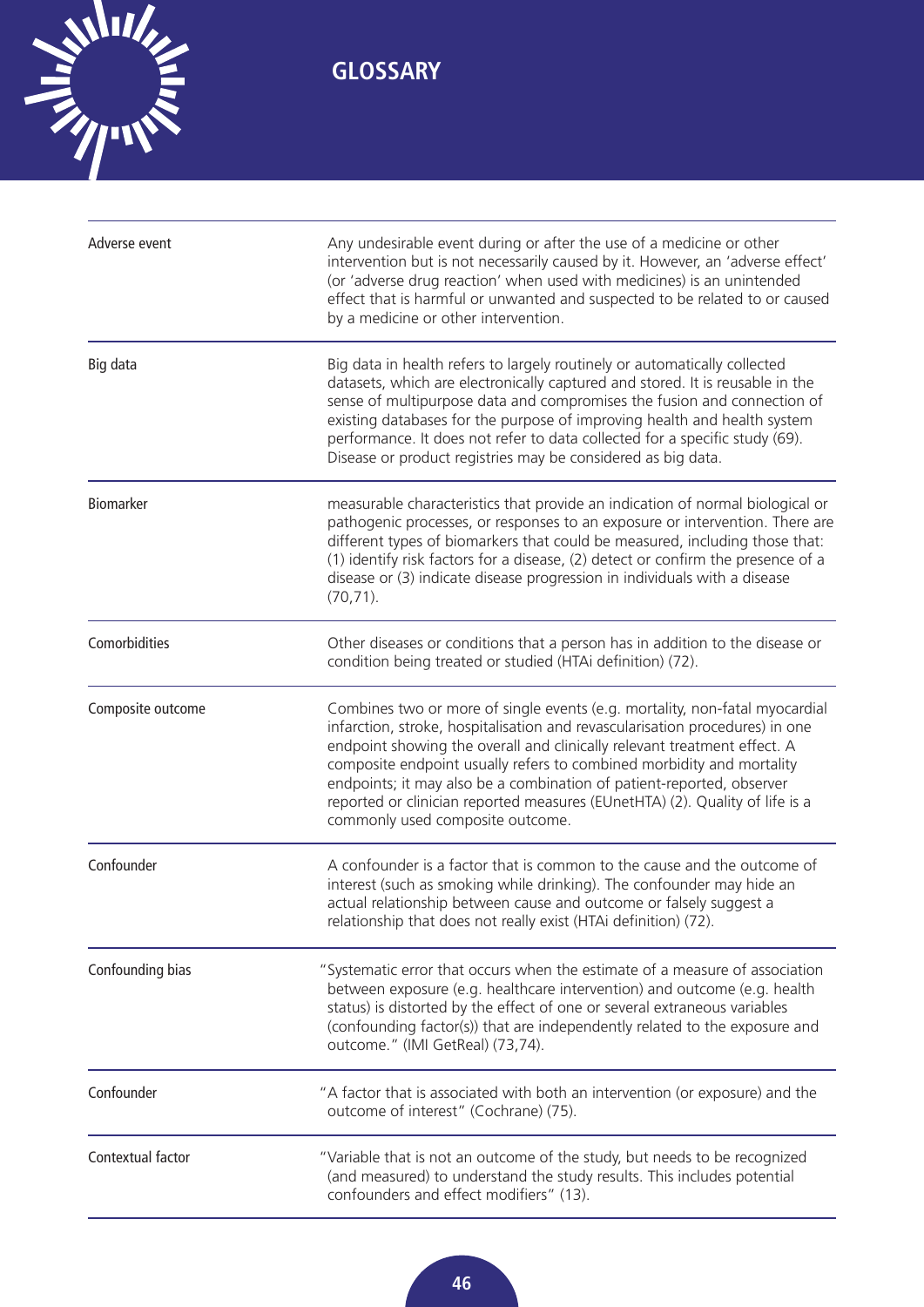

| Core outcome set (COS)                            | The minimum set of outcomes that should be measured and reported in a<br>specific condition and in a particular setting, which may include clinical trials,<br>research more generally, and routine care (COMET initiative) (18).                                                                                                                                                                                                                                                                                                                                                                                                                                                                              |
|---------------------------------------------------|----------------------------------------------------------------------------------------------------------------------------------------------------------------------------------------------------------------------------------------------------------------------------------------------------------------------------------------------------------------------------------------------------------------------------------------------------------------------------------------------------------------------------------------------------------------------------------------------------------------------------------------------------------------------------------------------------------------|
| Domains                                           | "distinct elements of a disease and can usually be measured by many<br>different instruments and /or scales, such as function, pain, cost, safety and<br>quality of life (HOME)" (76).                                                                                                                                                                                                                                                                                                                                                                                                                                                                                                                         |
| Drivers of effectiveness                          | Contextual factors that interact with the medicine's pharmacological effect<br>in the real world; if they not properly accounted for, they may have an<br>impact on the effect of the medicine reported in trial (IMI GetReal) (73,74).                                                                                                                                                                                                                                                                                                                                                                                                                                                                        |
| Economic evaluation                               | Economic evaluation is the comparative analysis of alternative courses of<br>action in terms of both their costs and consequences (Drummond 2005) (77).                                                                                                                                                                                                                                                                                                                                                                                                                                                                                                                                                        |
| <b>Effectiveness</b>                              | "The extent to which an intervention does more good than harm when<br>provided under the usual circumstances of health care practice. (See also<br>'ideal vs. usual conditions') (High Level Pharmaceutical Forum, 2008)" (IMI<br>GetReal) (73,74).                                                                                                                                                                                                                                                                                                                                                                                                                                                            |
| <b>Effect modification</b>                        | "Occurs when the magnitude of the effect of the primary exposure on an<br>outcome (i.e., the association) differs depending on the level of a third<br>variable. (Adapted from VanderWeele, 2009)" (IMI GetReal) (73,74).                                                                                                                                                                                                                                                                                                                                                                                                                                                                                      |
| <b>Effect modifiers</b>                           | Variable that leads to effect modification (see above).                                                                                                                                                                                                                                                                                                                                                                                                                                                                                                                                                                                                                                                        |
| Endpoint                                          | Typically refers to the event or outcome measured and reported in a trial.                                                                                                                                                                                                                                                                                                                                                                                                                                                                                                                                                                                                                                     |
| Health-related quality of life<br>(HRQL or HRQoL) | Specific type of patient-reported outcome; a broad concept which can be<br>defined as the patient's subjective perception of the impact of his disease<br>and its treatment(s) on his daily life, physical, psychological and social<br>functioning and well-being. The notion of multidimensionality is a key<br>component of the definition of HRQL (EMA) (78).                                                                                                                                                                                                                                                                                                                                              |
| Health technology assessment<br>(HTA)             | The systematic evaluation of the properties and effects of a health<br>technology, addressing the direct and intended effects of this technology, as<br>well as its indirect and unintended consequences, and aimed mainly at<br>informing decision-making regarding health technologies (HTAi definition)<br>(72). It usually involves multiple disciplines and includes the summarising of<br>information about the medical, social, economic and ethical issues related to<br>the use of a health technology in a systematic, transparent, unbiased, robust<br>manner. Its aim is to inform the formulation of safe, effective, health policies<br>that are patient focused and seek to achieve best value. |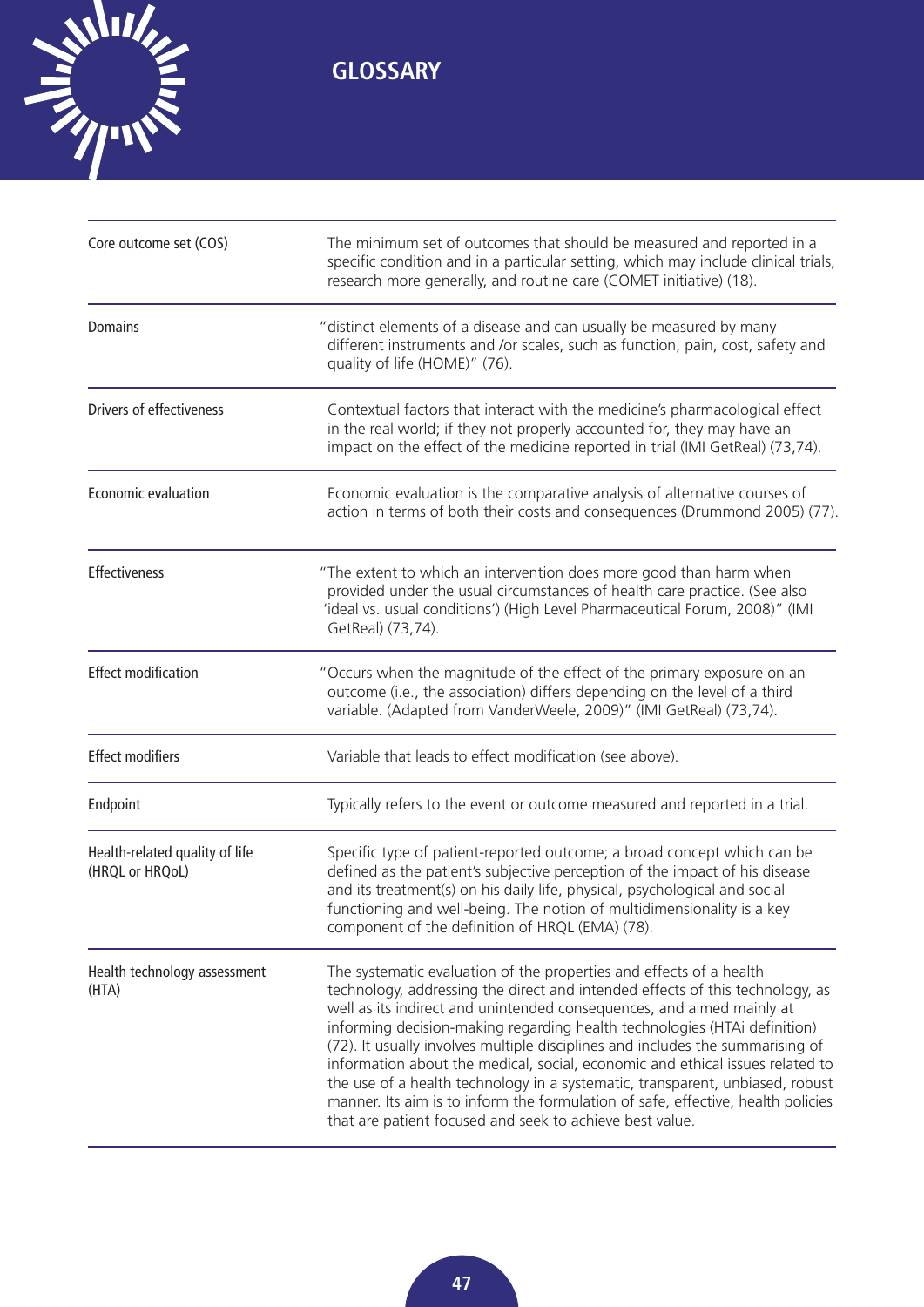

| Intermediate outcome                           | A type of surrogate outcome related to the timing of the outcome. An<br>intermediate outcome is one that is reported before the timing of interest;<br>mathematical modelling is sometimes used using the intermediate outcome<br>to predict the outcome at the desired time point.                                                                                                                                                                                                                                                                                                                                                                                                               |
|------------------------------------------------|---------------------------------------------------------------------------------------------------------------------------------------------------------------------------------------------------------------------------------------------------------------------------------------------------------------------------------------------------------------------------------------------------------------------------------------------------------------------------------------------------------------------------------------------------------------------------------------------------------------------------------------------------------------------------------------------------|
| Managed entry agreements                       | An approach to reimbursement which involves 'an arrangement between a<br>manufacturer and payer/provider that enables access to (coverage or<br>reimbursement of) a health technology subject to specified conditions' (79).                                                                                                                                                                                                                                                                                                                                                                                                                                                                      |
| Minimum dataset                                | All data that should be collected on a condition, including both outcomes in<br>the COS, as well as additional contextual data (referred to as a Standard Set<br>by ICHOM (19)).                                                                                                                                                                                                                                                                                                                                                                                                                                                                                                                  |
| Outcome                                        | A test or treatment's impact on health or wellbeing. (HTAi) (72). Clinical<br>outcomes should be clinically and patient-relevant, and may also be patient-<br>reported (EUnetHTA 2013) (2). Some organisations refer to clinical outcomes<br>as clinical endpoints. A clinical outcome could be reported on behalf of the<br>patient (see definition of PRO below).                                                                                                                                                                                                                                                                                                                               |
| Outcome measure                                | Typically refers to the instrument or tool used to collect outcome data. It is<br>sometimes used to refer to the outcome itself.                                                                                                                                                                                                                                                                                                                                                                                                                                                                                                                                                                  |
| Outcome measurement instrument<br>(OMI)        | An instrument or tool used to collect outcome data.                                                                                                                                                                                                                                                                                                                                                                                                                                                                                                                                                                                                                                               |
| Patient-reported outcome (PRO)                 | Any outcome evaluated directly by the patient and based on patient's<br>perception of a disease and its treatment(s). PROs and quality of life (QoL)<br>are often referred to interchangeably; it is true that quality of life reports are<br>typically generated by the patient, but a PRO is an umbrella term for any<br>outcome that is reported by a patient. Patient reported outcome is an<br>umbrella term covering both single dimension and multi-dimension<br>measures of symptoms, health-related quality of life (HRQL), health status,<br>adherence to treatment, satisfaction with treatment, etc (EMA) (78). A PRO<br>is measured using a patient-reported outcome measure (PROM). |
| Patient-reported outcome measure<br>(PROM)     | Instruments that are used to measure patient-reported outcomes, which are<br>defined as direct reports about a patient's health and function without<br>health care professionals, carers or relatives interpreting the patient's own<br>record (50).                                                                                                                                                                                                                                                                                                                                                                                                                                             |
| Patient-relevant or patient-focused<br>outcome | An outcome that has been identified as meaningful by patients. It is often<br>incorrectly inferred that PROs are patient-relevant outcomes. A PRO may not<br>necessarily be an outcome that is most relevant to a patient; it may be more<br>of interest to clinicians such as adherence to a treatment. Similarly a patient-<br>relevant outcome may not be a PRO e.g. mortality.                                                                                                                                                                                                                                                                                                                |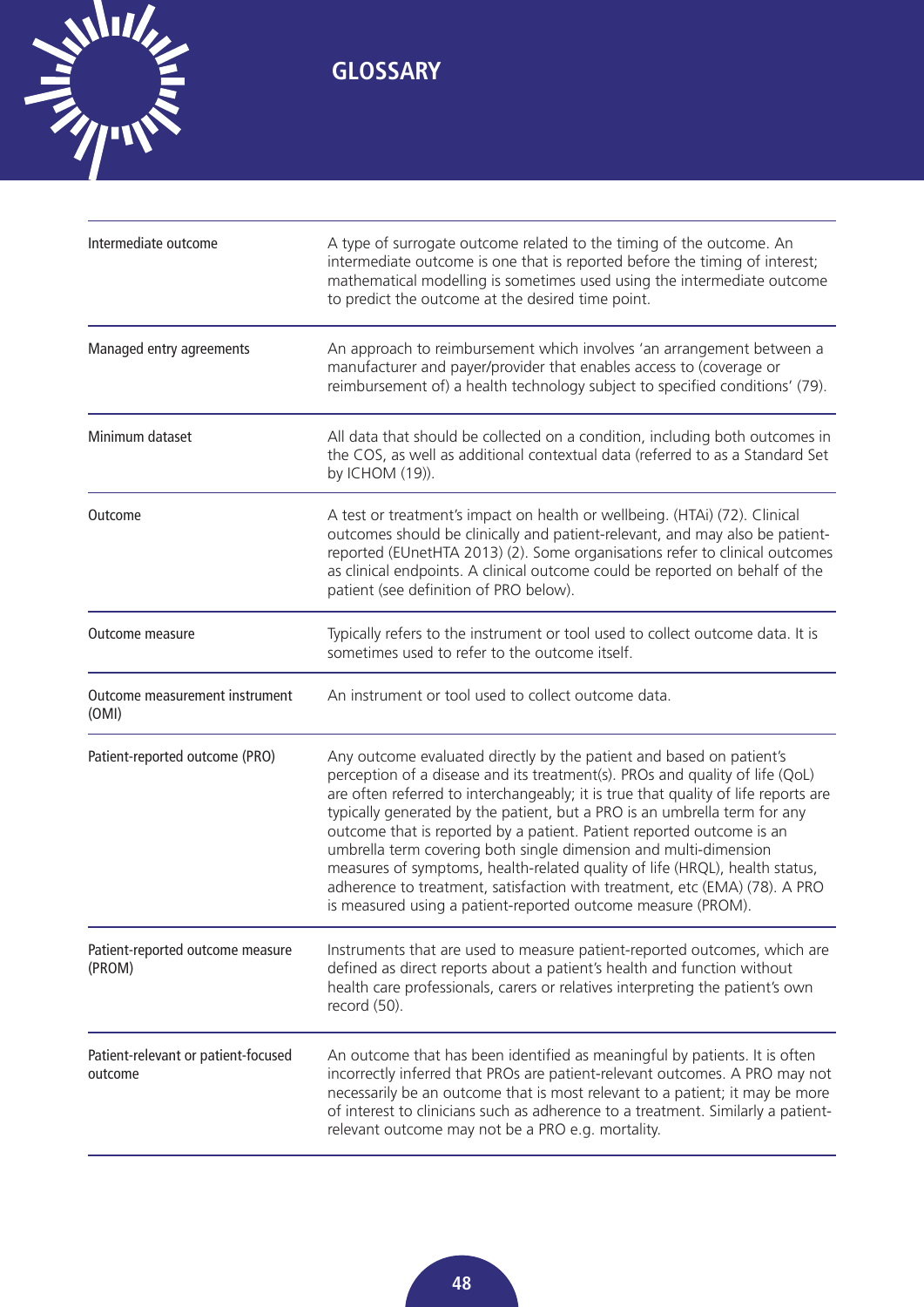

| Prognostic factor   | " 'Prognostic' factors are those which, in people who have the condition,<br>influence the outcome (like resectability of tumour for lung cancer, duration<br>of intubation for CLD, or an unhealthy joint interest in home furnishings for<br>staying in love)." (80).                                                                                                                                    |
|---------------------|------------------------------------------------------------------------------------------------------------------------------------------------------------------------------------------------------------------------------------------------------------------------------------------------------------------------------------------------------------------------------------------------------------|
| Real-world data     | "An umbrella term for data regarding the effects of health interventions<br>that are not collected in the context of highly-controlled RCTs it can be<br>either primary research data or secondary research data derived from<br>routinely collected dataRWD can be obtained from many sources<br>including patient registries, electronic medical records, and claims<br>databases"(IMI GetReal) (73,74). |
| Real-world evidence | "Evidence derived from the analysis and/or synthesis of real-world data (RWD)"<br>(IMI GetReal) (73,74).                                                                                                                                                                                                                                                                                                   |
| Real-world setting  | Settings in which RWD is collected.                                                                                                                                                                                                                                                                                                                                                                        |
| Resource use        | Refers to both costs of treatment and other related costs associated with<br>delivering the treatment such as staff time.                                                                                                                                                                                                                                                                                  |
| Risk factor         | Any attribute, characteristic or exposure that increases the likelihood of an<br>individual developing a disease (Cochrane) (75,81). Some may consider risk<br>factors to be factors that impact on disease progression but these factors are<br>typically considered to be prognostic factors (71,80).                                                                                                    |
| Safety              | Safety tends to refer 'to serious adverse effects such as those that threaten<br>life, require or prolong hospitalization, result in permanent disability, or<br>cause birth defects. Indirect adverse effects, such as traffic accidents,<br>violence, and damaging consequences of mood change, can also be serious'<br>(Cochrane) (75).                                                                 |
| Selection bias      | Bias that arises when comparing the effect of a treatment in groups that are<br>systematically different on variables that have an independent effect on the<br>outcome on interest (62).                                                                                                                                                                                                                  |
| Side effect         | Any extra effects from a drug, treatment or procedure that are not planned,<br>even when used as instructed. They do not necessarily cause harm (HTAi)<br>$(72)$ .                                                                                                                                                                                                                                         |
| Surrogate outcomes  | Outcomes measured in the short-term that predict longer-term<br>patient-focused outcomes. For example, reducing blood pressure reduces<br>the likelihood of death (HTAi) (72).                                                                                                                                                                                                                             |
| Standard set        | The term used by ICHOM to refer to its standard sets of outcomes. Unlike a<br>COS, it also includes outcomes, case-mix variables, measurement tools, data<br>sources and time points for data collection (ICHOM) (19)                                                                                                                                                                                      |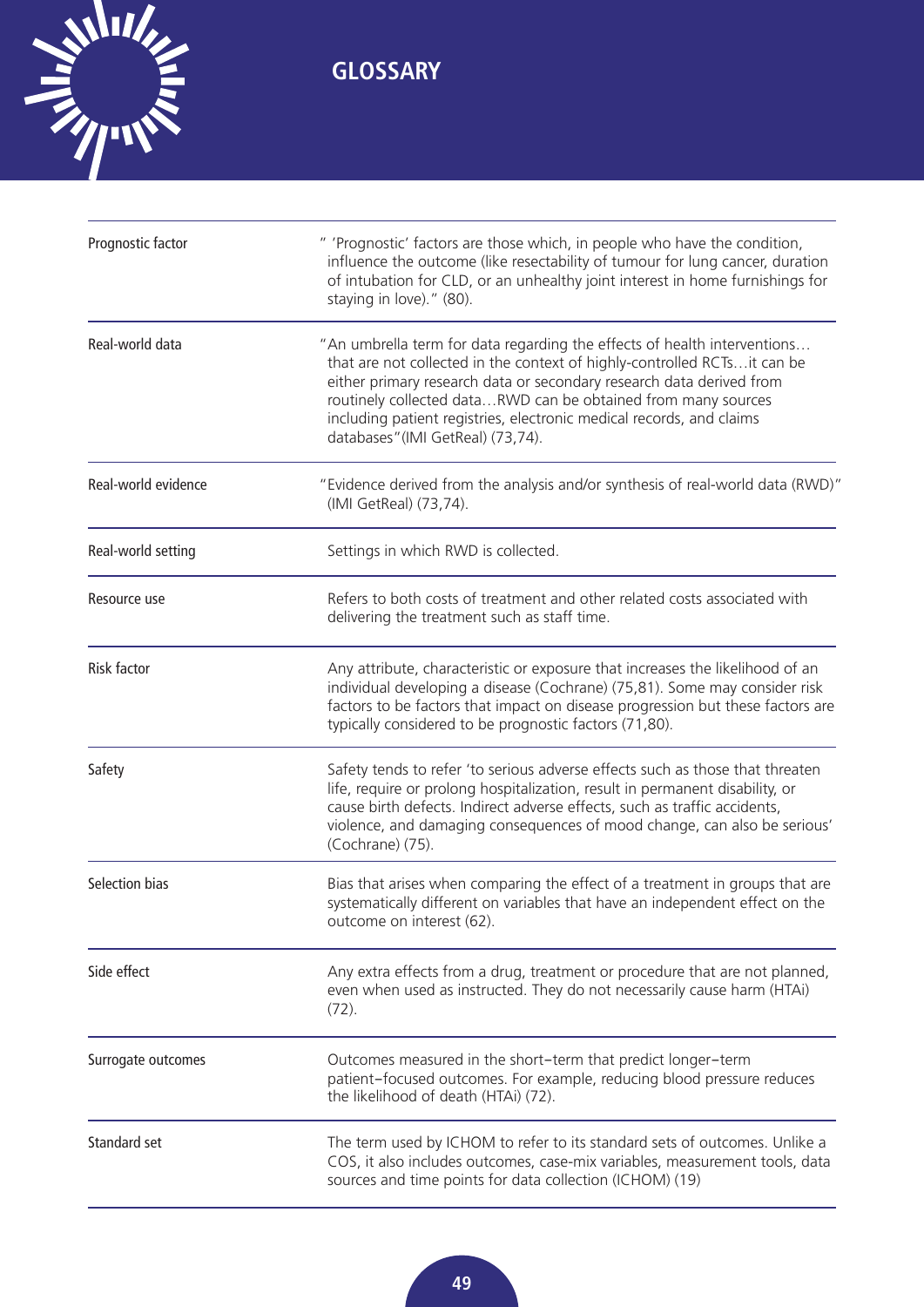<span id="page-53-0"></span>

- 1. Big Data for Better Outcomes (BD4BO) website: [http://bd4bo.eu.](http://bd4bo.eu)
- 2. European Network for Health Technology Assessment (EUnetHTA) (2015) *Endpoints Used for Relative Effectiveness Assessment: Clinical Endpoints*. Available from [www.eunethta.eu/wp-content/uploads/2018/01/WP7-SG3-GL-clin\\_endpoints\\_](http://www.eunethta.eu/wp-content/uploads/2018/01/WP7-SG3-GL-clin_endpoints_amend2015.pdf) amend2015.pdf.
- 3. European Medicines Agency (2018) *Scientific guidelines International Council for Harmonisation of Technical Requirements for Registration of Pharmaceuticals for Human Use (ICH) guidelines*[. Available at www.ema.europa.eu/ema/index.jsp?curl=](http://www.ema.europa.eu/ema/index.jsp?curl=pages/regulation/general/general_content_000035.jsp) pages/regulation/general/general\_content\_000035.jsp.
- 4. De Mauro A, Greco M, Grimaldi M (2016) A formal definition of Big Data based on its essential features. *Library Review* 65(3):122–35.
- 5. European Commission (2016) *Study on Big Data in Public Health, Telemedicine and Healthcare*[. Available at https://ec.europa.eu/digital-single-market/en/news/study](https://ec.europa.eu/digital-single-market/en/news/study-big-data-public-health-telemedicine-and-healthcare)big-[data-public-health-telemedicine-and-healthcare.](https://ec.europa.eu/digital-single-market/en/news/study-big-data-public-health-telemedicine-and-healthcare)
- 6. Byrom B, Row B (2017) The use of digital technologies to collect patient data in outcomes research. *Journal of Comparative Effectiveness Research* 6(4):275–7.
- 7. Jarow JP, Moscicki R (2017) Impact of expanded access on FDA regulatory action and product labeling. *Therapeutic Innovation and Regulatory Science* 51(6):787–9.
- 8. Center for Medical Technology Policy (CMTP) Green Park Collaborative (2018) Core [Outcome Sets. Available at www.cmtpnet.org/green-park-collaborative/published](http://www.cmtpnet.org/green-park-collaborative/published-recommendations/core-outcome-sets)recommendations/[core-outcome-sets.](http://www.cmtpnet.org/green-park-collaborative/published-recommendations/core-outcome-sets)
- 9. Gorst SL, Gargon E, Clarke M, et al. (2016) Choosing important health outcomes for comparative effectiveness research: an updated review and identification of gaps. *PLoS ONE* 11(12).
- 10. Gargon E, Gurung B, Medley N, et al. (2014) Choosing important health outcomes for comparative effectiveness research. *A Systematic Review. Plos One* 9(6):12.
- 11. Williamson PR, Altman DG, Bagley H, et al. (2017) The COMET handbook: version 1.0. *Trials* 18(Suppl 3):280.
- 12. Schmitt J, Apfelbacher C, Spuls PI, et al. (2015) The Harmonizing Outcome Measures for Eczema (HOME) Roadmap: a methodological framework to develop core sets of outcome measurements in dermatology. *Journal of Investigative Dermatology* 135(1):24–30.
- 13. Boers M, Kirwan JR, Tugwell P, et al. *The OMERACT Handbook* (2018). Available at [www.dropbox.com/s/q3ti8fympqqrfk0/OMERACT Ha](http://www.dropbox.com/s/q3ti8fympqqrfk0/OMERACT)ndbook Jan 19 2018.pdf?dl=0
- 14. Young B, Bagley H (2016) Including patients in core outcome set development: issues to consider based on three workshops with around 100 international delegates. *Research Involvement and Engagement* 2(1):25.
- 15. Guidance documents on patient involvement in R&D (2018). Available at [www.eupati.eu/guidance-patient-involvement\).](http://www.eupati.eu/guidance-patient-involvement)
- 16. Core Outcome Measures in Effectiveness Trials Initiative (COMET) database. Available at [www.comet-initiative.org/studies/search.](http://www.comet-initiative.org/studies/search)
- 17. Kirkham JJ, Davis K, Altman DG, et al. (2017) Core Outcome Set-STAndards for Development: the COS-STAD recommendations. *PLoS Medicine* 14(11).

All hyperlinks correct as of June 2018

18. The COMET Initiative website: [www.comet-initiative.org.](http://www.comet-initiative.org)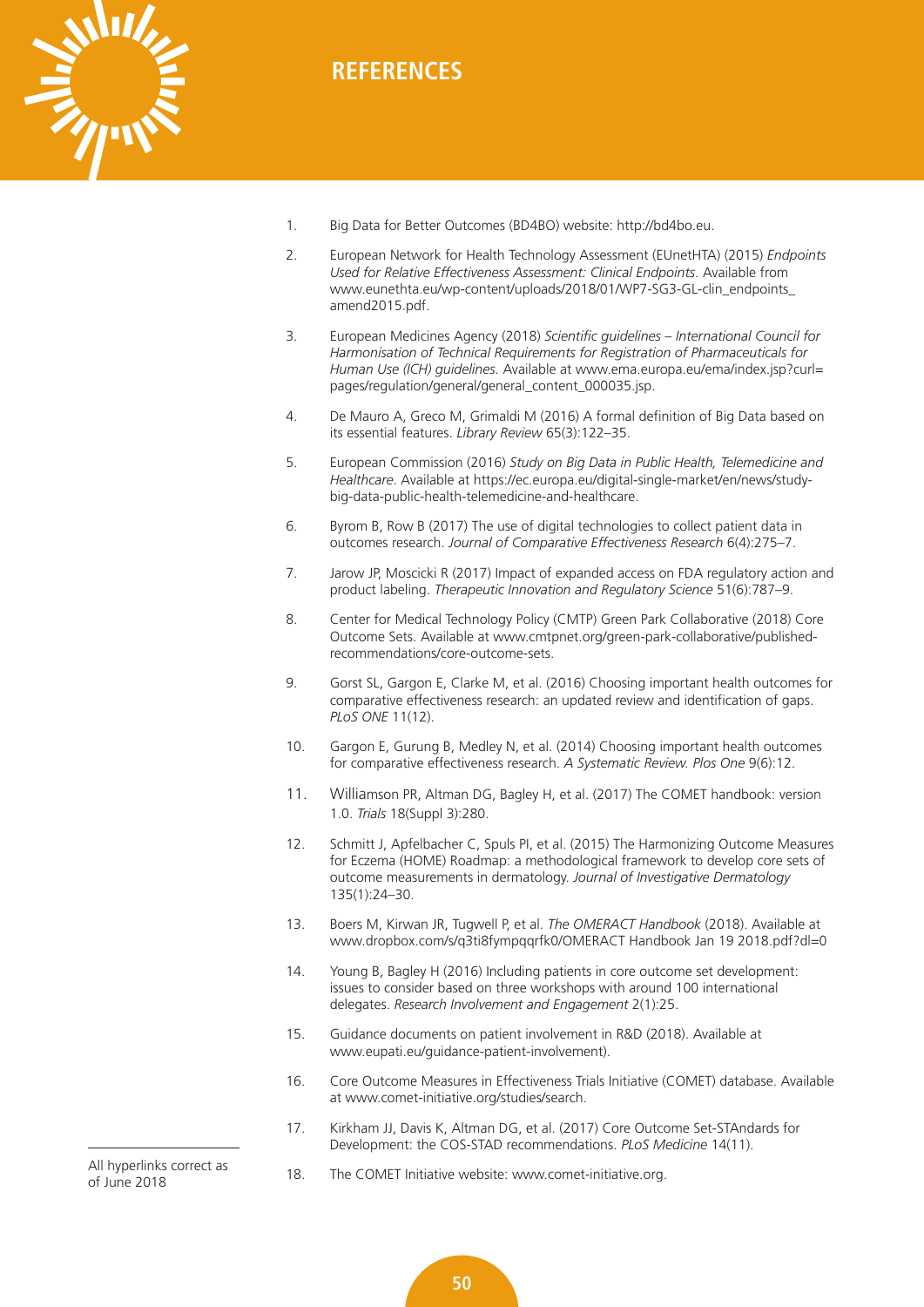

- 19. International Consortium for Health Outcomes Measurement (ICHOM) website: [www.ichom.org.](http://www.ichom.org)
- 20. OMERACT Outcome Measurement, Rheumatology website: [https://omeract.org.](https://omeract.org)
- 21. Dodd S, Clarke M, Becker L, et al. (2017) A taxonomy has been developed for outcomes in medical research to help improve knowledge discovery. *Journal of Clinical Epidemiology* 96:84–92.
- 22. The Cochrane Collaboration (2011) *Cochrane Handbook for Systematic Reviews of Interventions Version 5.1.0* (updated March 2011). Available at [http://handbook.cochrane.org.](http://handbook.cochrane.org)
- 23. MEDLINE®/PubMed® Resources Guide. Available at [www.nlm.nih.gov/bsd/pmresources.html.](http://www.nlm.nih.gov/bsd/pmresources.html)
- 24. EBSCO Health. CINAHL Complete, Full-Text Nursing Journals. Available at [www.ebscohost.com/nursing/products/cinahl-databases/cinahl-complete.](http://www.ebscohost.com/nursing/products/cinahl-databases/cinahl-complete)
- 25. Embase (database). Available at [www.embase.com.](http://www.embase.com)
- 26. Cochrane Database of Systematic Reviews. Available at [www.cochranelibrary.com/cochrane-database-of-systematic-reviews/index.html.](http://www.cochranelibrary.com/cochrane-database-of-systematic-reviews/index.html)
- 27. American Psychological Association. PsycINFO (database). Available at [www.apa.org/pubs/databases/psycinfo/index.aspx.](http://www.apa.org/pubs/databases/psycinfo/index.aspx)
- 28. Cross-Border Patient Registries Initiative (PARENT) website: [http://patientregistries.eu.](http://patientregistries.eu)
- 29. Agency for Healthcare Research and Quality (AHRQ). Registry of Patient Registries (RoPR) (database). Available at [https://patientregistry.ahrq.gov.](https://patientregistry.ahrq.gov)
- 30. University of Sheffield, Student Skills and Development Centre. Qualitative Methods website: [www.sheffield.ac.uk/ssid/301/tash/research/methods/qualitative.](http://www.sheffield.ac.uk/ssid/301/tash/research/methods/qualitative)
- 31. [Web Centre for Social Research Methods website: www.socialresearchmethods.net](http://www.socialresearchmethods.net/kb/contents.php) /kb/contents.php.
- 32. Patients and Public Involvement (PoPPIE) Working Group, Core Outcome Measures in Effectiveness Trials Initiative (COMET) website: [www.comet-initiative.org/ppi/poppie.](http://www.comet-initiative.org/ppi/poppie)
- 33. International Consortium for Health Outcomes Measurement (ICHOM), Frequentlyasked Questions. Available at [www.ichom.org/frequently-asked-questions.](http://www.ichom.org/frequently-asked-questions)
- 34. European Medicines Agency (EMA). European public assessment reports. Available at [www.ema.europa.eu/ema/index.jsp?curl=/pages/medicines/landing/epar\\_search.jsp.](http://www.ema.europa.eu/ema/index.jsp?curl=/pages/medicines/landing/epar_search.jsp)
- 35. European Medicines Agency (EMA). Clinical Efficacy and Safety Guidelines. Available [at www.ema.europa.eu/ema/index.jsp?curl=pages/regulation/general/general\\_](http://www.ema.europa.eu/ema/index.jsp?curl=pages/regulation/general/general_content_000085.jsp) content\_000085.jsp.
- 36. European Network for Health Technology Assessment (EUnetHTA) (2017). *An analysis of HTA and Reimbursement Procedures in EUnetHTA Partner Countries: Final Report*[. Available at www.eunethta.eu/an-analysis-of-hta-and-reimbursement](http://www.eunethta.eu/an-analysis-of-hta-and-reimbursement-procedures-in-eunethta-partner-countries-final-report-2)procedures-[in-eunethta-partner-countries-final-report-2.](http://www.eunethta.eu/an-analysis-of-hta-and-reimbursement-procedures-in-eunethta-partner-countries-final-report-2)
- 37. ClinicalTrials.gov website: [https://clinicaltrials.gov.](https://clinicaltrials.gov)
- 38. Clinical Trials Transformation Initiative. Aggregate Analysis of Clinical Trials.gov (AACT) Database. Available at [www.ctti-clinicaltrials.org/aact-database.](http://www.ctti-clinicaltrials.org/aact-database)
- 39. McGlynn EA, Kosecoff J, Brook RH (1990) *Format and Conduct of Consensus Development Conferences: A Multination Comparison*. Washington DC: Institute of Medicine (US) Council on Health Care Technology.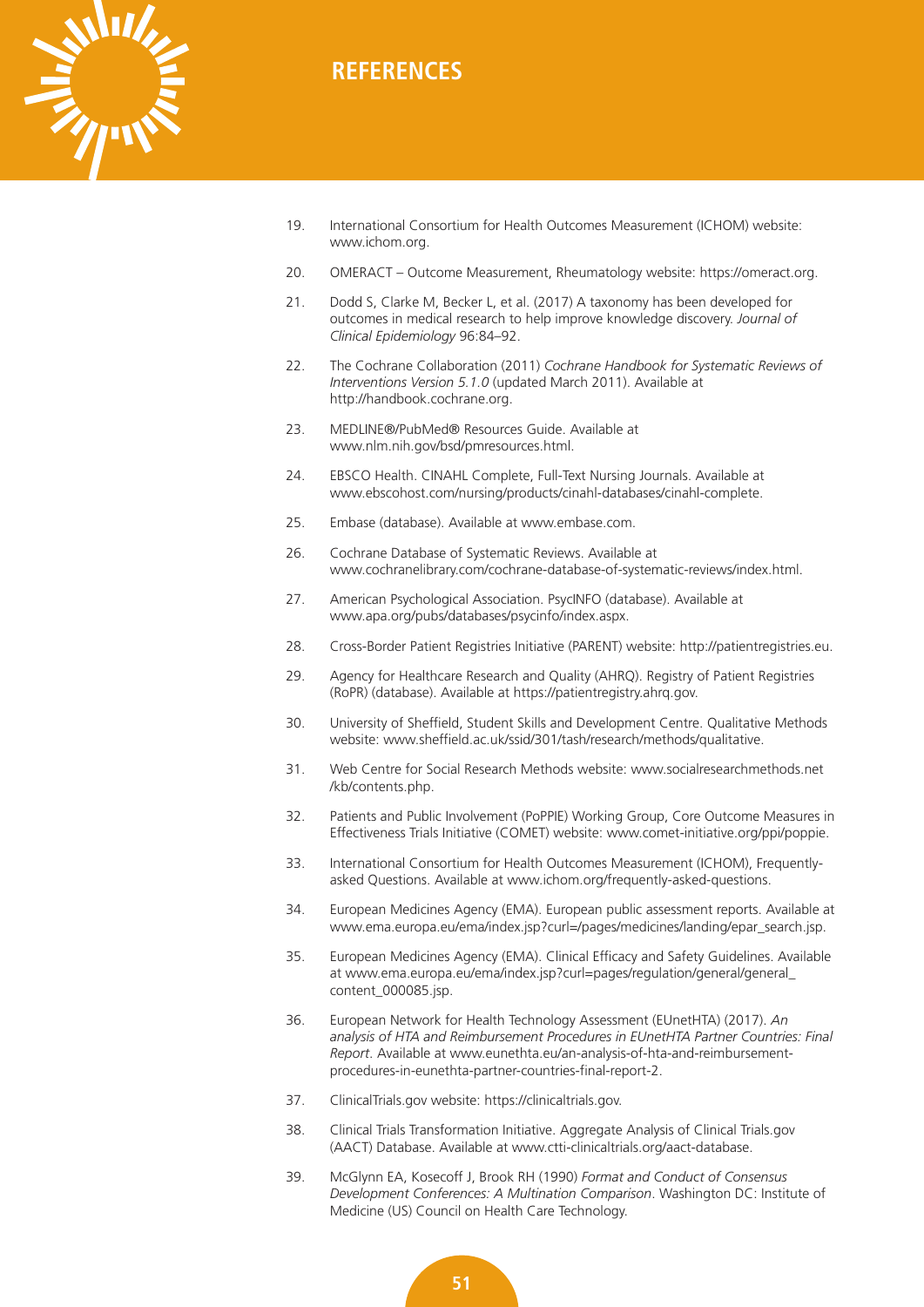

- 40. Centers for Disease Control and Prevention (CDC) (2018). Gaining consensus among stakeholders through the Nominal Group Technique Available at [www.cdc.gov/healthyyouth/evaluation/pdf/brief7.pd](http://www.cdc.gov/healthyyouth/evaluation/pdf/brief7.pdf)f.
- 41. Helmer-Hirschberg O (1967) *Analysis of the Future: The Delphi Method*. RAND Corporation. Available at [www.rand.org/pubs/papers/P3558.html.](http://www.rand.org/pubs/papers/P3558.html)
- 42. Brookes ST, Macefield RC, Williamson PR, et al. (2016) Three nested randomized controlled trials of peer-only or multiple stakeholder group feedback within Delphi surveys during core outcome and information set development. *Trials* 17(1).
- 43. Prinsen CAC, Vohra S, Rose MR, et al. (2016) How to select outcome measurement instruments for outcomes included in a "Core Outcome Set" – a practical guideline. *Trials* 17:449.
- 44. Mokkink LB, Terwee CB, Patrick DL, et al. (2010) The COSMIN study reached international consensus on taxonomy, terminology, and definitions of measurement properties for health-related patient-reported outcomes. *Journal of Clinical Epidemiology* 63(7):737–45.
- 45. Boers M, Brooks P, Strand C V, Tugwell P (1998) The OMERACT filter for outcome measures in rheumatology. *Journal of Rheumatology* 25(2):198–9.
- 46. Boers M, Kirwan JR, Wells G, et al. (2014) Developing core outcome measurement sets for clinical trials: OMERACT filter 2.0. *Journal of Clinical Epidemiology* 67(7):745–53.
- 47. Reddel HK, Taylor DR, Bateman ED, et al. (2009) An official American Thoracic Society/European Respiratory Society statement: asthma control and exacerbations – standardizing endpoints for clinical asthma trials and clinical practice. *American Journal of Respiratory and Critical Care Medicine* 180(1):59–99.
- 48. Goldhahn J, Beaton D, Ladd A, et al. (2014) Recommendation for measuring clinical outcome in distal radius fractures: a core set of domains for standardized reporting in clinical practice and research. *Archives of Orthopaedic and Trauma Surgery* 134(2):197–205.
- 49. Merkel PA, Aydin SZ, Boers M, et al. (2011) The OMERACT core set of outcome measures for use in clinical trials of ANCA-associated Vasculitis. *The Journal of Rheumatology* 38(7):1480–6.
- 50. McGrath PJ, Walco GA, Turk DC, et al. (2008) Core outcome domains and measures for pediatric acute and chronic/recurrent pain clinical trials: PedIMMPACT recommendations. *Journal of Pain* 9(9):771–83.
- 51. Kloppenburg M, Bøyesen P, Visser AW, et al. (2015) Report from the OMERACT hand osteoarthritis working group: set of core domains and preliminary set of instruments for use in clinical trials and observational studies. *Journal of Rheumatology* 42(11):2190–7.
- 52. Khanna D, Lovell DJ, Giannini E, et al. (2007) Development of a provisional core set of response measures for clinical trials of systemic sclerosis. *Annals of the Rheumatic Diseases* 67(5):703–9.
- 53. Clements PJ, Allanore Y, Khanna D, et al. (2012) Arthritis in Systemic Sclerosis: systematic review of the literature and suggestions for the performance of future clinical trials in Systemic Sclerosis Arthritis. *Seminars in Arthritis and Rheumatism* 41(6):801–14.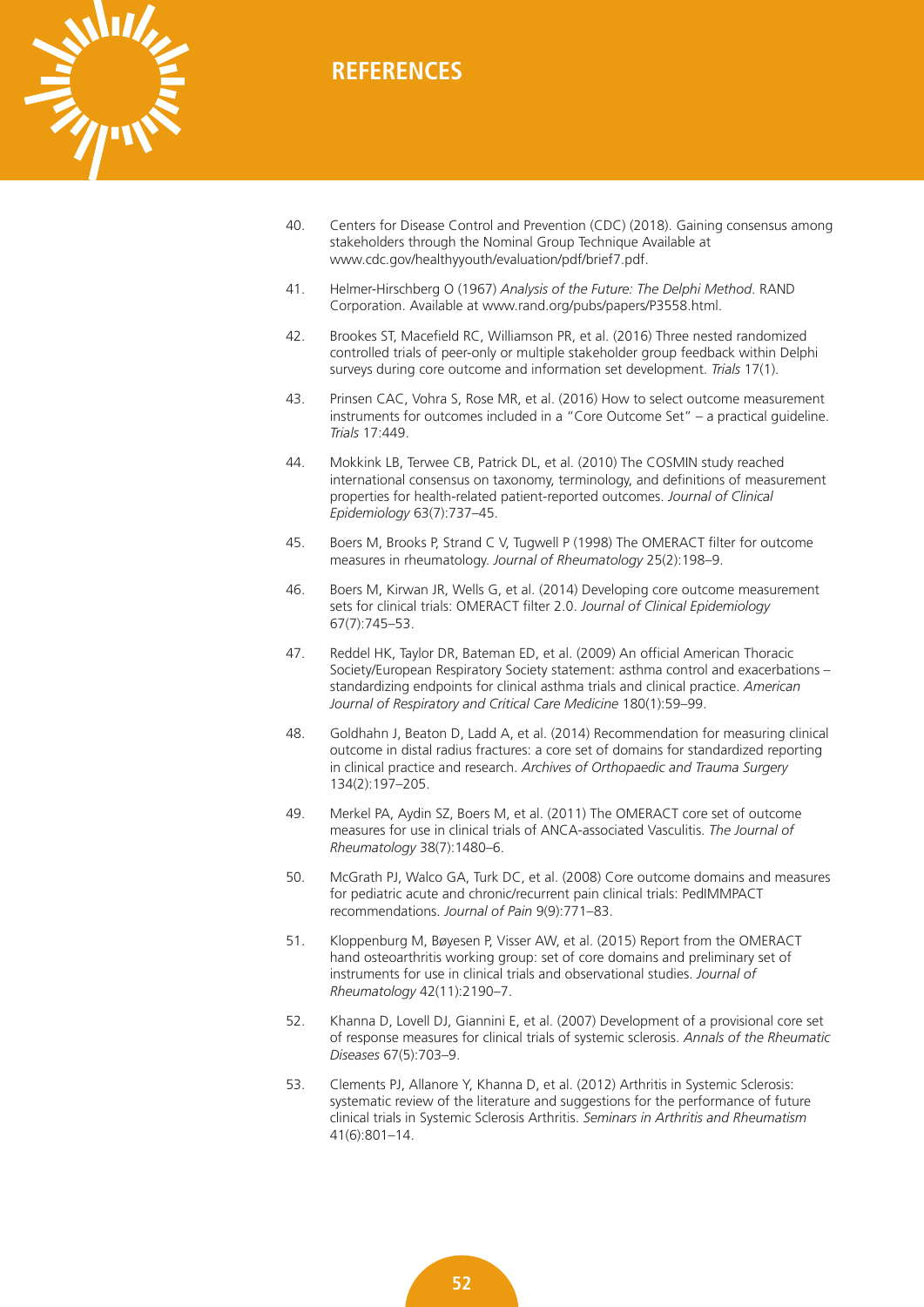

- 54. Centre for Medical Technology Policy, Green Park Collaborative. *A Multi-Pronged Strategy to Improve the Relevance, Usefulness, and Comparability of Outcomes in Clinical Research* [\(2018\). Available at www.cmtpnet.org/docs/resources/COS\\_](http://www.cmtpnet.org/docs/resources/COS_Strategy_Paper_Final.pdf) Strategy\_Paper\_Final.pdf.
- 55. Kirkham JJ, Gorst S, Altman DG, et al. (2016) Core Outcome Set–STAndards for Reporting: the COS-STAR Statement. *PLoS Medicine* 13(10).
- 56. The Core Outcome Measures in Effectiveness Trials (COMET) Initiative. COS Uptake and Endorsement. Available at [www.comet-initiative.org/cosuptake \[a](http://www.comet-initiative.org/cosuptake)ccessed 2018 Apr 20].
- 57. European Federation of Pharmaceutical Industries and Associations (2018) EFPIA and ICHOM form a strategic alliance partnership to foster commitment to outcomes measurement as a means of driving value in health care. Available at www.efpia.eu/news-events/the-efpia-view/statements-press-releases/21022018 [efpia-and-ichom-form-a-strategic-alliance-partnership-to-foster-commitment-to-outc](http://www.efpia.eu/news-events/the-efpia-view/statements-press-releases/21022018-efpia-and-ichom-form-a-strategic-alliance-partnership-to-foster-commitment-to-outcomes-measurement-as-a-means-of-driving-value-in-health-care) omes-measurement-as-a-means-of-driving-value-in-health-care.
- 58. ISRCTN Registry. Available at [www.isrctn.com \[a](http://www.isrctn.com)ccessed 2018 Apr 27].
- 59. National Institute for Health and Care Excellence. *Developing NICE Guidelines: The Manual*[. Available at www.nice.org.uk/process/pmg20/ chapter/developing-review](www.nice.org.uk/process/pmg20/chapter/developing-review-questions-and-planning-the-evidence-review)questions-and-planning-the-evidence-review [accessed 2018 Apr 27].
- 60. The Value of Health (2016). *Enhancing Value in European Health Systems: the Role of Outcomes Measurement. Consensus Document.* Available at www.eu-patient.eu/ [globalassets/policy/patientssafety/value-of-health-consensus-document.pdf.](http://www.eu-patient.eu/globalassets/policy/patientssafety/value-of-health-consensus-document.pdf)
- 61. European Commission (2004) Regulation (EC) No 726/2004. Available at [https://ec.europa.eu/health/sites/health/files/files/eudralex/vol-1/reg\\_2004\\_726/reg\\_](https://ec.europa.eu/health/sites/health/files/files/eudralex/vol-1/reg_2004_726/reg_2004_726_en.pdf) 2004\_726\_en.pdf.
- 62. Faria R, Hernandez Alava M, Manca A, Wailoo AJ (2015) *NICE DSU Technical Support Document 17: The Use of Observational Data to Inform Estimates of Treatment Effectiveness for Technology Appraisal: Methods for Comparative Individual Patient Data.* [Available at http://nicedsu.org.uk/wp-content/uploads/2016/03/TSD17-DSU-](http://nicedsu.org.uk/wp-content/uploads/2016/03/TSD17-DSU-Observational-data-FINAL.pdf)Observational[-data-FINAL.pdf.](http://nicedsu.org.uk/wp-content/uploads/2016/03/TSD17-DSU-Observational-data-FINAL.pdf)
- 63. [RWE Navigator, Get Real Project. Drivers of effectiveness. Available at https://rwe](https://rwe-navigator.eu/clarify-the-issues/drivers-of-effectiveness)navigator[.eu/clarify-the-issues/drivers-of-effectiveness.](https://rwe-navigator.eu/clarify-the-issues/drivers-of-effectiveness)
- 64. National Institute for Health and Care Excellence. Donepezil, galantamine, rivastigmine and memantine for the treatment of Alzheimer's disease, guidance and guidelines. Available at [www.nice.org.uk/guidance/ta217 \[a](http://www.nice.org.uk/guidance/ta217)ccessed 2018 Apr 27].
- 65. Progress Partnership (MRC Prognosis Research Strategy Partnership). Available at [http://progress-partnership.org.](http://progress-partnership.org)
- 66. RWE Navigator, Get Real Project. Conducting a literature review. Available at [https://rwe-navigator.eu/clarify-the-issues/drivers-of-effectiveness/methods-to](https://rwe-navigator.eu/clarify-the-issues/drivers-of-effectiveness/methods-to-explore-doe/literature-to-explore-or-identify-drivers-of-effectiveness)explore[-doe/literature-to-explore-or-identify-drivers-of-effectiveness.](https://rwe-navigator.eu/clarify-the-issues/drivers-of-effectiveness/methods-to-explore-doe/literature-to-explore-or-identify-drivers-of-effectiveness)
- 67. RWE Navigator, Get Real Project. Liaising with clinical experts. Available at [https://rwe-navigator.eu/clarify-the-issues/drivers-of-effectiveness/methods-to](https://rwe-navigator.eu/clarify-the-issues/drivers-of-effectiveness/methods-to-explore-doe/liaising-with-clinical-experts)explore[-doe/liaising-with-clinical-experts.](https://rwe-navigator.eu/clarify-the-issues/drivers-of-effectiveness/methods-to-explore-doe/liaising-with-clinical-experts)
- 68. EU Commission (2018) EU General Data Protection Regulation. Available at [www.eugdpr.org.](http://www.eugdpr.org)
- 69. European Commission. Digital Single Market | Big Data. Available at [https://ec.europa.eu/digital-single-market/en/policies/big-data.](https://ec.europa.eu/digital-single-market/en/policies/big-data)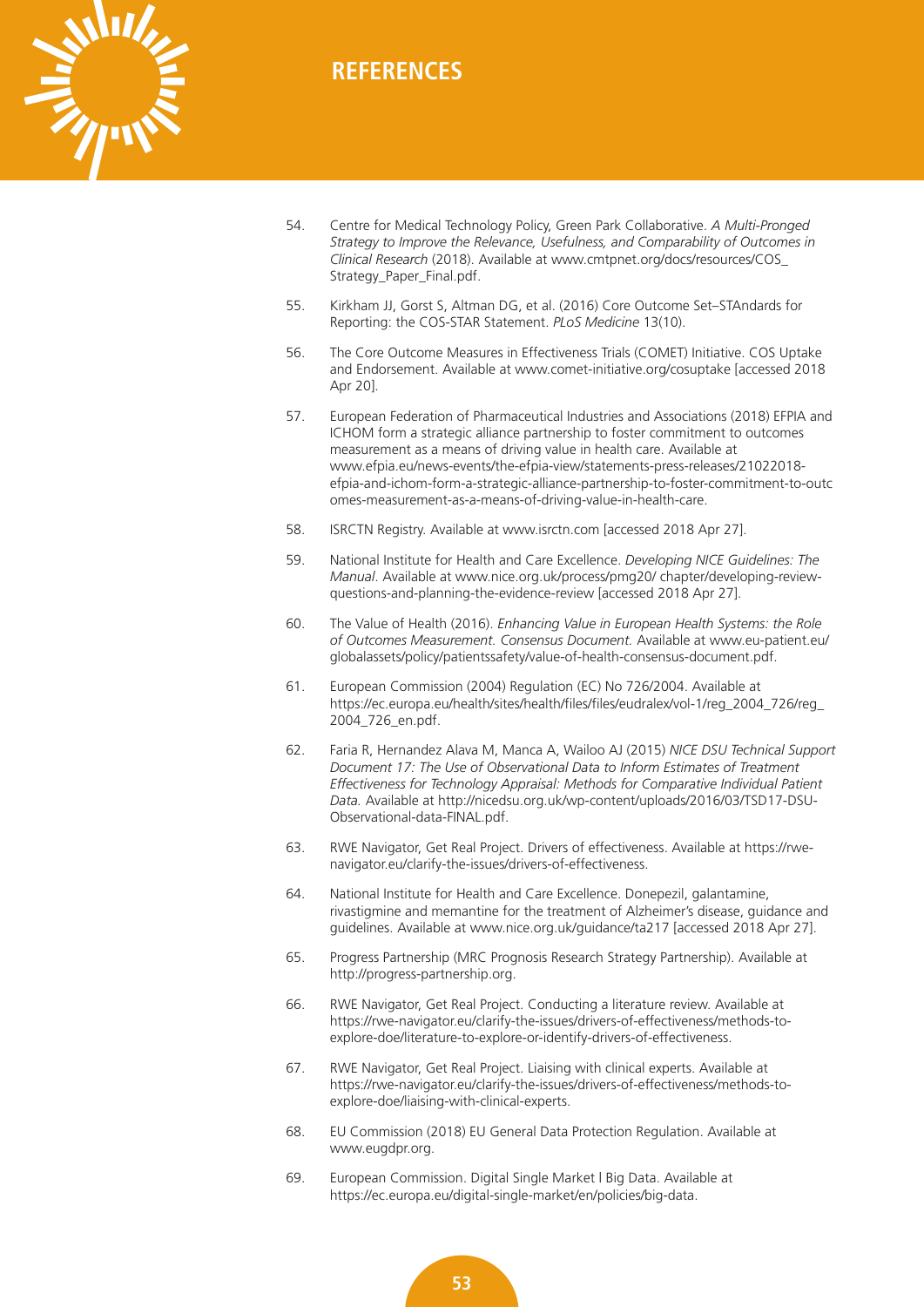

- 70. Food and Drug Administration and National Institutes of Health, FDA-NIH Biomarker Working Group, (2016) BEST (Biomarkers, Endpoints, and other Tools) Resource. Available at [www.ncbi.nlm.nih.gov/pubmed/27010052.](http://www.ncbi.nlm.nih.gov/pubmed/27010052)
- 71. International Rare Diseases Consortium (2016) *Patient-Centered Outcome Measures Initiatives in the Field of Rare Diseases*. Available at www.irdirc.org/wp-content/ [uploads/2017/12/PCOM\\_Post-Workshop\\_Report\\_Final.pdf.](http://www.irdirc.org/wp-content/uploads/2017/12/PCOM_Post-Workshop_Report_Final.pdf)
- 72. Ann S, Ahern E, Culyer T, et al. (2009) *HTAi Consumer and Patient Glossary. A Beginner's Guide to Words used in Health Technology Assessment* [accessed 2018 Apr 20]. Available at [http://htaglossary.net.](http://htaglossary.net)
- 73. Goettsch W, Makady A (2016). *IMI GetReal*. *Glossary of Definitions of Common Terms*[. Available at www.imi-getreal.eu/Portals/1/Documents/01 deliverables/D1.3 -](http://www.imi-getreal.eu/Portals/1/Documents/01 deliverables/D1.3 - Revised GetReal glossary - FINAL updated version_25Oct16_webversion.pdf) Revised GetReal glossary - FINAL updated version\_25Oct16\_webversion.pdf.
- 74. Makady A, de Boer A, Hillege H, et al.(2017) What is Real-World Data? A review of definitions based on literature and stakeholder interviews. *Value Health* 20(7):858– 65.
- 75. Cochrane Community Glossary. Available at [http://community.cochrane.org/glossary.](http://community.cochrane.org/glossary)
- 76. Harmonising Outcome Measures for Eczema (HOME). Core Outcomes for eczema trials. Available at [www.homeforeczema.org/research/index.aspx.](http://www.homeforeczema.org/research/index.aspx)
- 77. Drummond MF, Sculpher MJ, Claxton K, et al. (2016). *Methods for the Economic Evaluation of Health Care Programmes. Fourth Edition*. Oxford University Press.
- 78. [European Medicines Agency \(EMA\). Glossary. Available at www.ema.europa.eu/ema/](http://www.ema.europa.eu/ema/index.jsp?curl=pages/document_library/landing/glossary.jsp) index.jsp?curl=pages/document\_library/landing/glossary.jsp.
- 79. Klemp M, Frønsdal KB, Facey K (2011) What principles should govern the use of managed entry agreements? *International Journal of Technology Assessment in Health Care* 27(1):77–83.
- 80. Phillips B (2009). Risk vs. prognostic factors ADC Online Blog. Available at [http://blogs.bmj.com/adc/2009/03/09/risk-vs-prognostic-factors.](http://blogs.bmj.com/adc/2009/03/09/risk-vs-prognostic-factors)
- 81. World Health Organization. Risk factors. Available at [www.who.int/topics/risk\\_factors/en.](http://www.who.int/topics/risk_factors/en)
- 82. Szócska M, Jayawardana S, Smand C, Salimullah T, Reed C, Hanif S (2017) Big data for better outcomes: supporting health care system transformation in Europe. *Eurohealth* 23(1).
- 83. Salcher M (2017) Connecting the dots: putting big data to work for health systems. *Eurohealth* 23(1).
- 84. Initiative on Methods, Measurement, and Pain Assessment in Clinical Trials (IMMPACT) website: at [www.immpact.org.](http://www.immpact.org)
- 85. [European Medicines Agency \(EMA\). Patient registries. Available at www.ema.europa.](http://www.ema.europa.eu/ema/index.jsp?curl=pages/regulation/general/general_content_000658.jsp) eu/ema/index.jsp?curl=pages/regulation/general/general\_content\_000658.jsp.
- 86. Consensus-based Standards for the Selection of Health Measurement Instruments (COSMIN) Initiative website: [www.cosmin.nl.](http://www.cosmin.nl)
- 87. Core Outcome Measures in Effectiveness Trials Initiative (COMET). Study protocols. Available at [www.comet-initiative.org/resources/studyprotocols.](http://www.comet-initiative.org/resources/studyprotocols)
- 88. Core Outcome Measures in Effectiveness Trials Initiative (COMET). Register new project/study. Available at [www.comet-initiative.org/contactus/ submitnewstudy.](http://www.comet-initiative.org/contactus/submitnewstudy)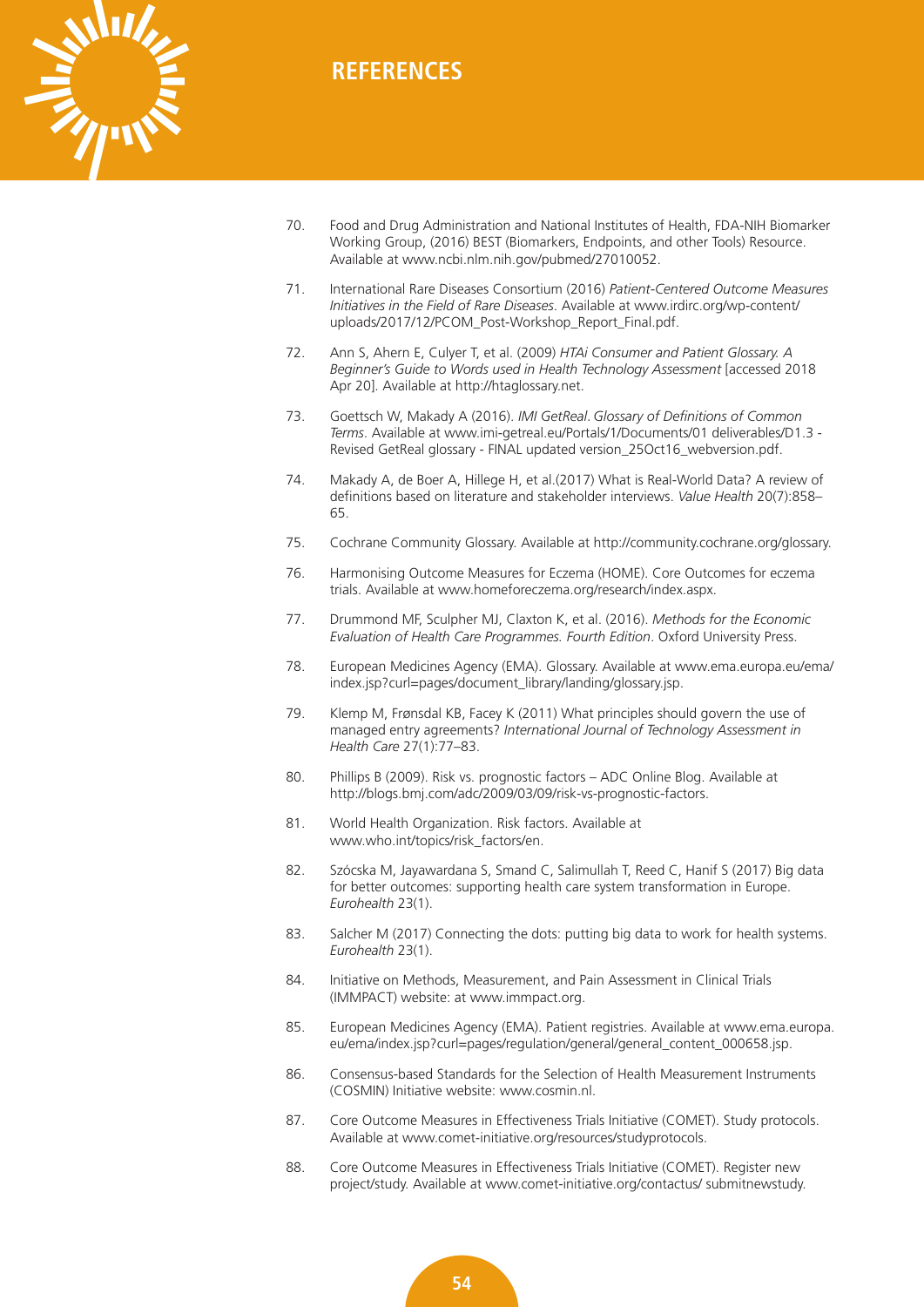

- 89. NHS National Institute for Health Research (NIHR). International prospective register of systematic reviews (PROSPERO). Available at [www.crd.york.ac.uk/prospero.](http://www.crd.york.ac.uk/prospero)
- 90. Tochel C, Smith M, Baldwin H (2018). *ROADMAP Deliverable D2.2 Report of Systematic Review of Published and Unpublished Data Identifying Important and Relevant Outcomes in AD and Criteria for Disease Progression*. Available at [https://roadmap-alzheimer.org/wp-content/uploads/2018/03/116020\\_ROADMAP\\_](https://roadmap-alzheimer.org/wp-content/uploads/2018/03/116020_ROADMAP_D2.2_SLR_Final.pdf) D2.2\_SLR\_Final.pdf.
- 91. Real-world Outcomes Across the AD spectrum (ROADMAP) website: [https://roadmap-alzheimer.org.](https://roadmap-alzheimer.org)
- 92. Ly A, Nelson M (20178). *ROADMAP Deliverable 2.3.1 Stakeholder- generated Lists of Priority Real World Evidence Relevant Outcomes for Alzheimer's Disease (Interim Report)*. Available at https://roadmap-alzheimer.org/wp[content/uploads/2018/01/116020\\_ROADMAP\\_D2.3.1\\_Stakeholder-lists-of-priority](https://roadmap-alzheimer.org/wp-content/uploads/2018/01/116020_ROADMAP_D2.3.1_Stakeholder-lists-of-priority-outcomes-for-AD_interim_v3.pdf)outcomes-for-AD\_interim\_v3.pdf.
- 93. International Consortium for Health Outcomes Measurement (ICHOM). Frequentlyasked Questions. How do ICHOM working groups determine what to include in a standard set? Available at [www.ichom.org/frequently-asked-questions.](http://www.ichom.org/frequently-asked-questions)
- 94. Williamson P, Altman D, Blazeby J, et al. (2012) Driving up the quality and relevance of research through the use of agreed core outcomes. *Journal of Health Services Research and Policy* 17(1):1–2.
- 95. Potter S, Holcombe C, Ward JA, Blazeby JM (2015) Development of a core outcome set for research and audit studies in reconstructive breast surgery. *British Journal of Surgery* 102(11):1360–71.
- 96. Blazeby JM, Macefield R, Blencowe NS, et al. (2015) Core information set for oesophageal cancer surgery. *British Journal of Surgery* 102(8):936–43.
- 97. Harman NL, Bruce IA, Kirkham JJ, et al. (2015) The importance of integration of stakeholder views in core outcome set development: Otitis Media with Effusion in children with cleft palate. *PLoS ONE* 10(6).
- 98. Kirkham JJ, Clarke M, Williamson PR (2017) A methodological approach for assessing the uptake of core outcome sets using ClinicalTrials.gov: findings from a review of randomised controlled trials of rheumatoid arthritis. *British Medical Journal* :j2262
- 99. European Medicines Agency (EMA). Qualification of novel methodologies for [medicine development. Available at www.ema.europa.eu/ema/index.jsp?](http://www.ema.europa.eu/ema/index.jsp?curl=pages/regulation/document_listing/document_listing_000319.jsp) curl=pages/regulation/document\_listing/document\_listing\_000319.jsp.
- 100. European Medicines Agency (EMA). Innovation in medicines. Available at [www.ema.europa.eu/ema/index.jsp?curl=pages/regulation/general/general\\_content\\_](http://www.ema.europa.eu/ema/index.jsp?curl=pages/regulation/general/general_content_) 000334.jsp.
- 101. [COMET. Plain Language Summary. Available at www.comet-initiative.org/](http://www.comet-initiative.org/assets/downloads/COMET Plain Language Summary v4.pdf) assets/downloads/COMET Plain Language Summary v4.pdf.
- 102. International Consortium for Health Outcomes Measurement (ICHOM). Standard set for heart failure. Available at [www.ichom.org/medical-conditions/heart-failure.](http://www.ichom.org/medical-conditions/heart-failure)
- 103. Biggane AM, Brading L, Ravaud P, et al. (2018) Survey indicated that core outcome set development is increasingly including patients, being conducted internationally and using Delphi surveys. *Trials* 19(1):113. Available at: <https://trialsjournal.biomedcentral.com/articles/10.1186/s13063-018-2493-y>